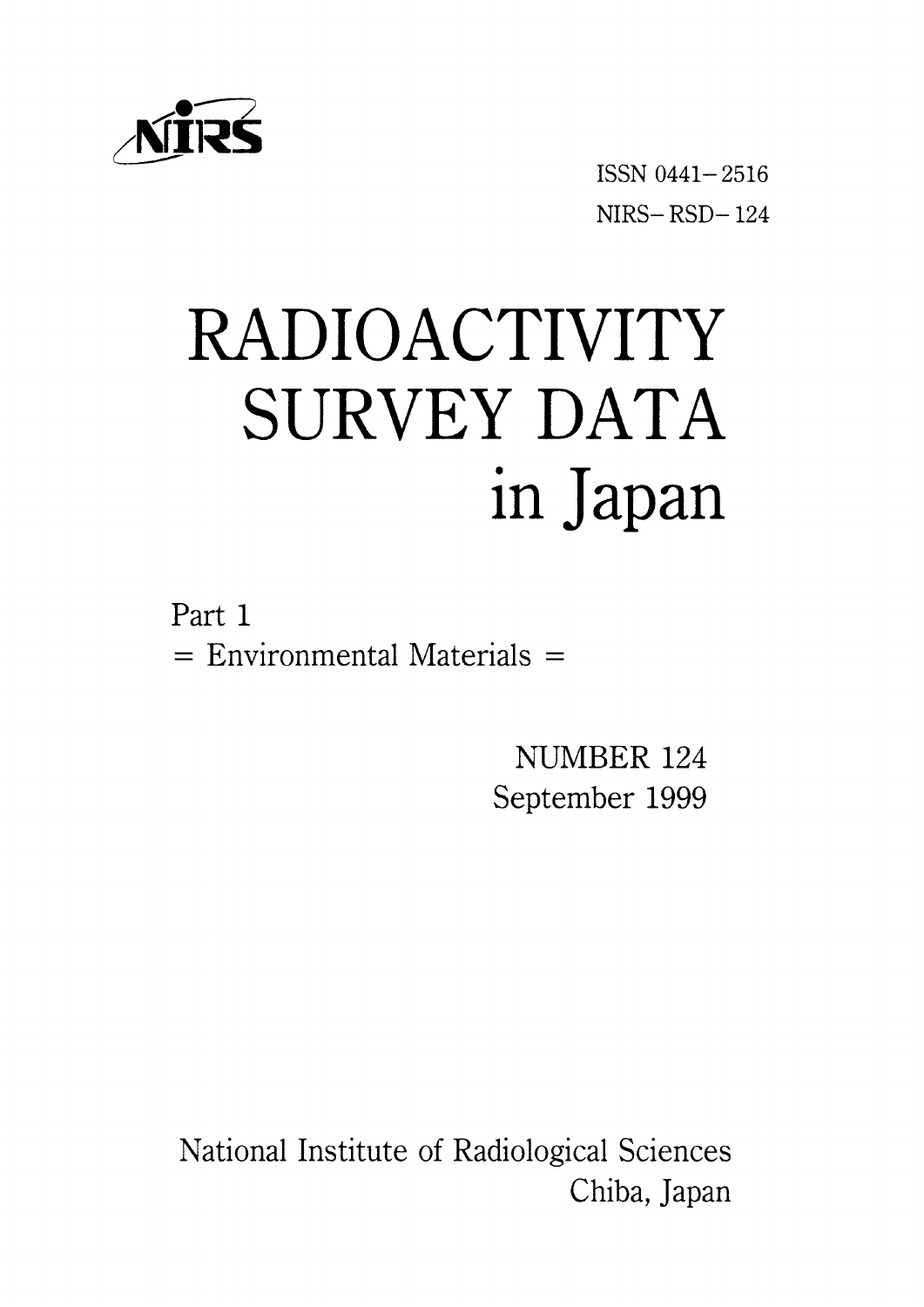# Radioactivity Survey Data in Ja p a n Number 124

| September 1999 part 1 = Environmental Materials = |
|---------------------------------------------------|
|---------------------------------------------------|

**Contents** 

|                |                                                                                                                                                   | Page |  |
|----------------|---------------------------------------------------------------------------------------------------------------------------------------------------|------|--|
|                | <b>Environmental and Dietary Materials</b>                                                                                                        |      |  |
|                | (Japan Chemical Analysis Center)                                                                                                                  |      |  |
| 1.             | Collection and pretreatment of samples <b>COLLECTION</b> 1                                                                                        |      |  |
| 2 <sub>1</sub> | Preparation of samples for analysis manufactured contain and a statement of samples for analysis manufactured and a statement of samples $\sim$ 3 |      |  |
| 3.             |                                                                                                                                                   |      |  |
| 4.             | Determination of Stable Strontium, Calcium and Potassium material content control and A                                                           |      |  |
| 5.             |                                                                                                                                                   |      |  |
| 6.             |                                                                                                                                                   |      |  |
|                |                                                                                                                                                   |      |  |
|                | (for domestic program)                                                                                                                            |      |  |
|                |                                                                                                                                                   |      |  |
|                | (for WHO program)                                                                                                                                 |      |  |
|                | (2)                                                                                                                                               |      |  |
|                | (3)                                                                                                                                               |      |  |
|                | (4)                                                                                                                                               |      |  |
|                | (5)                                                                                                                                               |      |  |
| 7.             | Contents of Figure (Selected Locations)                                                                                                           |      |  |
|                |                                                                                                                                                   |      |  |
|                |                                                                                                                                                   |      |  |

Editted by National Institute of Radiological Sciences, under the supervision of Science and Technology Agency of Japanese Government.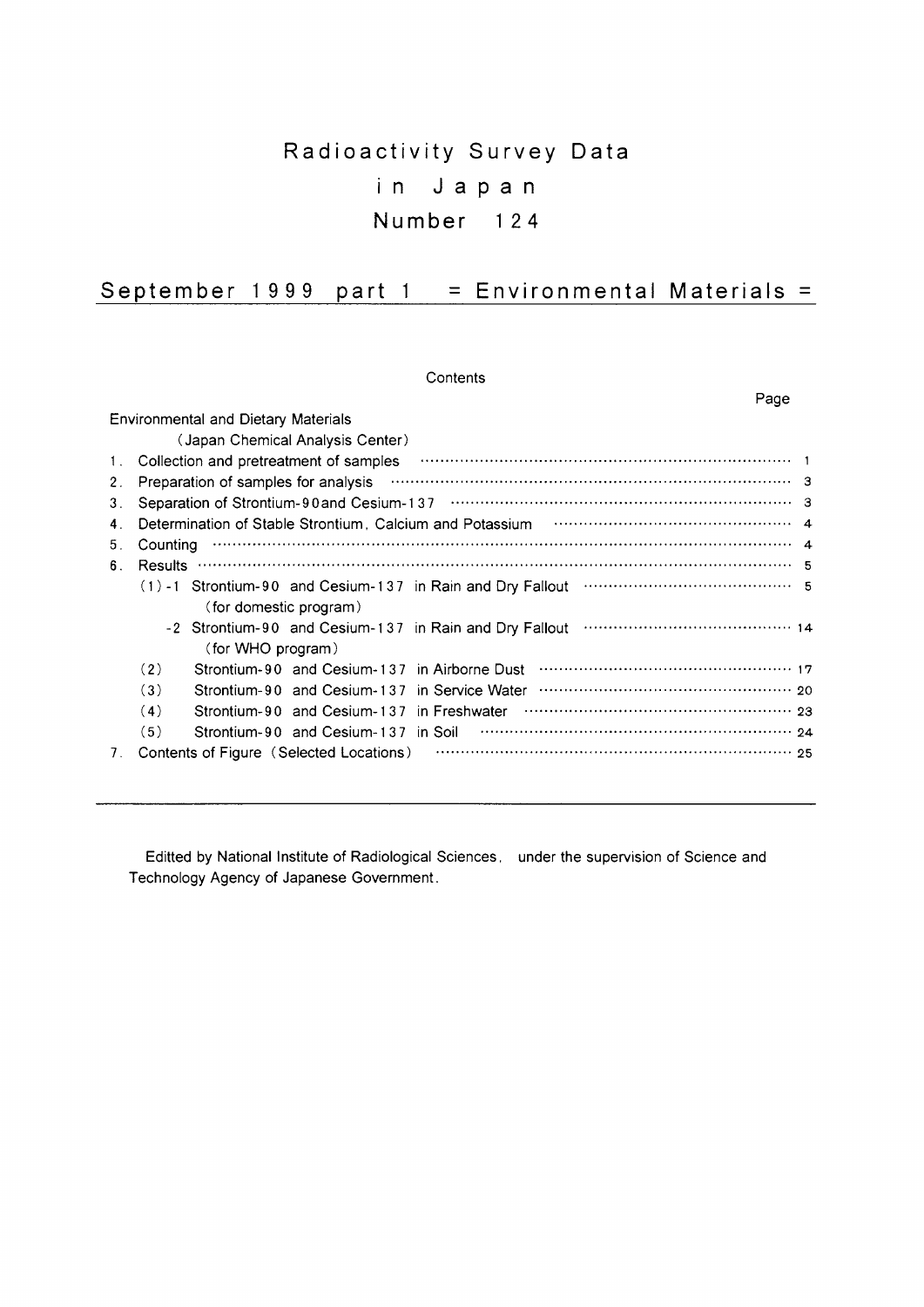#### **Environmental and Dietary Materials'**

(Japan Chemical Analysis Center)

- $\mathbf{1}$ Collection and pretreatment of samples
- (1) Rain and dry fallout

Rain and dry fallout was collected monthly on a sampling tray, approximately 5000cm<sup>2</sup> in area. which was filled with water to a depth of 1 cm at the beginning of every month.

Strontium and cesium carrier solutions were added after the sample was filtered. The tray was washed with  $5\varrho$  of distilled water and the washing was combined to the filtrate.

The sample was passed through a cation exchange column (500m<sub>o</sub> of Dowex 50W X8, 50 $\sim$ 100 mesh. Na form) at a rate flow of  $80 \text{m}$ e/min.

#### $(2)$  Airborne dust

Airborne dust was collected by an electrostatic precipitator or a filter air sampler for every threemonths at a rate of more than 3000m<sup>3</sup> per month.

The sampling was done 1 to 1.5 meters above the around.

#### (3) Service water and freshwater

Service water. 100<sub>0</sub> each. was collected at the intake of the water-treatment plant and at the tap after water was left running for five minutes. Strontium and cesium carriers were added to the filtered water sample. The subsequent process was the same as that described in the section (1). Freshwater was treated in the same way as the service water.

#### $(4)$  Soil

Soil was collected from the location in the spacious and flat area without past surface disturbance caused by dust storms, inflow and out flow due to precipitation, etc... Any places located under trees in a forest, in a stony area or inside of river banks were avoided. Soil was taken from two layers of different depths, 0-5cm and 5-20cm. The soil lumps were crushed by hands and dried in a drying oven regulated 105°C. The soil was then passed through a 2mm sieve to remove plant roots and pebbles.

#### $(5)$  Sea water

Sea water was collected at the fixed stations

where the effect of terrestrial fresh water from rivers was expected to be negligibly small. A special consideration was also given to weather conditions.

The sampling was carried out when there was no rainfall for the last few days. To prevent contamination, water samples were collected at the bow of a sampling boat just before she stood still by scooping surface water using a polvethylene bucket.

Immediately after the collection, the samples were acidified to a pH lower than 3 by adding concentrated hydrochloric acid in a ratio of 1 m<sub>g</sub> to  $1\varrho$  of sea water, and then stored in 20 $\varrho$  polyethylene containers. The sampling equipments as well as containers were thoroughly rinsed with dilute hydrochloric acid and then with distilled water before **LISA** Two hundred milliliters of sea water was also collected at the same stations for the determination of chlorinity.

#### (6) Sea sediments

Sediment was collected in the same area as that for the sea water sample, taking the following criteria into account:

- a. The depth of water exceeds 1m at low tide.
- b. No significant sedimental movement is observed in the vicinity of concern.
- c. Mud. silt and fine sand are preferable.

A conventional sediment sampling device was used for collecting the top few centimeters of Approximately 4kg of the surface sediment. sample in wet weight was spread on a stainless steel dish after removed of the pebbles. shells and other foreign materials, and dried in a drying oven requlated at 105°C.

#### (7) Total diet

A full one day ordinary diet including three meals, water, tea and other in-between snacks for five persons was collected as a sample of "total diet".

The sample in a large stainless steel pan was carbonized carefully by direct application of gas flame, and was transferred to a porcelain dish and then ashed at 450°C in an electric muffle furnace.

#### $(8)$  Rice

Polished rice was collected in producing districts at the harvest and in consuming areas when new crops were first put on sale. The sample was carbonized and ashed in a porcelain dish.

\* Samples were sent to the Center from 46 contracted prefectures.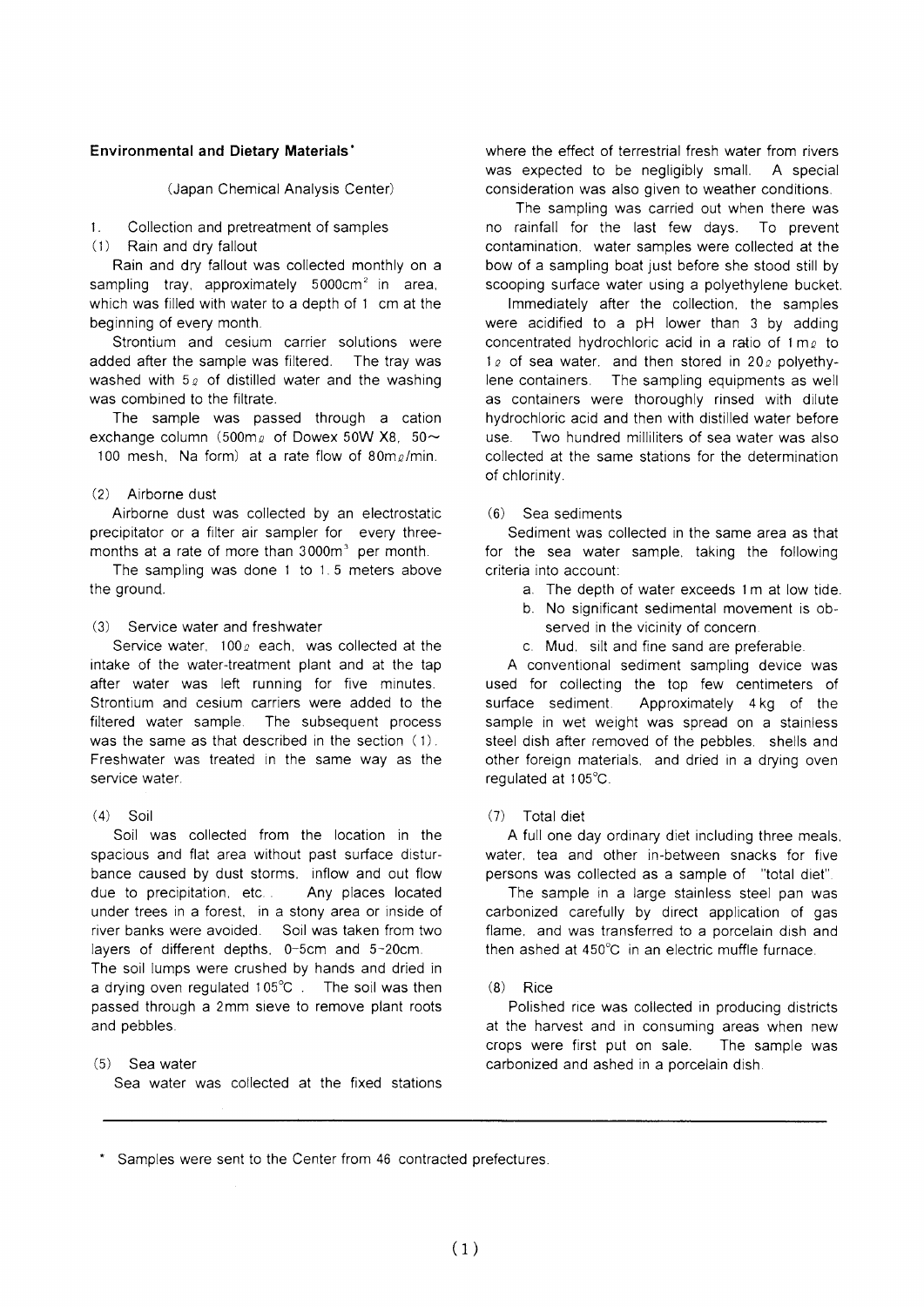#### $(9)$  Milk

Raw milk was collected in producing districts and commercial milk was purchased in consuming districts. Milk in a stainless steel pan or a porcelain dish was evaporated to dryness followed by carbonization and ashing.

#### $(10)$  Vegetables

Spinach and Japanese radish were selected as the representatives for left vegetables and for nonstarch roots, respectively. After removing soil, the edible part of vegetable sample was dried and carbonized in a stainless steel pan or a porcelain dish.

### $(11)$  Tea

Five hundred grams of manufactured green tea was collected, carbonized and ashed in a stainless steel pan or a porcelain dish.

## (12) Fish shellfish and seaweeds

a. Sea fish and freshwater fish

Fish was rinsed with water and blotted with a filter paper. Only the edible part was used in case of larger sized fish, and the whole part was used in case of smaller ones. Each sample was weighed and placed in a stainless steel pan or a porcelain After carbonized, the sample was ashed in dish an electric muffle furnace.

#### b Shellfish

Approximately 4kg of shellfish including the shells was collected or purchased. After removing the shells, it was treated in the same way as that for the sea fish.

#### c. Seaweeds

Edible seaweeds were collected and rinsed with water to remove sand and other adhering matters on the surface. These were removed of excess water, weighed dried and ashed.

Table 1 shows details of sample collection.

| Sample                                         | Frequency of sampling                             | Quantity of sample            |
|------------------------------------------------|---------------------------------------------------|-------------------------------|
| =Environmental materials=                      |                                                   |                               |
| (1) Rain and dry fallout                       |                                                   |                               |
| 1. For domestic program                        | monthly                                           |                               |
| 2. For WHO program                             | monthly                                           |                               |
| $(2)$ Airborne dust                            | quarterly                                         | $>3000$ m <sup>3</sup> /month |
| (3) Service water and freshwater               |                                                   |                               |
| 1. Service water (source water)                | semiyearly                                        | 100 $Q$                       |
| 2. Service water (tap water)                   | semiyearly                                        | 100 $Q$                       |
| 3. Freshwater                                  | yearly (fishing season)                           | $100\alpha$                   |
| $(4)$ Soil                                     |                                                   |                               |
| 1. $0 \sim 5$ cm                               | yearly                                            | $4$ kg                        |
| 2. $5 \sim 20$ cm                              | yearly                                            | 4 kg                          |
| $(5)$ Sea water                                | yearly                                            | 40 $\varrho$                  |
| (6) Sea sediments                              | yearly                                            | 4 kg                          |
| $=$ Dietary materials $=$                      |                                                   |                               |
| (7) Total diet                                 | semiyearly                                        | daily amount for 5 persons    |
| $(8)$ Rice                                     |                                                   |                               |
| 1. Producing districts                         | yearly (harvesting season)                        | 5 kg (polished rice)          |
| 2. Consuming districts                         | yearly (harvesting season)                        | 5 kg (polished rice)          |
| $(9)$ Milk                                     |                                                   |                               |
| 1. Producing districts for<br>WHO program      | quarterly (February, May, August and<br>November) | 3Q                            |
| 2. Producing districts for<br>domestic program | semiyearly (February and August)                  | 3Q                            |

### Table 1 Details of sample collection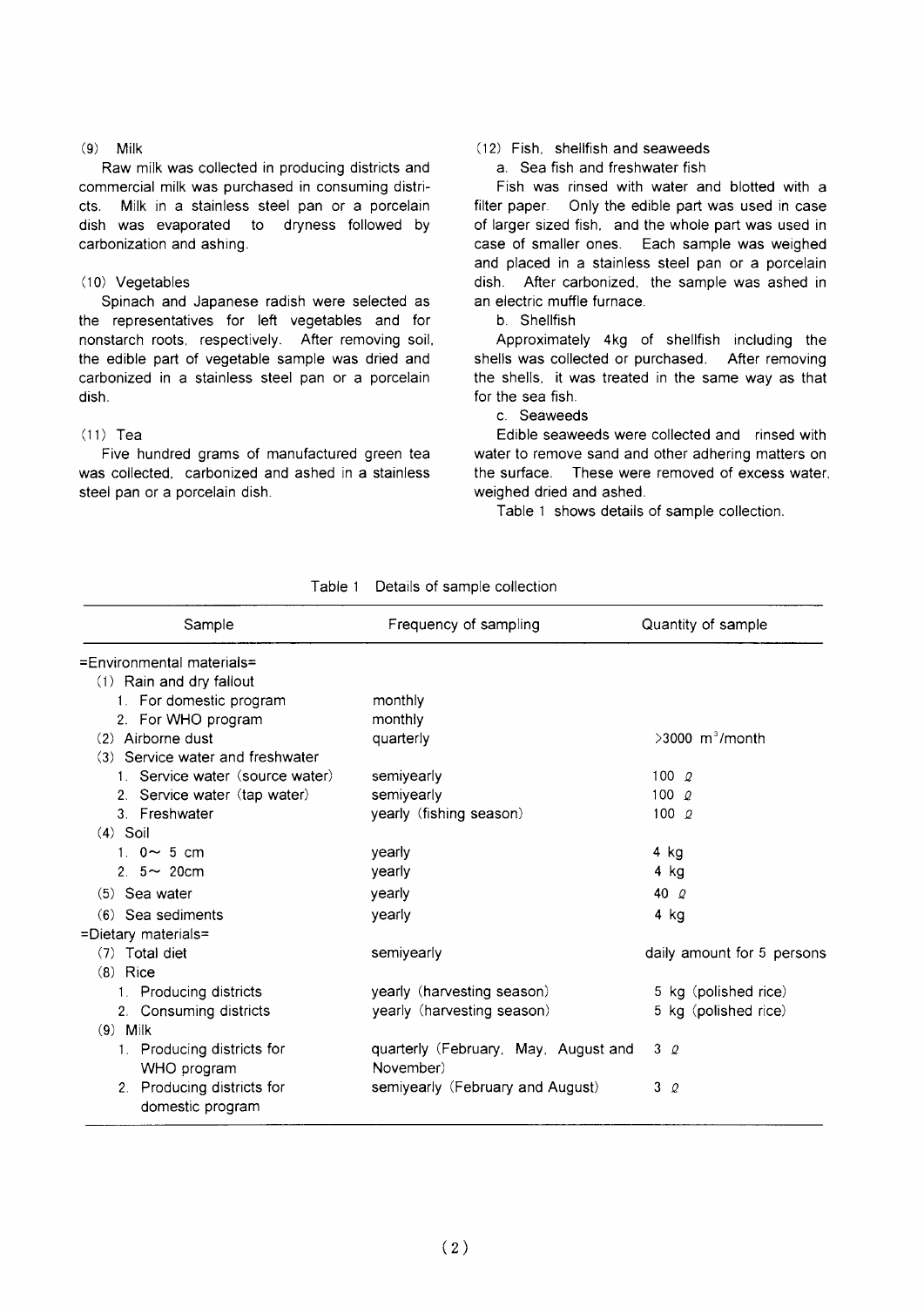| Sample                              | Frequency of sampling                | Quantity of sample      |
|-------------------------------------|--------------------------------------|-------------------------|
| 3. Consuming districts              | semiyearly (February and August)     | 3Q                      |
| 4. Powdered milk                    | semiyearly (April and October)       | $2 \sim 3$ kg           |
| $(10)$ Vegetables                   |                                      |                         |
| 1. Producing districts              | yearly (harvesting season)           | 4 kg                    |
| 2. Consuming districts              | yearly (harvesting season)           | 4 ka                    |
| $(11)$ Tea                          | yearly (the first harvesting season) | 500q (manufactured tea) |
| $(12)$ Fish, shellfish and seaweeds |                                      |                         |
| 1. Sea fish                         | yearly (fishing season)              | 4 kg                    |
| 2. Freshwater fish                  | yearly (fishing season)              | 4 ka                    |
| 3. Shellfish                        | yearly (fishing season)              | 4 kg                    |
| 4. Seaweeds                         | yearly (fishing season)              | $2 \sim 3$ kg           |

#### $2.$ Preparation of samples for analysis

Rain. service water and freshwater  $(1)$ 

Strontium and cesium were eluted with hydrochloric acid from the cation exchange column. The residue of rain sample on the filter paper was ashed in an electric muffle furnace and the ash was dissolved in hydrochloric acid. The insoluble part was filtered and washed. The filtrate and the washings were combined to the previous eluate and used for radiochemical analysis.

#### Soil and Sea sediment  $(2)$

Dried soil was crushed to smaller ones than 0.2 The sieved sample was 5mm in size by a crusher. ashed in an electric muffle furnace regulated at 450  $^{\circ}$ C The sample was then heated with hydrochloric acid. strontium and cesium carrier solutions and the mixture was heated. The insoluble constituent was filtered off and washed with water.

The dried sample was crushed to smaller ones than 0. 25mm by a crushing machine. The further preparation of the sample was the same as that described in the section  $2-(2)$ .

#### $(3)$  Rice

The ashed sample was pulverized with a porcelain mortar and passed through a 0.35mm sieve. The sieved sample to which both strontium and cesium carriers were added, was digested with nitric acid by heating. After the sample was heated again with nitric acid to dryness, strontium and cesium were extracted with hydrochloric acid The insoluble constituent was filtered and water. The filtrate and washings were and washed. combined for subsequent radiochemical analysis.

Airborne dust, diet, milk, vegetables, fish  $(4)$ and shellfish. seaweeds. tea and others These ashed samples were treated with the same procedure as that described in the section 2- $(4)$ .

#### $3<sub>1</sub>$ Separation of strontium-90 and cesium-137

#### Strontium-90  $(1)$

Sample solutions, prepared as in the foregoing sections  $2-(1)$  through  $2-(4)$ , were neutralized with sodium hydroxide. After sodium carbonate was added, the precipitate of strontium and calcium carbonates was separated. The supernatant solution was retained for cesium-137 determination.

The carbonates were dissolved in hydrochloric acid and strontium and calcium were precipitated as oxalates. The precipitate was dissolved in nitric acid and strontium was separated from calcium by successive fuming nitric acid separation. Iron scavenge was made after addition of ferric iron carrier followed by barium chromate separation after addition of barium carrier to remove radium, its daughters and lead. Strontium was recovered as carbonate, and the precipitate was dried and weighed to determine strontium recovery. The strontium carbonate was dissolved in hydrochloric acid and iron carrier was added. The solution was allowed to stand for two weeks for strontium-90 and yttrium-90 to attain equilibrium. Yttrium-90 was coprecipitated with ferric hydroxide and the precipitate was filtered off. washed and counted.

#### Cesium-137  $(2)$

The supernatant separated from the strontium fraction was acidified with hydrochloric acid. While stirring, cesium was adsorbed on the ammonium molybdophosphate added.

After filtered off and washed with hydrochloric acid the precipitate was dissolved in 2.5N sodium hydroxide solution. The solution was adjusted to pH 8.2 with hydrochloric acid and allowed to cool.

Resultant molybdenum hydroxide which separated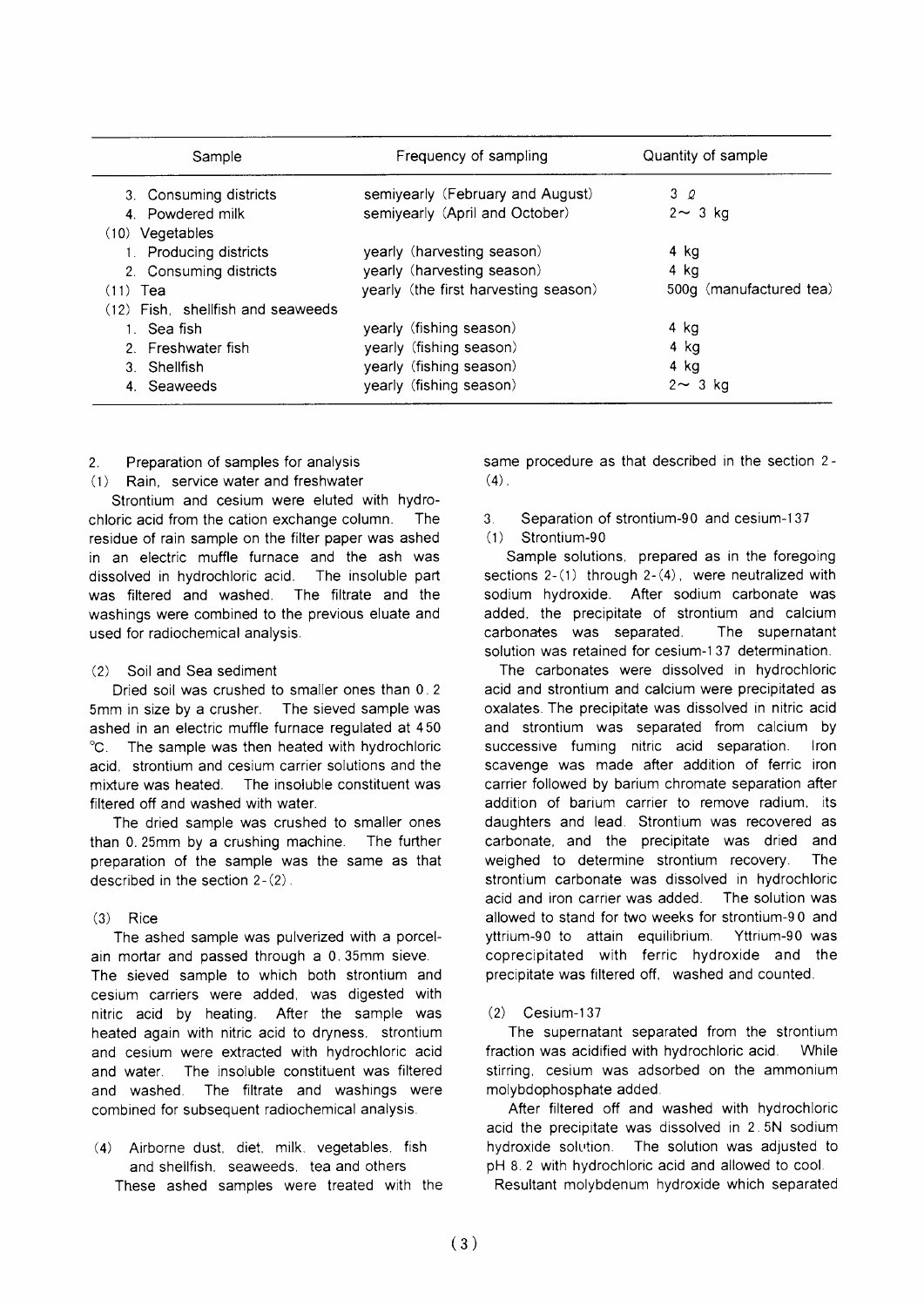out in the solution. was filtered off and washed with water. EDTA was added to the filtrate and washings. Cesium and rubidium were adsorbed on a cation exchange column and cesium was separated from rubidium by eluting with hydrochloric acid.

The eluate was evaporated to dryness and was dissolved The solution was filtered.

Chloroplatinic acid was added to precipitate cesium. The precipitate was filtered onto a tared paper using a demountable filter and washed with water and then ethanol. After drying, the chemical yield of cesium was determined by weighing the precipitate. Cesium-137 radioactivity was measured for this precipitate.

Determination of stable strontium, calcium  $4.$ and potassium

A weighed amount of soil or sea sediment was heated in a electric muffle furnace at 450°C and then treated with hydrochloric acid for extraction. A weighed aliguot of ashed samples of total diet, vegetables, milk, fish, shellfish or seaweeds was digested with hydrofluoric acid and nitric acid.

The extract was made up to an appropriate volume with dilute hydrochloric acid. The sample solution was analyzed for calcium by titration with standard potassium permanganate solution after separating calcium as oxalate. Atomic absorption spectroscopy was applied when appropriate. Stable strontium and potassium were determined by atomic absorption and flame emission spectrometry, respectively.

#### $5<sub>1</sub>$ Countina

After the radiochemical separation the mounted precipitates were counted for activity using low background beta counters normally for 60 to 90min. Net sample counting rates were corrected for counter efficiency, recovery, self-absorption and decay to obtain the content of strontium-90 and cesium-137per sample aliquot. From the results, concentrations of these nuclides in the original samples were calculated.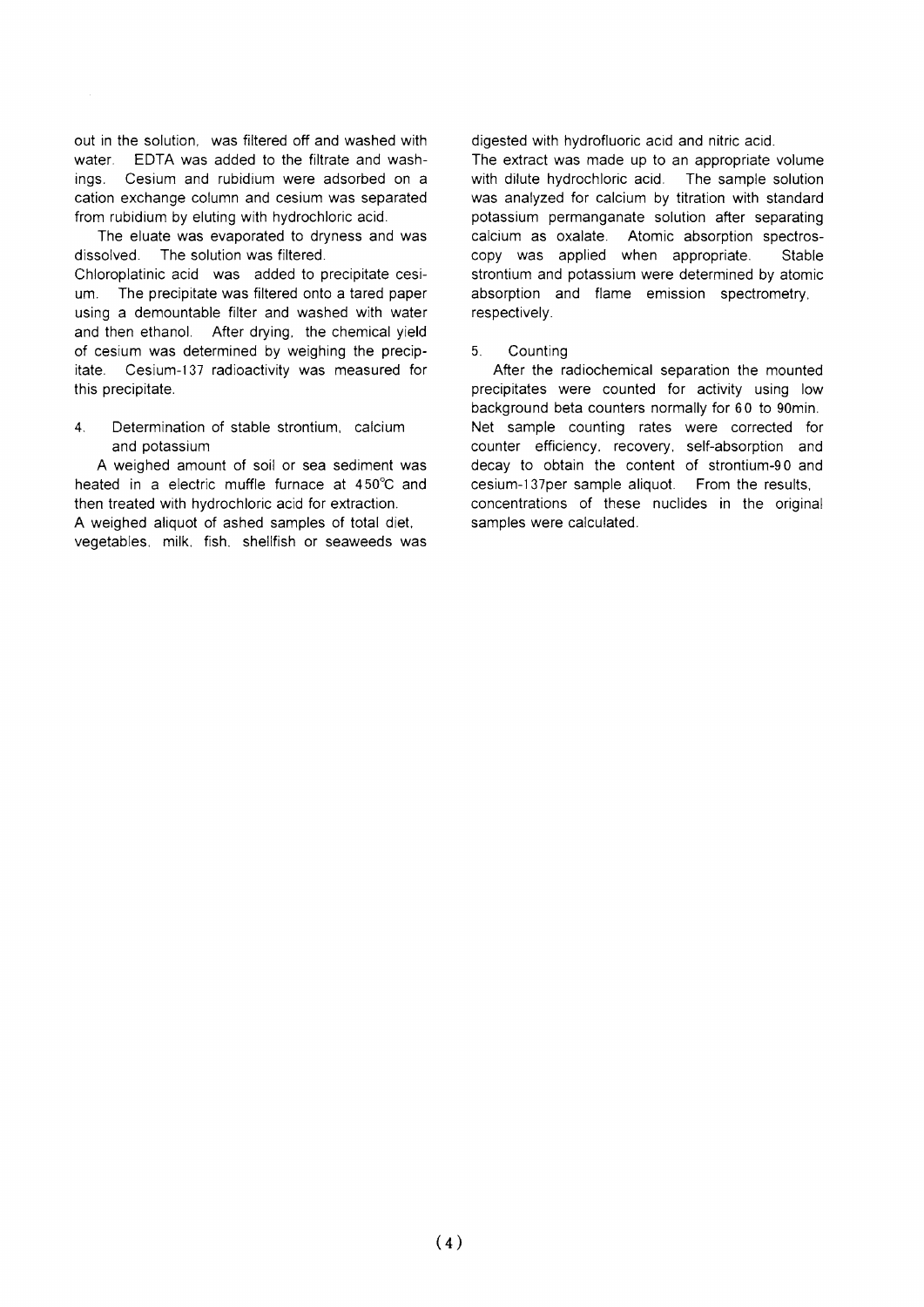#### 6. Results

Strontuim-90 and Cesium-137 in Rain and Dry Fallout (for domestic program)<br>(from Oct.1997 to Mar.1998 )  $(1) - 1$ 

-continued from No, 122 of this publication-

|                         | Duration | Precipitation |          | 90Sr  |        | 137Cs    |       |        |
|-------------------------|----------|---------------|----------|-------|--------|----------|-------|--------|
| Location                | (days)   | (mn)          | (MBq/km) |       |        | (MBq/km) |       |        |
| September, 1997         |          |               |          |       |        |          |       |        |
| Nagoya, AICHI           | 31       | 189.9         | 0.034    | 士     | 0.015  | 0.011    | $\pm$ | 0.014  |
| October, 1997           |          |               |          |       |        |          |       |        |
| Sapporo, HOKKAIDOU      | 31       | 87.5          | 0.0058   | 土     | 0.0067 | 0.017    | 土     | 0.015  |
| Aomori, AOMORI          | 31       | 155.7         | 0.030    | 土     | 0.011  | 0.013    | 士     | 0.011  |
| Morioka, IWATE          | 35       | 32.5          | 0.072    | 士     | 0.017  | 0.011    | 士     | 0.013  |
| Onagawa-machi, MIYAGI   | 35       | 30.5          | 0.016    | $\pm$ | 0.0080 | 0.0000   | 士     | 0.0099 |
| Yamagata, YAMAGATA      | 35       | 57.6          | 0.0034   | 士     | 0.0064 | 0.027    | 土     | 0.013  |
| Ookuma-machi, FUKUSHIMA | 35       | 15.7          | 0.000    | 士     | 0.010  | 0.030    | 土     | 0.016  |
| Mito. IBARAKI           | 35       | 8.0           | 0.013    | $\pm$ | 0.0079 | 0.0000   | 士     | 0.0091 |
| Kawachi-machi, TOCHIGI  | 35       | 9.2           | 0.0076   | 士     | 0.0064 | 0.020    | 士     | 0.015  |
| Maebashi, GUNMA         | 35       | 6.0           | 0.009    | 士     | 0.010  | 0.012    | 土     | 0.011  |
| Urawa, SAITAMA          | 35       | 12.1          | 0.032    | 士     | 0.013  | 0.019    | 士     | 0.090  |
| Ichihara, CHIBA         | 35       | 46.7          | 0.000    | 士     | 0.013  | 0.010    | 士     | 0.015  |
| Shinjuku, TOKYO         | 35       | 20.2          | 0.022    | $\pm$ | 0.012  | 0.0000   | 士     | 0.0098 |
| Yokohama, KANAGAWA      | 31       | 23.2          | 0.012    | 土     | 0.014  | 0.025    | 士     | 0.015  |
| Kosugi-machi, TOYAMA    | 31       | 127.4         | 0.012    | $\pm$ | 0.0069 | 0.0025   | 土     | 0.0089 |
| Fukui, FUKUI            | 35       | 184.3         | 0.12     | 土     | 0.057  | 0.019    | $\pm$ | 0.056  |
| Koufu, YAMANASHI        | 35       | 6.0           | 0.0037   | 士     | 0.0094 | 0.0000   | 土     | 0.0096 |
| Gifu, GIFU              | 35       | 8.0           | 0.003    | 士     | 0.011  | 0.001    | 士     | 0.011  |
| Shizuoka, SHIZUOKA      | 35       | 21.5          | 0.029    | 土     | 0.011  | 0.002    | $\pm$ | 0.011  |
| Nagoya, AICHI           | 35       | 8.4           | 0.003    | 士     | 0.011  | 0.0000   | $\pm$ | 0.0099 |
| Ootsu, SHIGA            | 35       | 9.6           | 0.032    | 士     | 0.016  | 0.000    | 土     | 0.013  |
| Tsu, MIE                | 31       | 27.5          | 0.006    | $\pm$ | 0.014  | 0.011    | 土     | 0.012  |
| Kyoto, KYOTO            | 34       | 12.5          | 0.014    | 士     | 0.013  | 0.003    | $\pm$ | 0.010  |
| Kobe, HYOUGO            | 33       | 33.7          | 0.058    | 士     | 0.010  | 0.024    | 士     | 0.012  |
| Nara, NARA              | 35       | 30.1          | 0.012    | 士     | 0.012  | 0.055    | 士     | 0.015  |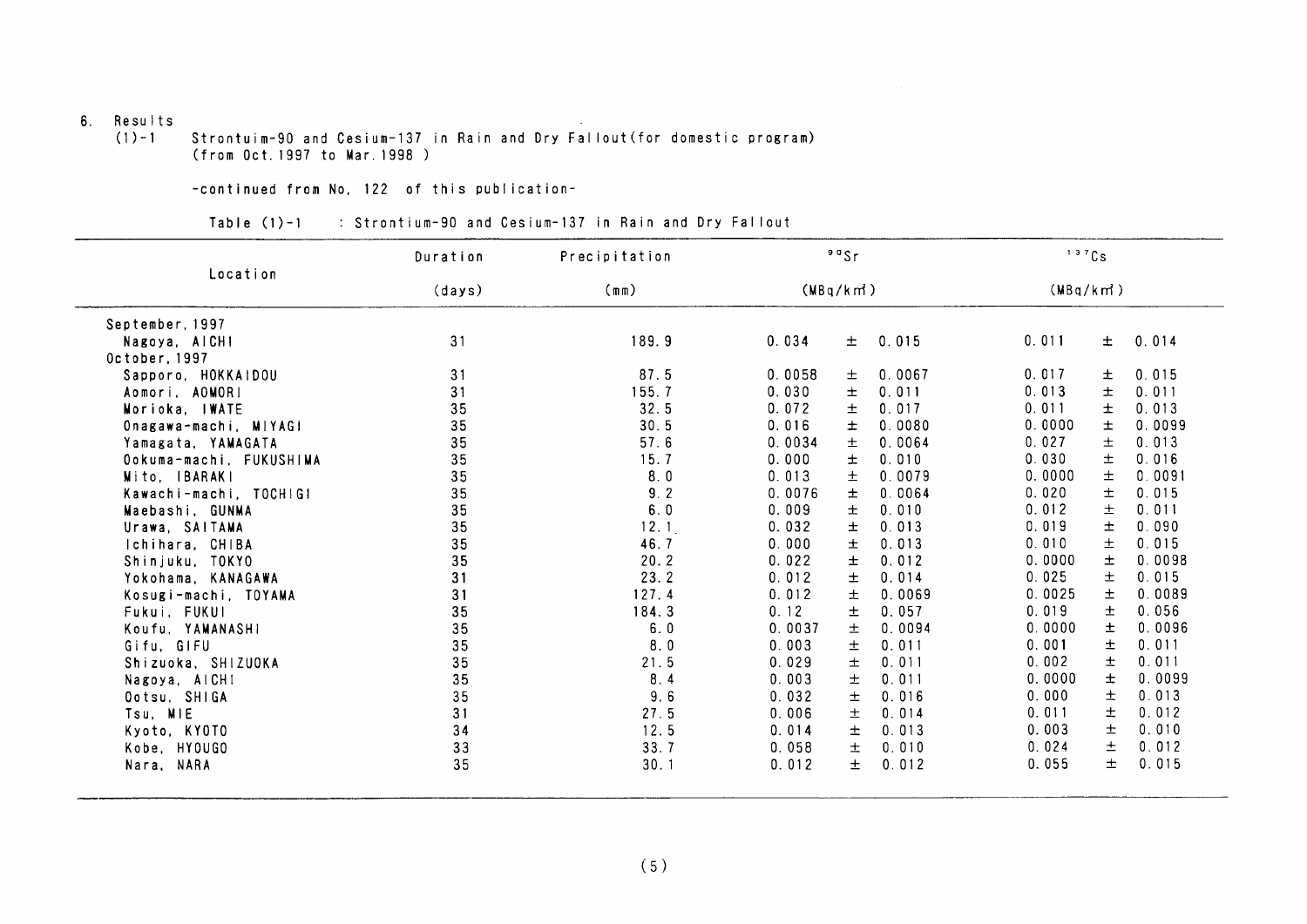|                           | Duration        | Precipitation | 90Sr            |        | 137Cs    |                 |
|---------------------------|-----------------|---------------|-----------------|--------|----------|-----------------|
| Location                  | (days)          | (mm)          | (MBq/km)        |        | (MBq/km) |                 |
| Wakayama, WAKAYAMA        | 35              | 28.0          | 0.000<br>土      | 0.023  | 0.012    | 0.012<br>土      |
| Tottori, TOTTORI          | 35              | 98.2          | 0.050<br>$\pm$  | 0.0097 | 0.000    | $\pm$<br>0.015  |
| Matsue, SHIMANE           | 35              | 51.4          | $\pm$<br>0.0094 | 0.0084 | 0.013    | 土<br>0.0082     |
| Hiroshima, HIROSHIMA      | 36              | 25.2          | 0.025<br>士      | 0.0077 | 0.000    | 0.011<br>土      |
| Takamatsu, KAGAWA         | 31              | 29.0          | 0.000<br>$\pm$  | 0.015  | 0.002    | 0.013<br>土      |
| Matsuyama, EHIME          | 35              | 65.5          | 0.007<br>$\pm$  | 0.013  | 0.000    | 0.010<br>土      |
| Dazaifu, FUKUOKA          | 35              | 39.9          | 0.026<br>$\pm$  | 0.0099 | 0.000    | 0.011<br>土      |
| Saga, SAGA                | 34              | 16.2          | $\pm$<br>0.013  | 0.0068 | 0.031    | $\pm$<br>0.017  |
| Nagasaki, NAGASAKI        | 35              | 3.5           | $\pm$<br>0.019  | 0.014  | 0.013    | $\pm$<br>0.013  |
| Uto, KUMAMOTO             | 35              | 6.3           | 0.000<br>土      | 0.013  | 0.012    | 0.013<br>士      |
| Ooita, OOITA              | 35              | 37.5          | 0.0071<br>土     | 0.0060 | 0.000    | 0.015<br>土      |
| Miyazaki, MIYAZAKI        | 35              | 219.8         | 士<br>0.014      | 0.012  | 0.014    | 0.011<br>土      |
| Yonagusuku-machi, Okinawa | 37              | 325.6         | 0.009<br>$\pm$  | 0.016  | 0.006    | 0.013<br>$\pm$  |
| November, 1997            |                 |               |                 |        |          |                 |
| Sapporo, HOKKAIDOU        | 32 <sub>2</sub> | 99.0          | 0.026<br>土      | 0.0077 | 0.0000   | 0.010<br>土      |
| Aomori, AOMORI            | 32              | 66.9          | $\pm$<br>0.018  | 0.010  | 0.021    | $\pm$<br>0.012  |
| Morioka, IWATE            | 27              | 138.6         | 0.015<br>土      | 0.0093 | 0.002    | 土<br>0.012      |
| Onagawa-machi, MIYAGI     | 28              | 165.0         | 0.017<br>土      | 0.0073 | 0.000    | 土<br>0.011      |
| Yamagata, YAMAGATA        | 28              | 101.4         | 0.011<br>$\pm$  | 0.0074 | 0.005    | $\pm$<br>0.014  |
| Ookuma-machi, FUKUSHIMA   | 28              | 142.5         | 土<br>0.027      | 0.029  | 0.005    | $\pm$<br>0.017  |
| Mito, IBARAKI             | 28              | 114.5         | $\pm$<br>0.021  | 0.0088 | 0.055    | $\pm$<br>0.017  |
| Kawachi-machi, TOCHIGI    | 28              | 122.3         | $\pm$<br>0.0000 | 0.010  | 0.014    | 土<br>0.012      |
| Maebashi, GUNMA           | 28              | 58.0          | 0.0000<br>士     | 0.0094 | 0.025    | 0.011<br>士      |
| Urawa, SAITAMA            | 28              | 122.7         | 0.093<br>$\pm$  | 0.033  | 0.007    | $\pm$<br>0.011  |
| Ichihara, CHIBA           | 28              | 92.0          | 0.000<br>士      | 0.014  | 0.013    | 土<br>0.014      |
| Shinjuku, TOKYO           | 26              | 116.9         | 0.036<br>$\pm$  | 0.014  | 0.0000   | $\pm$<br>0.0081 |
| Yokohama, KANAGAWA        | 30              | 70.1          | 0.021<br>$\pm$  | 0.013  | 0.007    | $\pm$<br>0.012  |
|                           |                 |               |                 |        |          |                 |
|                           |                 |               |                 |        |          |                 |
|                           |                 |               |                 |        |          |                 |
|                           |                 |               |                 |        |          |                 |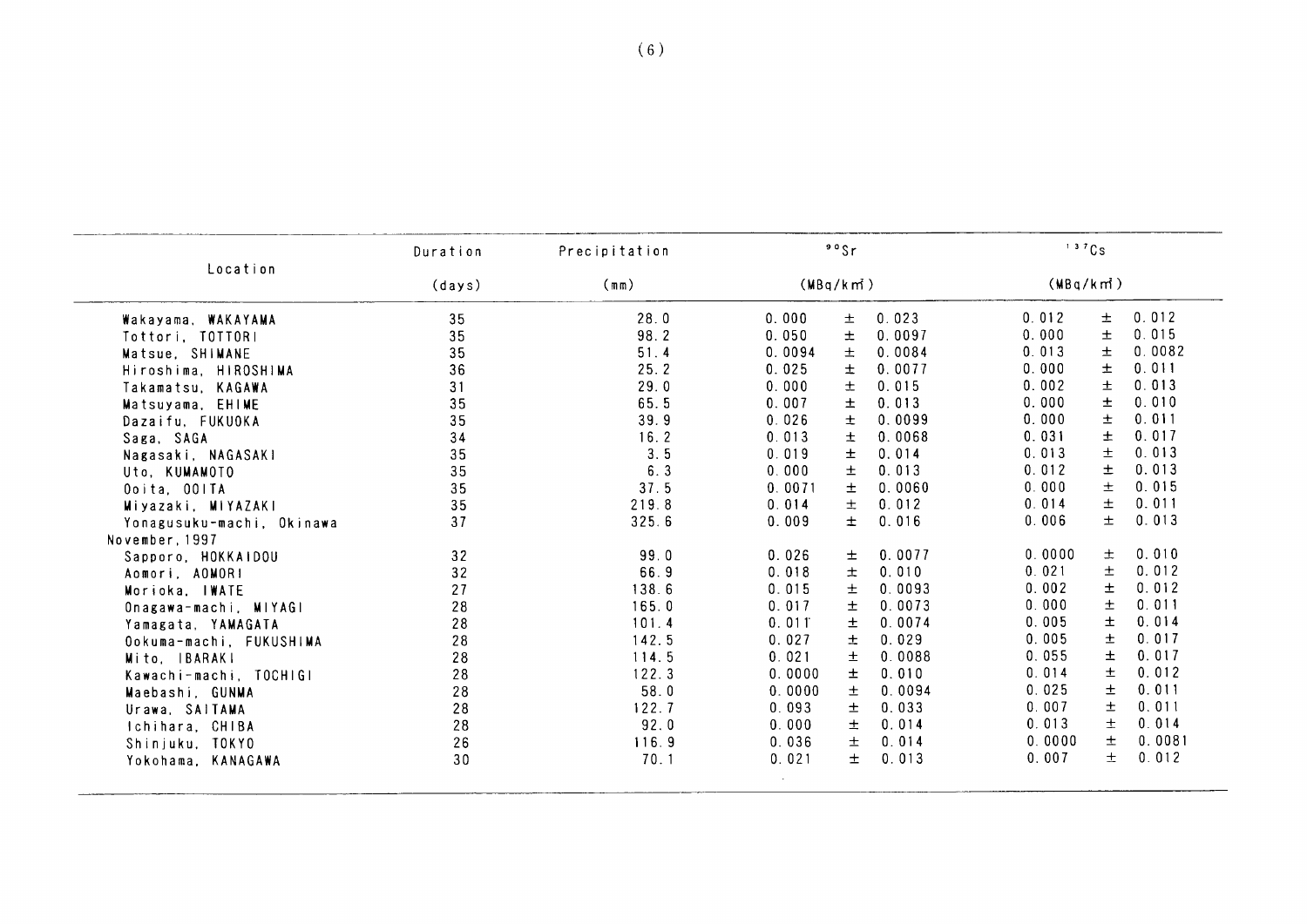| Location<br>Kosugi-machi, TOYAMA<br>Fukui, FUKUI<br>Koufu, YAMANASHI<br>Gifu, GIFU<br>Shizuoka, SHIZUOKA<br>Nagoya, AICHI<br>Ootsu, SHIGA<br>Tsu, MIE | (days)<br>32<br>28<br>28<br>28<br>28<br>28<br>28 | (mm)<br>221.2<br>223.2<br>125.5<br>263.3<br>337.5<br>208.5 | (MBq/km)<br>0.019<br>0.067<br>0.000<br>0.025<br>0.0098 | 土<br>$\pm$<br>土<br>土<br>$\pm$ | 0.0089<br>0.073<br>0.011<br>0.013 | $(MBq/km^2)$<br>0.003<br>0.000<br>0.008<br>0.008 | 土<br>$\pm$<br>士<br>土 | 0.010<br>0.056<br>0.011 |
|-------------------------------------------------------------------------------------------------------------------------------------------------------|--------------------------------------------------|------------------------------------------------------------|--------------------------------------------------------|-------------------------------|-----------------------------------|--------------------------------------------------|----------------------|-------------------------|
|                                                                                                                                                       |                                                  |                                                            |                                                        |                               |                                   |                                                  |                      |                         |
|                                                                                                                                                       |                                                  |                                                            |                                                        |                               |                                   |                                                  |                      |                         |
|                                                                                                                                                       |                                                  |                                                            |                                                        |                               |                                   |                                                  |                      |                         |
|                                                                                                                                                       |                                                  |                                                            |                                                        |                               |                                   |                                                  |                      |                         |
|                                                                                                                                                       |                                                  |                                                            |                                                        |                               |                                   |                                                  |                      | 0.011                   |
|                                                                                                                                                       |                                                  |                                                            |                                                        |                               | 0.0074                            | 0.0000                                           | $\pm$                | 0.0095                  |
|                                                                                                                                                       |                                                  |                                                            | 0.026                                                  | 土                             | 0.016                             | 0.028                                            | $\pm$                | 0.018                   |
|                                                                                                                                                       |                                                  | 130.8                                                      | 0.0007                                                 | Ŧ.                            | 0.0081                            | 0.015                                            | $\pm$                | 0.010                   |
|                                                                                                                                                       | 32                                               | 225.5                                                      | 0.025                                                  | $\pm$                         | 0.0082                            | 0.026                                            | $\pm$                | 0.018                   |
| Kyoto, KYOTO                                                                                                                                          | 28                                               | 157.0                                                      | 0.058                                                  | ±.                            | 0.018                             | 0.009                                            | 土                    | 0.012                   |
| Kobe, HYOUGO                                                                                                                                          | 29                                               | 92.1                                                       | 0.022                                                  | 土                             | 0.013                             | 0.000                                            | $\pm$                | 0.011                   |
| Nara, NARA                                                                                                                                            | 28                                               | 141.2                                                      | 0.016                                                  | $\pm$                         | 0.0076                            | 0.0000                                           | 土                    | 0.0090                  |
| Wakayama, WAKAYAMA                                                                                                                                    | 28                                               | 145.5                                                      | 0.017                                                  | $\pm$                         | 0.012                             | 0.005                                            | 土                    | 0.010                   |
| Tottori, TOTTORI                                                                                                                                      | 28                                               | 128.1                                                      | 0.077                                                  | $\pm$                         | 0.012                             | 0.022                                            | $\pm$                | 0.015                   |
| Matsue, SHIMANE                                                                                                                                       | 28                                               | 153.9                                                      | 0.017                                                  | $\pm$                         | 0.0098                            | 0.0086                                           | 土                    | 0.0074                  |
| Hiroshima, HIROSHIMA                                                                                                                                  | 28                                               | 120.6                                                      | 0.0000                                                 | $\pm$                         | 0.0084                            | 0.003                                            | $\pm$                | 0.010                   |
| Takamatsu, KAGAWA                                                                                                                                     | 32                                               | 84.0                                                       | 0.000                                                  | $\pm$                         | 0.014                             | 0.000                                            | Ŧ                    | 0.011                   |
| Matsuyama, EHIME                                                                                                                                      | 28                                               | 107.0                                                      | 0.001                                                  | 士                             | 0.013                             | 0.000                                            | 土                    | 0.011                   |
| Dazaifu, FUKUOKA                                                                                                                                      | 28                                               | 153.4                                                      | 0.021                                                  | $\pm$                         | 0.0078                            | 0.000                                            | 土                    | 0.011                   |
| Saga, SAGA                                                                                                                                            | 28                                               | 188.5                                                      | 0.013                                                  | $\pm$                         | 0.011                             | 0.003                                            | $\pm$                | 0.010                   |
| Nagasaki, NAGASAKI                                                                                                                                    | 28                                               | 190.0                                                      | 0.002                                                  | 土                             | 0.013                             | 0.0000                                           | 土                    | 0.0097                  |
| Uto, KUMAMOTO                                                                                                                                         | 28                                               | 129.4                                                      | 0.000                                                  | 土                             | 0.011                             | 0.020                                            | $\pm$                | 0.013                   |
| Ooita, OOITA                                                                                                                                          | 28                                               | 97.5                                                       | 0.0000                                                 | $\pm$                         | 0.0085                            | 0.000                                            | 士                    | 0.010                   |
| Miyazaki, MiYAZAKI                                                                                                                                    | 27                                               | 100.0                                                      | 0.007                                                  | 土                             | 0.013                             | 0.009                                            | $\pm$                | 0.010                   |
| Yonagusuku-machi, Okinawa<br>December, 1997                                                                                                           | 28                                               | 141.2                                                      | 0.016                                                  | $\pm$                         | 0.011                             | 0.020                                            | Ŧ                    | 0.019                   |
| Sapporo, HOKKAIDOU                                                                                                                                    | 26                                               | 57.0                                                       | 0.0000                                                 | $\pm$                         | 0.0060                            | 0.012                                            | 土                    | 0.025                   |
| Aomori, AOMORI                                                                                                                                        | 36                                               | 104.4                                                      | 0.027                                                  | 土                             | 0.011                             | 0.017                                            | 土                    | 0.013                   |

÷,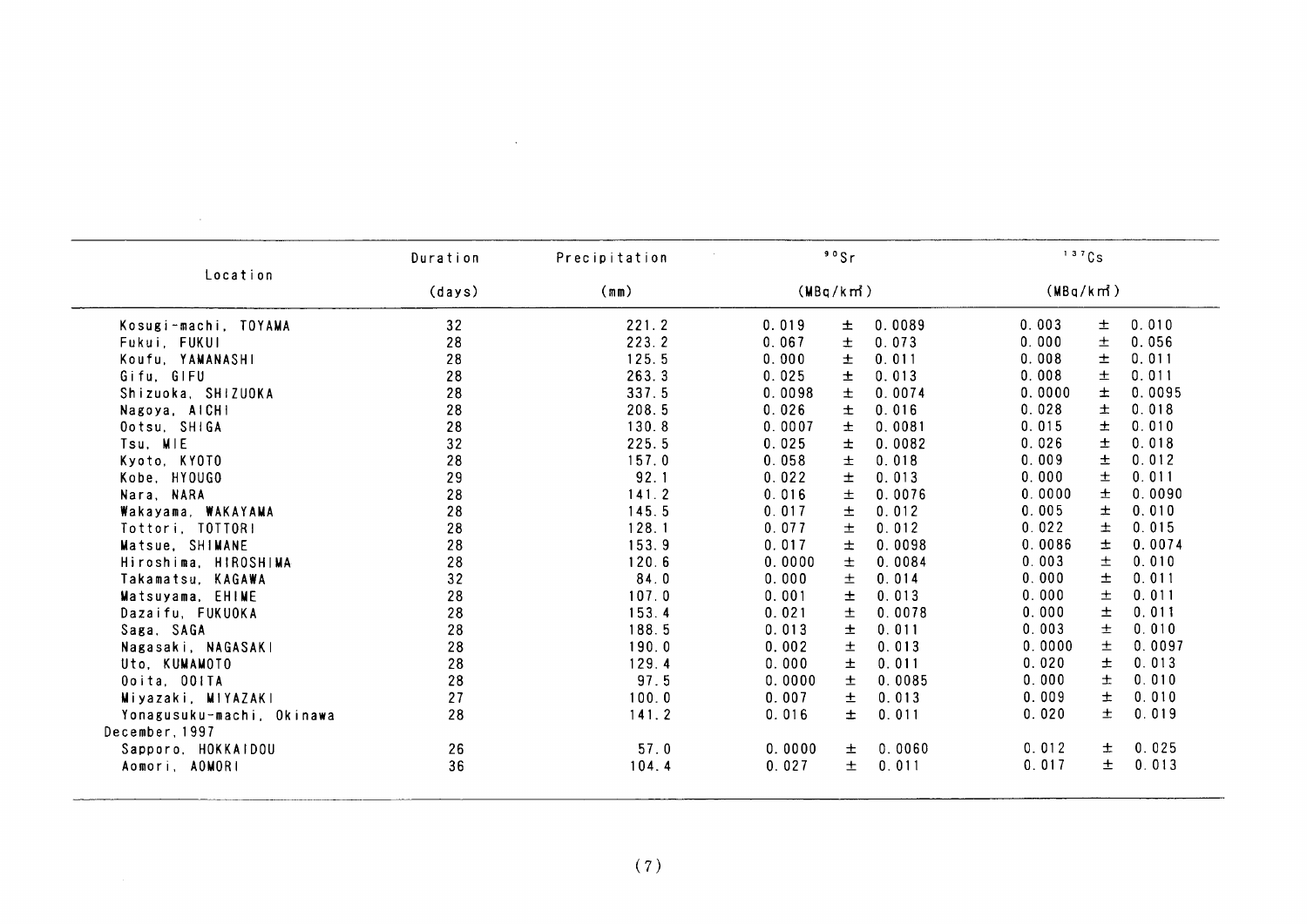|                                                                                                                                                                                 | Duration                                                 | Precipitation                                                                  | 90Sr                                                                                                                                                                                                                                                           | 137Cs                                                                                                                                                                                                                                                  |
|---------------------------------------------------------------------------------------------------------------------------------------------------------------------------------|----------------------------------------------------------|--------------------------------------------------------------------------------|----------------------------------------------------------------------------------------------------------------------------------------------------------------------------------------------------------------------------------------------------------------|--------------------------------------------------------------------------------------------------------------------------------------------------------------------------------------------------------------------------------------------------------|
| Location                                                                                                                                                                        | (days)                                                   | (mm)                                                                           | (MBq/km)                                                                                                                                                                                                                                                       | $(MBq/km^2)$                                                                                                                                                                                                                                           |
| Morioka, IWATE<br>Onagawa-machi, MIYAGI<br>Yamagata, YAMAGATA<br>Ookuma-machi, FUKUSHIMA<br>Mito, IBARAKI<br>Kawachi-machi, TOCHIG!<br>Maebashi, GUNMA<br>Urawa, SAITAMA        | 36<br>37<br>36<br>36<br>37<br>36<br>36<br>36             | 65.2<br>63.5<br>59.2<br>60.0<br>40.5<br>28.7<br>9.0<br>37.8                    | 0.014<br>0.0000<br>土<br>0.016<br>土<br>0.014<br>0.013<br>0.0077<br>土<br>$\pm$<br>0.014<br>0.011<br>0.0076<br>0.0078<br>$\pm$<br>0.0099<br>0.0078<br>$\pm$<br>0.012<br>0.011<br>土<br>0.030<br>$\pm$<br>0.022                                                     | 0.011<br>0.010<br>土<br>0.005<br>土<br>0.010<br>0.0000<br>$\pm$<br>0.0085<br>0.016<br>土<br>0.016<br>0.008<br>$\pm$<br>0.015<br>0.000<br>0.014<br>土<br>0.044<br>士<br>0.015<br>0.003<br>土<br>0.014                                                         |
| Ichihara, CHIBA<br>Shinjuku, TOKYO<br>Yokohama, KANAGAWA<br>Kosugi-machi, TOYAMA<br>Fukui, FUKU1<br>Koufu, YAMANASHI<br>Gifu, GIFU<br>Nagoya, AICHI<br>Ootsu, SHIGA<br>Tsu, MIE | 36<br>36<br>29<br>36<br>36<br>36<br>36<br>36<br>36<br>36 | 73.0<br>51.7<br>94.8<br>168.9<br>227.0<br>40.5<br>67.5<br>77.0<br>85.2<br>63.5 | 0.016<br>$\pm$<br>0.014<br>$\pm$<br>0.012<br>0.014<br>0.012<br>0.013<br>土<br>0.0098<br>0.0094<br>土<br>0.000<br>$\pm$<br>0.043<br>$\pm$<br>0.012<br>0.013<br>$\pm$<br>0.046<br>0.016<br>0.017<br>0.019<br>$\pm$<br>0.005<br>0.012<br>土<br>0.0000<br>0.0068<br>土 | 0.004<br>土<br>0.011<br>0.0000<br>$\pm$<br>0.0092<br>0.026<br>0.013<br>土<br>0.005<br>$\pm$<br>0.010<br>0.000<br>$\pm$<br>0.057<br>0.007<br>士<br>0.011<br>0.017<br>$\pm$<br>0.013<br>0.000<br>士<br>0.015<br>0.000<br>0.015<br>土<br>0.0070<br>土<br>0.0095 |
| Kyoto, KYOTO<br>Kobe, HYOUGO<br>Nara, NARA<br>Wakayama, WAKAYAMA<br>Tottori, TOTTORI<br>Matsue, SHIMANE<br>Hiroshima, HIROSHIMA<br>Ishii-machi, TOKUSHIMA<br>Takamatsu, KAGAWA  | 26<br>29<br>36<br>36<br>36<br>36<br>37<br>37<br>36       | 33.0<br>75.7<br>132.6<br>51.5<br>169.5<br>103.3<br>80.0<br>13.3<br>53.0        | 0.000<br>0.012<br>土<br>$\pm$<br>0.030<br>0.015<br>$\pm$<br>0.0072<br>0.020<br>0.048<br>0.028<br>土<br>0.040<br>土<br>0.0093<br>0.022<br>0.010<br>土<br>0.0000<br>土<br>0.0099<br>0.065<br>$\pm$<br>0.013<br>0.010<br>0.013<br>土                                    | 0.000<br>土<br>0.011<br>$\pm$<br>0.012<br>0.012<br>0.0000<br>$\pm$<br>0.0095<br>0.0000<br>0.0087<br>土<br>0.068<br>土<br>0.019<br>土<br>0.014<br>0.0080<br>土<br>0.012<br>0.000<br>$\pm$<br>0.46<br>0.037<br>士<br>0.000<br>0.011                            |
|                                                                                                                                                                                 |                                                          |                                                                                |                                                                                                                                                                                                                                                                |                                                                                                                                                                                                                                                        |
|                                                                                                                                                                                 |                                                          |                                                                                |                                                                                                                                                                                                                                                                |                                                                                                                                                                                                                                                        |
|                                                                                                                                                                                 |                                                          |                                                                                |                                                                                                                                                                                                                                                                |                                                                                                                                                                                                                                                        |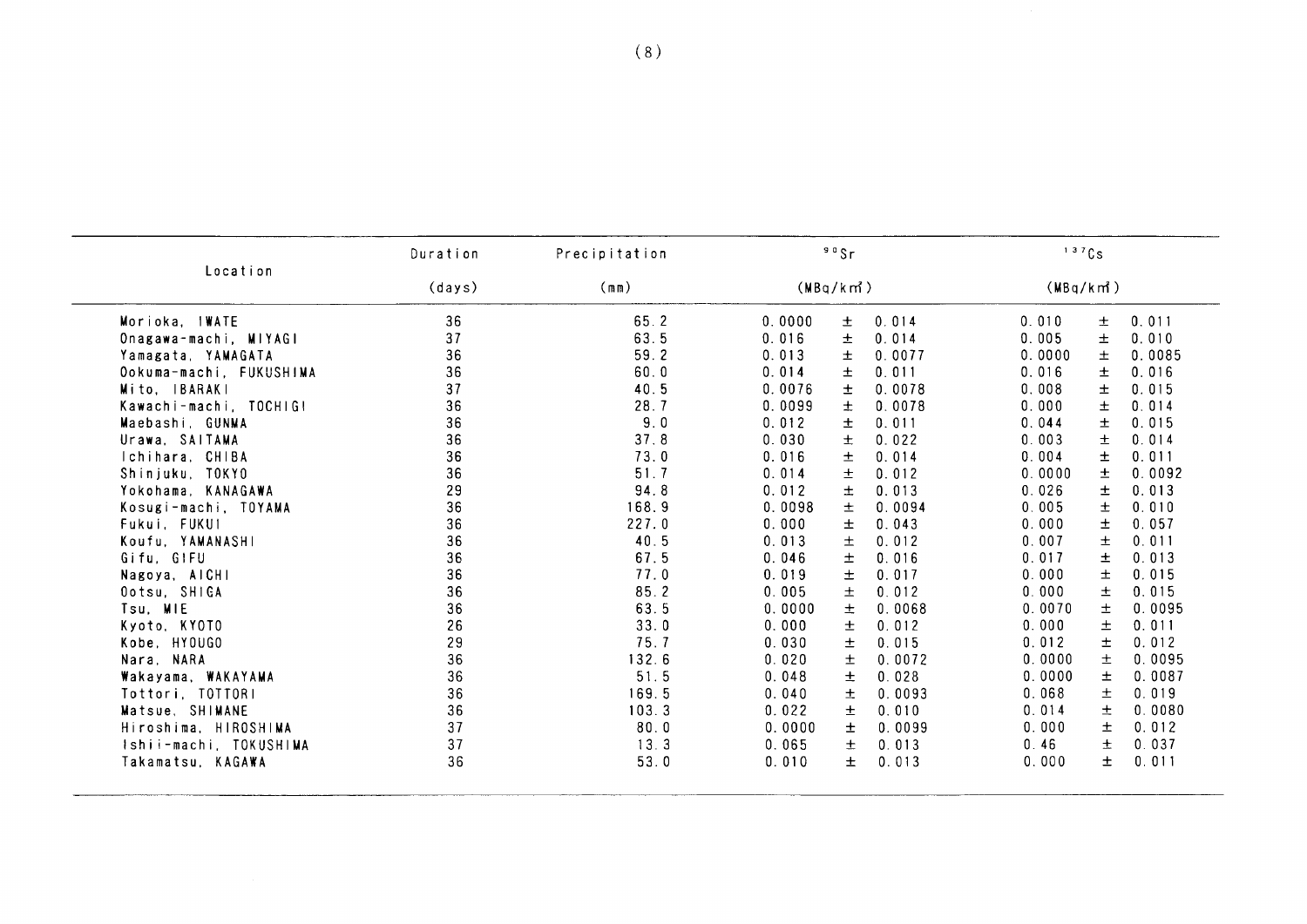|                           |        | Precipitation | 90Sr            |        | 137Cs        |        |                                                         |  |
|---------------------------|--------|---------------|-----------------|--------|--------------|--------|---------------------------------------------------------|--|
| Location                  | (days) | (mm)          | (MBq/km)        |        | $(MBq/km^2)$ |        |                                                         |  |
| Matsuyama, EHIME          | 36     | 86.5          | 0.022<br>土      | 0.015  | 0.000        | $\pm$  | 0.010                                                   |  |
| Dazaifu, FUKUOKA          | 36     | 130.5         | $\pm$<br>0.0084 | 0.0068 | 0.015        | $\pm$  | 0.011                                                   |  |
| Saga, SAGA                | 36     | 153.3         | 0.0000<br>$\pm$ | 0.0088 | 0.010        | $\pm$  | 0.011                                                   |  |
| Nagasaki, NAGASAKI        | 36     | 113.5         | 0.022<br>土      | 0.011  | 0.000        | $\pm$  | 0.010                                                   |  |
| Uto, KUMAMOTO             | 36     | 68.2          | 0.018<br>$\pm$  | 0.014  | 0.020        | $\pm$  | 0.010                                                   |  |
| Ooita, OOITA              | 36     | 72.8          | 0.020<br>士      | 0.012  | 0.0000       | 士      | 0.0079                                                  |  |
| Miyazaki, MIYAZAKI        | 36     | 116.1         | 0.0000<br>$\pm$ | 0.0052 | 0.0000       | 土      | 0.0088                                                  |  |
| Yonagusuku-machi, Okinawa | 37     | 133.4         | 0.016<br>$\pm$  | 0.022  | 0.000        | 土      | 0.011                                                   |  |
| January, 1998             |        |               |                 |        |              |        |                                                         |  |
| Sapporo, HOKKAIDOU        | 36     | 83.5          | 0.011<br>土      | 0.012  | 0.0092       |        | 0.0092                                                  |  |
| Aomori, AOMORI            | 29     | 125.3         | 0.0000<br>土     | 0.0091 | 0.041        | 土<br>土 | 0.014                                                   |  |
| Morioka, IWATE            | 28     | 11.3          | 0.0000<br>$\pm$ | 0.028  | 0.013        |        |                                                         |  |
| Onagawa-machi, MIYAGI     | 33     | 81.0          | 0.041<br>土      | 0.024  | 0.018        | 土      | 0.011                                                   |  |
| Yamagata, YAMAGATA        | 29     | 149.8         | 0.016           |        |              | 土      | 0.012                                                   |  |
| Ookuma-machi, FUKUSHIMA   | 29     | 116.5         | 士<br>0.0050     | 0.0067 | 0.021        | $\pm$  | 0.012                                                   |  |
| Mito, IBARAKI             | 29     |               | $\pm$           | 0.0052 | 0.000        | $\pm$  | 0.011                                                   |  |
| Kawachi-machi, TOCHIGI    | 29     | 86.5          | 0.027<br>$\pm$  | 0.015  | 0.019        | $\pm$  | 0.012                                                   |  |
| Maebashi, GUNMA           | 25     | 92.9          | 0.011<br>$\pm$  | 0.0091 | $---$        | 土      | $\omega = \omega/\omega$                                |  |
| Urawa, SAITAMA            |        | 108.5         | 0.014<br>$\pm$  | 0.013  | 0.029        | $\pm$  | 0.011                                                   |  |
| Ichihara, CHIBA           | 29     | 110.7         | 0.000<br>土      | 0.018  | 0.0000       | $\pm$  | 0.0092                                                  |  |
|                           | 28     | 162.7         | 0.005<br>$\pm$  | 0.012  | 0.0000       | 土      | 0.0089                                                  |  |
| Shinjuku, TOKYO           | 29     | 145.6         | 0.016<br>$\pm$  | 0.0078 | 0.006        | 士      | 0.010                                                   |  |
| Yokohama, KANAGAWA        | 37     | 159.5         | 0.002<br>土      | 0.013  | 0.018        | 土      | 0.016                                                   |  |
| Kosugi-machi, TOYAMA      | 29     | 242.5         | 0.021<br>土      | 0.012  | 0.026        | 土      | 0.013                                                   |  |
| Fukui, FUKUI              | 29     | 367.0         | 0.026<br>土      | 0.066  | 0.000        | $\pm$  | 0.048                                                   |  |
| Koufu, YAMANASHI          | 29     | 128.0         | 0.018<br>士      | 0.010  | $- + - - -$  | $\pm$  | $\rightarrow$ $\rightarrow$ $\rightarrow$ $\rightarrow$ |  |
| Gifu, GIFU                | 29     | 132.5         | 0.024<br>$\pm$  | 0.022  | ----         | 士      | $\sim$ $\sim$ $\sim$ $\sim$                             |  |
| Shizuoka, SHIZUOKA        | 28     | 2.0           | 0.0055<br>士     | 0.0072 | 0.030        | $\pm$  | 0.012                                                   |  |

 $\sim 10^{11}$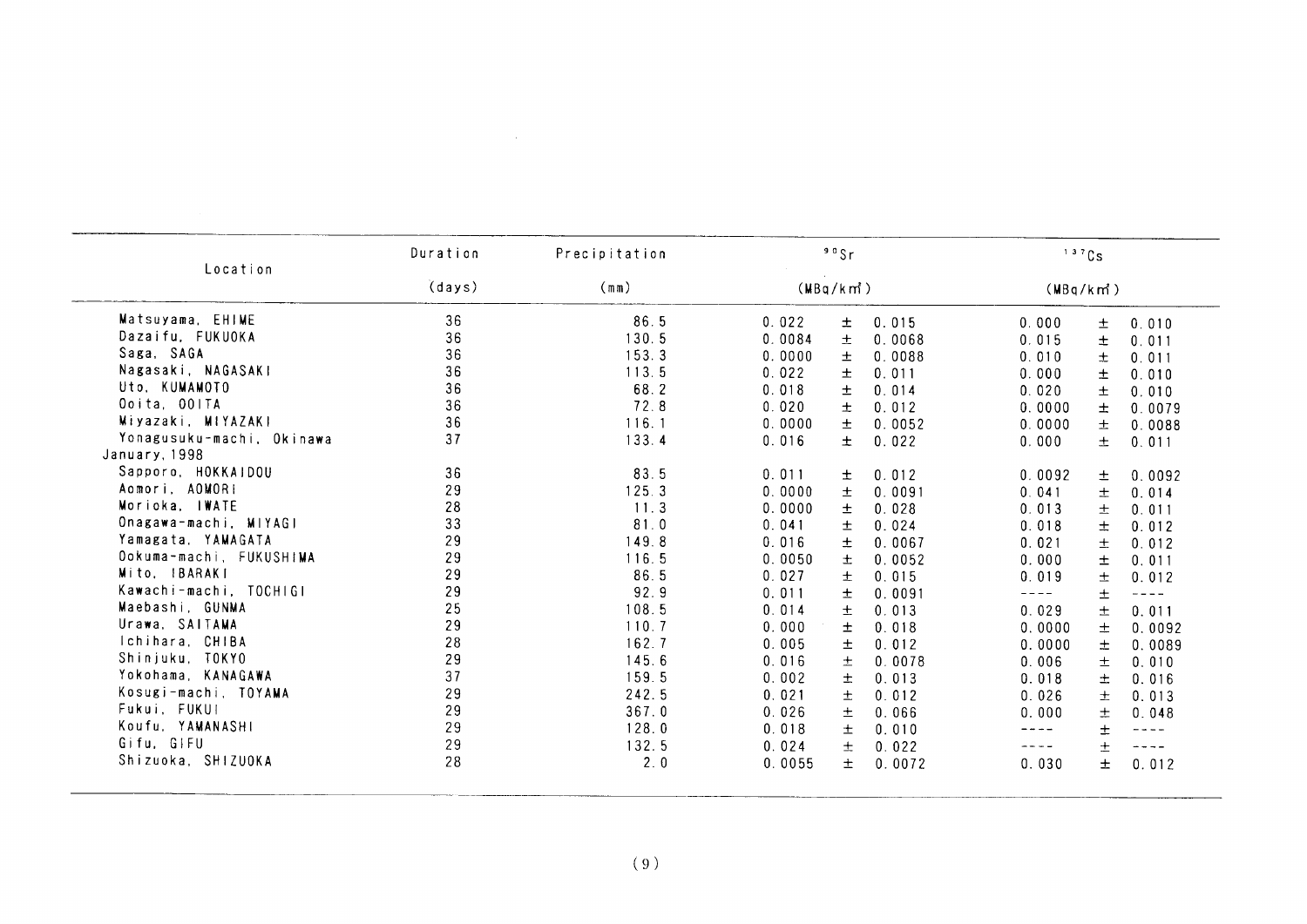|                           | Duration | Precipitation |          | 90Sr  |        | 137Cs                  |       |               |
|---------------------------|----------|---------------|----------|-------|--------|------------------------|-------|---------------|
| Location                  | (days)   | (mn)          | (MBq/km) |       |        | (MBq/km <sup>2</sup> ) |       |               |
| Nagoya, AICHI             | 29       | 144.2         | 0.016    | 士     | 0.012  | 0.000                  | $\pm$ | 0.012         |
| Ootsu, SHIGA              | 29       | 177.0         | 0.0027   | 土     | 0.0073 | 0.0000                 | 士     | 0.0088        |
| Tsu, MIE                  | 29       | 121.5         | 0.0087   | 土     | 0.0065 | ----                   | $\pm$ | $\frac{1}{2}$ |
| Kyoto, KYOTO              | 36       | 146.0         | 0.024    | 土     | 0.0088 | 0.004                  | $\pm$ | 0.010         |
| Kobe, HYOUGO              | 36       | 158.3         | 0.019    | 土     | 0.012  | 0.0000                 | $\pm$ | 0.0095        |
| Nara, NARA                | 29       | 217.2         | 0.000    | 士     | 0.011  | 0.022                  | Ŧ.    | 0.011         |
| Wakayama, WAKAYAMA        | 30       | 124.0         | 0.018    | 土     | 0.012  | 0.008                  | 士     | 0.010         |
| Tottori, TOTTOR!          | 29       | 265.6         | 0.044    | $\pm$ | 0.013  | 0.035                  | $\pm$ | 0.019         |
| Matsue, SHIMANE           | 29       | 202.6         | 0.021    | $\pm$ | 0.010  | 0.057                  | $\pm$ | 0.012         |
| Hiroshima, HIROSHIMA      | 28       | 122.0         | 0.011    | 士     | 0.012  | 0.018                  | $\pm$ | 0.011         |
| Ishii-machi, TOKUSHIMA    | 27       | 91.9          | 0.035    | 士     | 0.0097 | 0.23                   | 士     | 0.034         |
| Takamatsu. KAGAWA         | 29       | 74.0          | 0.000    | $\pm$ | 0.013  | 0.014                  | $\pm$ | 0.011         |
| Matsuyama, EHIME          | 29       | 94.5          | 0.044    | $\pm$ | 0.0090 | 0.050                  | $\pm$ | 0.014         |
| Dazaifu, FUKUOKA          | 29       | 149.7         | 0.0011   | 土     | 0.0066 | 0.040                  | $\pm$ | 0.013         |
| Saga, SAGA                | 29       | 107.1         | 0.025    | $\pm$ | 0.012  | 0.017                  | 士     | 0.0091        |
| Nagasaki, NAGASAKI        | 29       | 94 5          | 0.002    | $\pm$ | 0.012  | ----                   | Ŧ     | $- - - - -$   |
| Uto. KUMAMOTO             | 29       | 161.1         | 0.030    | $\pm$ | 0.020  | 0.010                  | $\pm$ | 0.0085        |
| Ooita, OOITA              | 29       | 172.6         | 0.012    | $\pm$ | 0.011  | 0.017                  | 士     | 0.012         |
| Miyazaki, MIYAZAKI        | 29       | 416.6         | 0.004    | 士     | 0.010  | 0.019                  | $\pm$ | 0.012         |
| Yonagusuku-machi, Okinawa | 28       | 150.5         | 0.016    | $\pm$ | 0.016  | 0.000                  | $\pm$ | 0.012         |
| Febraly, 1998             |          |               |          |       |        |                        |       |               |
| Sapporo, HOKKAIDOU        | 32       | 40.0          | 0.007    | 土     | 0.010  | 0.002                  | 士     | 0.010         |
| Aomori, AOMORI            | 29       | 44.4          | 0.012    | 土     | 0.011  | 0.005                  | 土     | 0.010         |
| Morioka, IWATE            | 28       | 28.2          | 0.052    | 士     | 0.023  | 0.008                  | 土     | 0.011         |
| Onagawa-machi, MIYAGI     | 29       | 74.5          | 0.015    | 士     | 0.015  | 0.0000                 | 土     | 0.0086        |
| Yamagata, YAMAGATA        | 29       | 41.1          | 0.0081   | $\pm$ | 0.0062 | 0.002                  | Ŧ.    | 0.010         |
| Ookuma-machi, FUKUSHIMA   | 29       | 71.0          | 0.008    | 土     | 0.011  | 0.020                  | $\pm$ | 0.010         |

 $\mathcal{L}^{\mathcal{L}}(\mathcal{L}^{\mathcal{L}})$  . The set of  $\mathcal{L}^{\mathcal{L}}(\mathcal{L}^{\mathcal{L}})$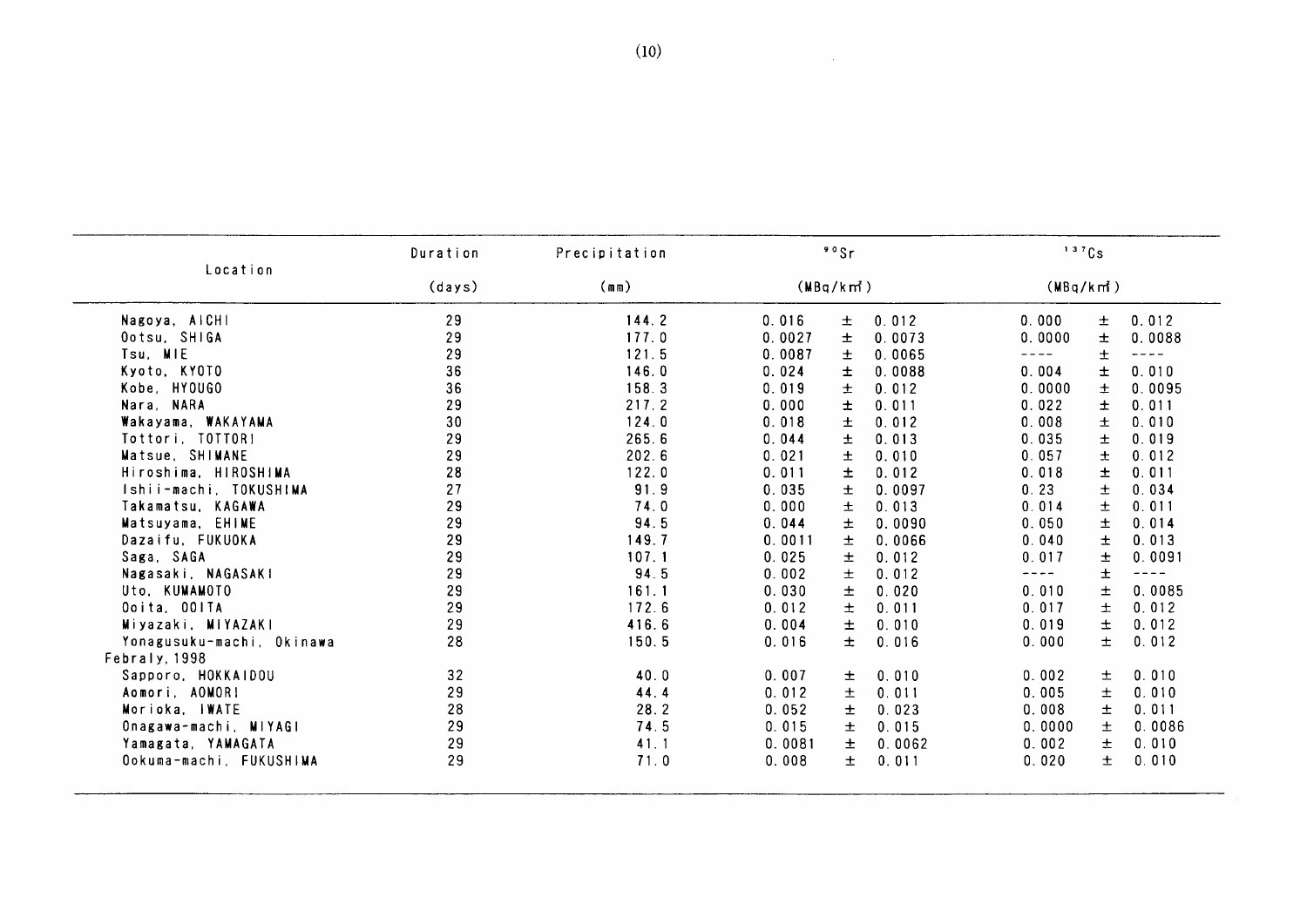| Location               | Duration       | Precipitation |          | $90$ Sr |        | 137Cs    |       |                             |
|------------------------|----------------|---------------|----------|---------|--------|----------|-------|-----------------------------|
|                        | (days)<br>(mm) |               | (MBq/km) |         |        | (MBq/km) |       |                             |
| Mito, IBARAKI          | 29             | 76.5          | 0.0063   | 土       | 0.0098 | 0.001    | 土     | 0.011                       |
| Kawachi-machi, TOCHIGI | 29             | 91.0          | 0.035    | $\pm$   | 0.012  |          | Ŧ     | ----                        |
| Maebashi, GUNMA        | 28             | 108.5         | 0.0097   | 土       | 0.0071 | 0.031    | $\pm$ | 0.012                       |
| Urawa, SAITAMA         | 29             | 164.2         | 0.000    | 土       | 0.020  | 0.016    | 土     | 0.011                       |
| Ichihara, CHIBA        | 29             | 151.7         | 0.000    | 土       | 0.011  | 0.011    | $\pm$ | 0.012                       |
| Shinjuku, TOKYO        | 29             | 173.0         | 0.013    | 土       | 0.013  | 0.018    | 土     | 0.011                       |
| Yokohama, KANAGAWA     | 28             | 126.0         | 0.018    | 土       | 0.0063 | 0.049    | 土     | 0.014                       |
| Kosugi-machi, TOYAMA   | 29             | 138.0         | 0.016    | $\pm$   | 0.012  | 0.021    | 土     | 0.013                       |
| Fukui, FUKUI           | 35             | 137.0         | 0.28     | $\pm$   | 0.14   | 0.000    | 士     | 0.047                       |
| Koufu, YAMANASHI       | 29             | 85.5          | 0.016    | 土       | 0.010  | ----     | 士     | $- - - -$                   |
| Gifu, GIFU             | 31             | 96.5          | 0.0099   | 士       | 0.0067 | ----     | 士     | $---$                       |
| Shizuoka, SHIZUOKA     | 33             | 76.0          | 0.016    | 土       | 0.0080 | 0.039    | $\pm$ | 0.014                       |
| Nagoya, AICHI          | 29             | 86.2          | 0.041    | 士       | 0.015  | 0.009    | 土     | 0.012                       |
| Ootsu, SHIGA           | 29             | 91.8          | 0.0000   | 土       | 0.0071 | 0.001    | $\pm$ | 0.011                       |
| Tsu, MIE               | 29             | 108.5         | 0.000    | 土       | 0.011  | ----     | 士     | $\sim$ $\sim$ $\sim$ $\sim$ |
| Kyoto, KYOTO           | 32             | 64.0          | 0.016    | 土       | 0.0073 | 0.007    | 士     | 0.010                       |
| Kobe, HYOUGO           | 29             | 59.1          | 0.014    | $\pm$   | 0.013  | 0.009    | 土     | 0.011                       |
| Nara, NARA             | 31             | 136.1         | 0.020    | 士       | 0.014  | 0.0000   | 士     | 0.0090                      |
| Wakayama, WAKAYAMA     | 27             | 118.0         | 0.002    | $\pm$   | 0.014  | 0.001    | 士     | 0.011                       |
| Tottori, TOTTORI       | 29             | 110.2         | 0.021    | $\pm$   | 0.015  | 0.040    | 士     | 0.014                       |
| Matsue, SHIMANE        | 29             | 110.9         | 0.019    | $\pm$   | 0.0054 | 0.027    | 土     | 0.0084                      |
| Hiroshima, HIROSHIMA   | 29             | 63.2          | 0.021    | $\pm$   | 0.013  | 0.001    | 土     | 0.012                       |
| Ishii-machi, TOKUSHIMA | 29             | 56.5          | 0.049    | $\pm$   | 0.0093 | 0.16     | 士     | 0.011                       |
| Takamatsu, KAGAWA      | 29             | 64.5          | 0.000    | 土       | 0.013  | 0.013    | 士     | 0.011                       |
| Matsuyama, EHIME       | 29             | 45.0          | 0.023    | $\pm$   | 0.0075 | 0.0000   | 土     | 0.0097                      |
| Dazaifu, FUKUOKA       | 29             | 76.6          | 0.0043   | 士       | 0.0067 | 0.026    | 士     | 0.011                       |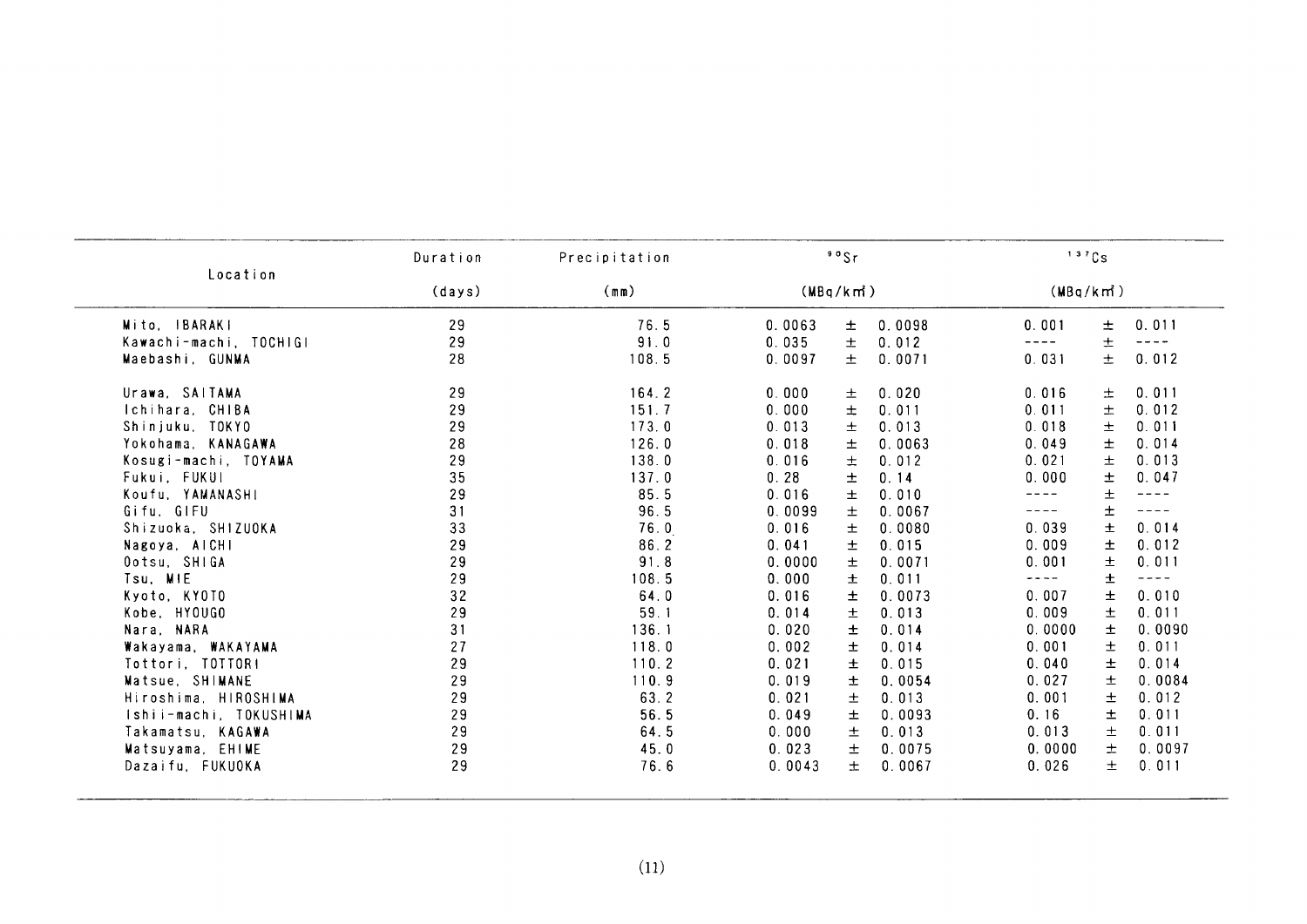|                           | Duration | Precipitation | 90Sr         |                 | 137Cs          |       |
|---------------------------|----------|---------------|--------------|-----------------|----------------|-------|
| Location                  | (days)   | (mm)          | $(MBq/km^2)$ |                 | $(MBq/km^2)$   |       |
| Saga, SAGA                | 29       | 12.6          | 0.033        | 0.013<br>土      | 0.021<br>士     | 0.010 |
| Nagasaki, NAGASAKI        | 29       | 119.0         | 0.026        | 0.018<br>土      | 土              |       |
| Uto, KUMAMOTO             | 29       | 95.8          | 0.000        | 0.013<br>土      | 0.023<br>士     | 0.012 |
| Ooita, OOITA              | 29       | 100.9         | 0.0000       | 0.0095<br>土     | 0.004<br>士     | 0.011 |
| Miyazaki, MIYAZAKI        | 29       | 326.4         | 0.023        | 0.013<br>土      | 0.032<br>土     | 0.013 |
| Yonagusuku-machi, Okinawa | 29       | 344.9         | 0.025        | 0.018<br>士      | 0.009<br>$\pm$ | 0.012 |
| March, 1998               |          |               |              |                 |                |       |
| Sapporo, HOKKAIDOU        | 31       | 49.5          | 0.012        | 0.013<br>土      | 土<br>0.024     | 0.012 |
| Aomori, AOMORI            | 31       | 13.6          | 0.057        | 0.016<br>土      | 0.024<br>土     | 0.011 |
| Morioka, IWATE            | 30       | 13.9          | 0.038        | 0.019<br>士      | 土<br>----      | ----  |
| Onagawa-machi, MIYAGI     | 30       | 31.5          | 0.039        | 0.00088<br>士    | 0.029<br>土     | 0.013 |
| Yamagata, YAMAGATA        | 31       | 35.8          | 0.023        | 0.0076<br>$\pm$ | 0.058<br>土     | 0.016 |
| Ookuma-machi, FUKUSHIMA   | 31       | 40.5          | 0.025        | 0.014<br>$\pm$  | 0.014<br>士     | 0.012 |
| Mito. IBARAKI             | 31       | 55.5          | 0.024        | 0.011<br>士      | 土              |       |
| Kawachi-machi, TOCHIGI    | 31       | 43.1          | 0.0065       | 0.0085<br>士     | 土<br>----      | ----  |
| Maebashi, GUNMA           | 30       | 34.5          | 0.033        | 0.0087<br>土     | 0.028<br>土     | 0.014 |
| Urawa, SAITAMA            | 31       | 53.8          | 0.012        | 0.015<br>士      | 0.046<br>土     | 0.012 |
| Ichihara, CHIBA           | 31       | 70.2          | 0.006        | 0.015<br>士      | 0.064<br>士     | 0.016 |
| Shinjuku, TOKYO           | 31       | 81.4          | 0.027        | $\pm$<br>0.015  | 0.020<br>土     | 0.012 |
| Yokohama, KANAGAWA        | 34       | 144.2         | 0.031        | 0.016<br>士      | 0.13<br>土      | 0.019 |
| Kosugi-machi, TOYAMA      | 31       | 94.6          | 0.053        | 0.015<br>士      | 0.035<br>土     | 0.015 |
| Fukui, FUKUI              | 24       | 113.8         | 0.000        | 0.078<br>$\pm$  | 0.084<br>士     | 0.057 |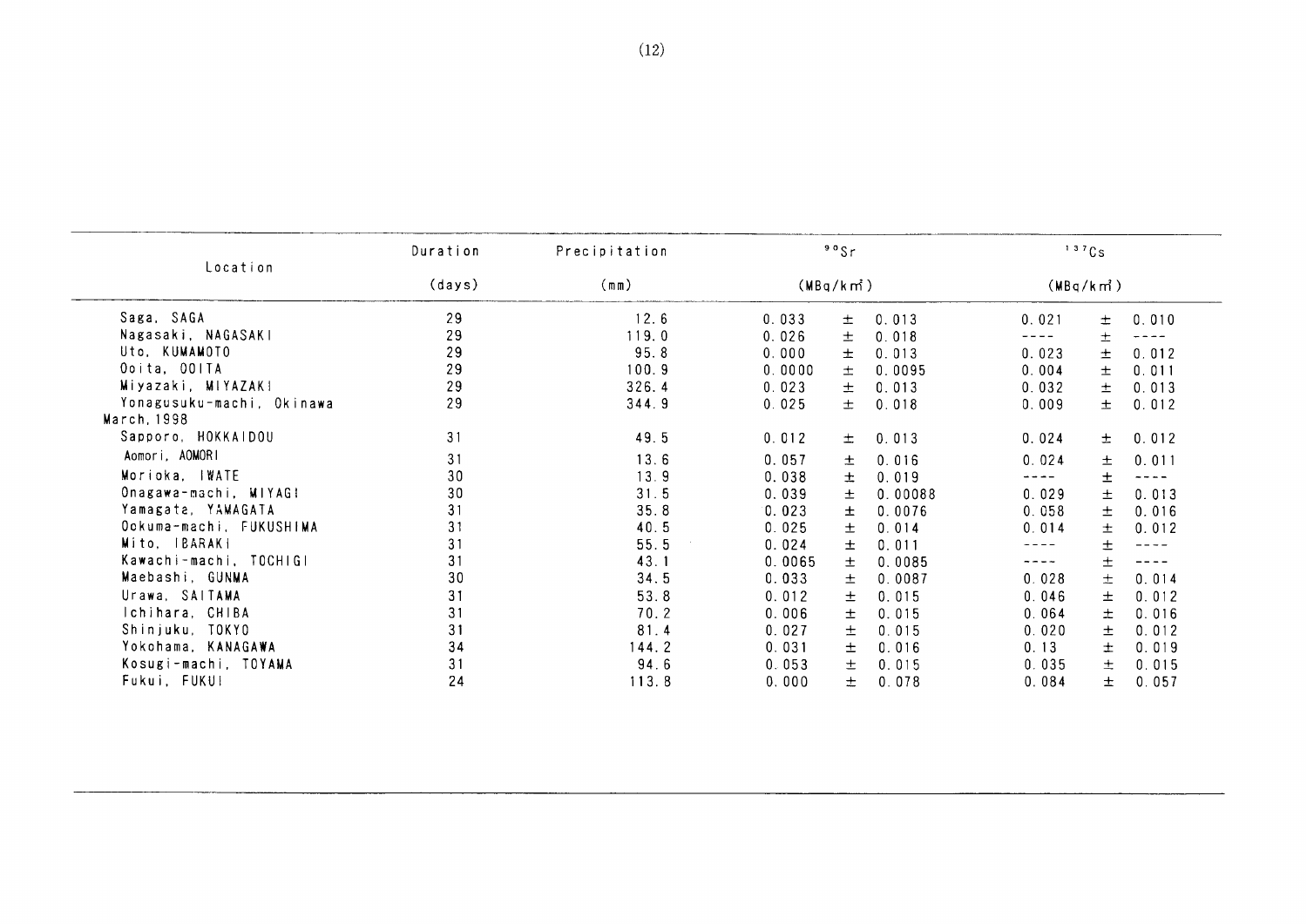| Location                  | Duration | Precipitation |          | 90Sr  |        |          | 137Cs    |        |
|---------------------------|----------|---------------|----------|-------|--------|----------|----------|--------|
|                           | (days)   | (mm)          | (MBq/km) |       |        |          | (MBq/km) |        |
| Koufu, YAMANASHI          | 30       | 72.5          | 0.025    | 士     | 0.011  |          |          |        |
| Gifu, GIFU                | 30       | 157.0         | 0.040    | 士     | 0.017  |          |          |        |
| Shizuoka, SHIZUOKA        | 30       | 145.5         | 0.058    | 土     | 0.011  | 0.017    | $\pm$    | 0.011  |
| Nagoya, AICHI             | 31       | 94.9          | 0.015    | 土     | 0.012  | 0.009    | 士        | 0.013  |
| Ootsu, SHIGA              | 30       | 126.6         | 0.002    | 土     | 0.012  | 0.017    | $\pm$    | 0.013  |
| Tsu, MIE                  | 31       | 81.5          | 0.0000   | 土     | 0.0073 | 0.027    | 土        | 0.013  |
| Kyoto, KYOTO              | 30       | 85.0          | 0.018    | 士     | 0.0075 | 0.000    | 士        | 0.010  |
| Kobe, HYOUGO              | 33       | 61.8          | 0.036    | 士     | 0.014  | 0.025    | 土        | 0.011  |
| Nara, NARA                | 30       | 106.8         | 0.013    | 士     | 0.015  | 0.007    | 土        | 0.010  |
| Wakayama, WAKAYAMA        | 30       | 69.0          | 0.030    | 土     | 0.0098 | 0.012    | 土        | 0.012  |
| Tottori, TOTTORI          | 31       | 68.5          | 0.055    | 士     | 0.017  | 0.050    | $\pm$    | 0.015  |
| Matsue, SHIMANE           | 32       | 136.0         | 0.0069   | 士     | 0.0045 | 0.025    | 士        | 0.0090 |
| Hiroshima, HIROSHIMA      | 35       | 174.3         | 0.023    | 士     | 0.013  | 0.022    | 土        | 0.013  |
| Ishii-machi, TOKUSHIMA    | 31       | 56.8          | 0.050    | 士     | 0.0096 | 0.11     | 土        | 0.020  |
| Takamatsu, KAGAWA         | 31       | 70.5          | 0.000    | 士     | 0.012  | 0.029    | 士        | 0.012  |
| Matsuyama, EHIME          | 31       | 72.0          | 0.022    | 土     | 0.0074 | 0.015    | 土        | 0.012  |
| Dazaifu, FUKUOKA          | 31       | 131.1         | 0.028    | 士     | 0.013  | 0.0000   | 士        | 0.0095 |
| Saga, SAGA                | 31       | 125.7         | 0.040    | $\pm$ | 0.016  | 0.0011   | 土        | 0.0094 |
| Nagasaki, NAGASAKI        | 30       | 99.0          | 0.040    | 士     | 0.020  | $-- - -$ | 土        |        |
| Uto. KUMAMOTO             | 31       | 99.9          | 0.004    | 士     | 0.010  | 0.0000   | 士        | 0.0095 |
| Ooita, OOITA              | 31       | 109.4         | 0.019    | 土     | 0.013  | 0.030    | 土        | 0.012  |
| Miyazaki, MIYAZAKI        | 31       | 158.8         | 0.024    | 土     | 0.010  | 0.001    | 士        | 0.012  |
| Yonagusuku-machi, Okinawa | 30       | 177.5         | 0.017    | 土     | 0.0080 | 0.000    | 土        | 0.010  |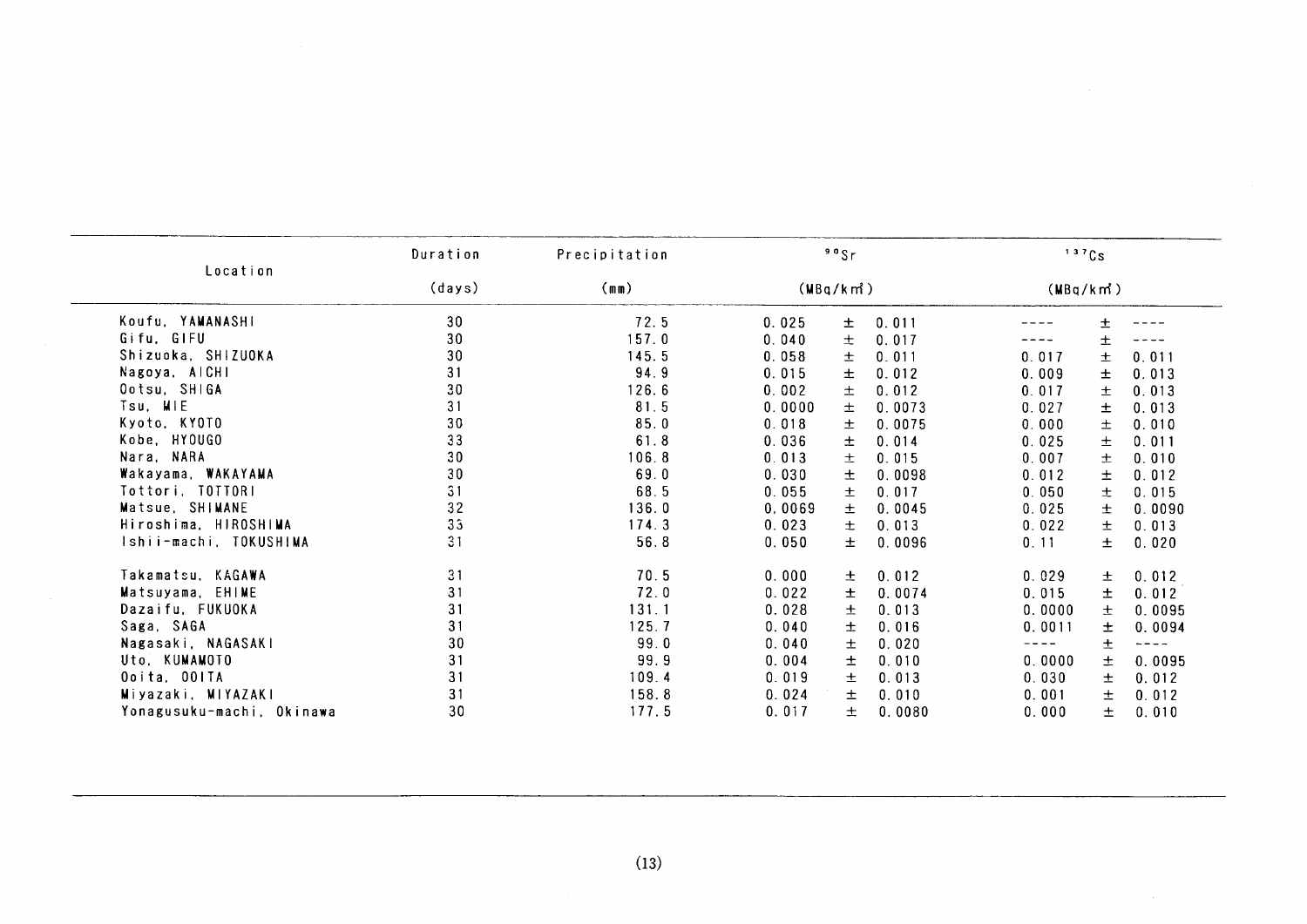# 6. Results<br> $(1)-2$

Strontuim-90 and Cesium-137 in Rain and Dry Fallout(for WHO program) (from Oct. 1997 to Mar. 1998)

-COntinued fron No,122 0f this publication-

| Tabie (1)-2 |  |  | : Strontium-90 and Cesium-137 in Rain and Dry Fallout |  |  |  |  |  |  |  |
|-------------|--|--|-------------------------------------------------------|--|--|--|--|--|--|--|
|-------------|--|--|-------------------------------------------------------|--|--|--|--|--|--|--|

| Location             | Duration | Precipitation |              | 90Sr  |        | 137Cs                  |       |        |
|----------------------|----------|---------------|--------------|-------|--------|------------------------|-------|--------|
|                      | (days)   | (mn)          | $(MBq/km^2)$ |       |        | (MBq/km <sup>2</sup> ) |       |        |
| October, 1997        |          |               |              |       |        |                        |       |        |
| Akita, AKITA         | 35       | 284.2         | 0.020        | 土     | 0.011  | 0.013                  | 士     | 0.013  |
| Chiba, CHIBA         | 31       | 33.6          | 0.021        | 士     | 0.015  | 0.0073                 | 士     | 0.0099 |
| Niigata, NilGATA     | 35       | 151.2         | 0.023        | 土     | 0.0064 | 0.0000                 | 士     | 0.0092 |
| Kanazawa, ISHIKAWA   | 32       | 159.5         | 0.027        | 土     | 0.015  | 0.000                  | 士     | 0.012  |
| Nagano, NAGANO       | 31       | 5.0           | 0.003        | $\pm$ | 0.011  | 0.000                  | Ŧ.    | 0.013  |
| Osaka, OSAKA         | 34       | 27.7          | 0.013        | 土     | 0.0083 | 0.013                  | 士     | 0.0098 |
| Okayama, OKAYAMA     | 35       | 35.8          | 0.0081       | 土     | 0.0064 | 0.013                  | 土     | 0.014  |
| Yamaguchi, YAMAGUCHI | 35       | 23.0          | 0.0098       | 士     | 0.0068 | 0.039                  | 士     | 0.019  |
| Kochi, KOCHI         | 35       | 35.4          | 0.053        | $\pm$ | 0.012  | 0.0000                 | 士     | 0.0094 |
| Kagoshima, KAGOSHIMA | 32       | 21.5          | 0.027        | $\pm$ | 0.012  | 0.010                  | $\pm$ | 0.015  |
| November, 1997       |          |               |              |       |        |                        |       |        |
| Akita, AKITA         | 28       | 135.0         | 0.0000       | $\pm$ | 0.0064 | 0.0000                 | 士     | 0.0095 |
| Chiba, CHIBA         | 32       | 81.3          | 0.013        | 土     | 0.013  | 0.0000                 | 士     | 0.0091 |
| Niigata, NIIGATA     | 28       | 139.6         | 0.0087       | 士     | 0.0052 | 0.000                  | 土     | 0.010  |
| Kanazawa, ISHIKAWA   | 29       | 301.0         | 0.017        | 土     | 0.014  | 0.016                  | $\pm$ | 0.013  |
| Nagano, NAGANO       | 31       | 56.8          | 0.019        | 土     | 0.014  | 0.0000                 | 士     | 0.0097 |
| Osaka, OSAKA         | 28       | 126.7         | 0.033        | $\pm$ | 0.015  | 0.001                  | $\pm$ | 0.012  |
| Okayama, OKAYAMA     | 31       | 44.9          | 0.004        | 土     | 0.012  | 0.0000                 | $\pm$ | 0.0095 |
| Yamaguchi, YAMAGUCHI | 28       | 271.0         | 0.001        | $\pm$ | 0.012  | 0.020                  | 士     | 0.011  |
| Kochi, KOCHI         | 28       | 206.2         | 0.056        | $\pm$ | 0.017  | 0.000                  | $\pm$ | 0.011  |
| Kagoshima, KAGOSHIMA | 29       | 118.0         | 0.037        | 士     | 0.014  | 0.022                  | 士     | 0.015  |
| December, 1997       |          |               |              |       |        |                        |       |        |
| Akita, AKITA         | 36       | 205.9         | 0.022        | 土     | 0.019  | 0.027                  | 土     | 0.012  |
| Chiba, CHIBA         | 36       | 64.2          | 0.062        | 士     | 0.022  | 0.007                  | 土     | 0.010  |
| Niigata, N11GATA     | 36       | 229.8         | 0.022        | 士     | 0.0065 | 0.007                  | $\pm$ | 0.010  |
| Nagano, NAGANO       | 36       | 69.3          | 0.010        | 土     | 0.017  | 0.007                  | $\pm$ | 0.011  |

 $(14)$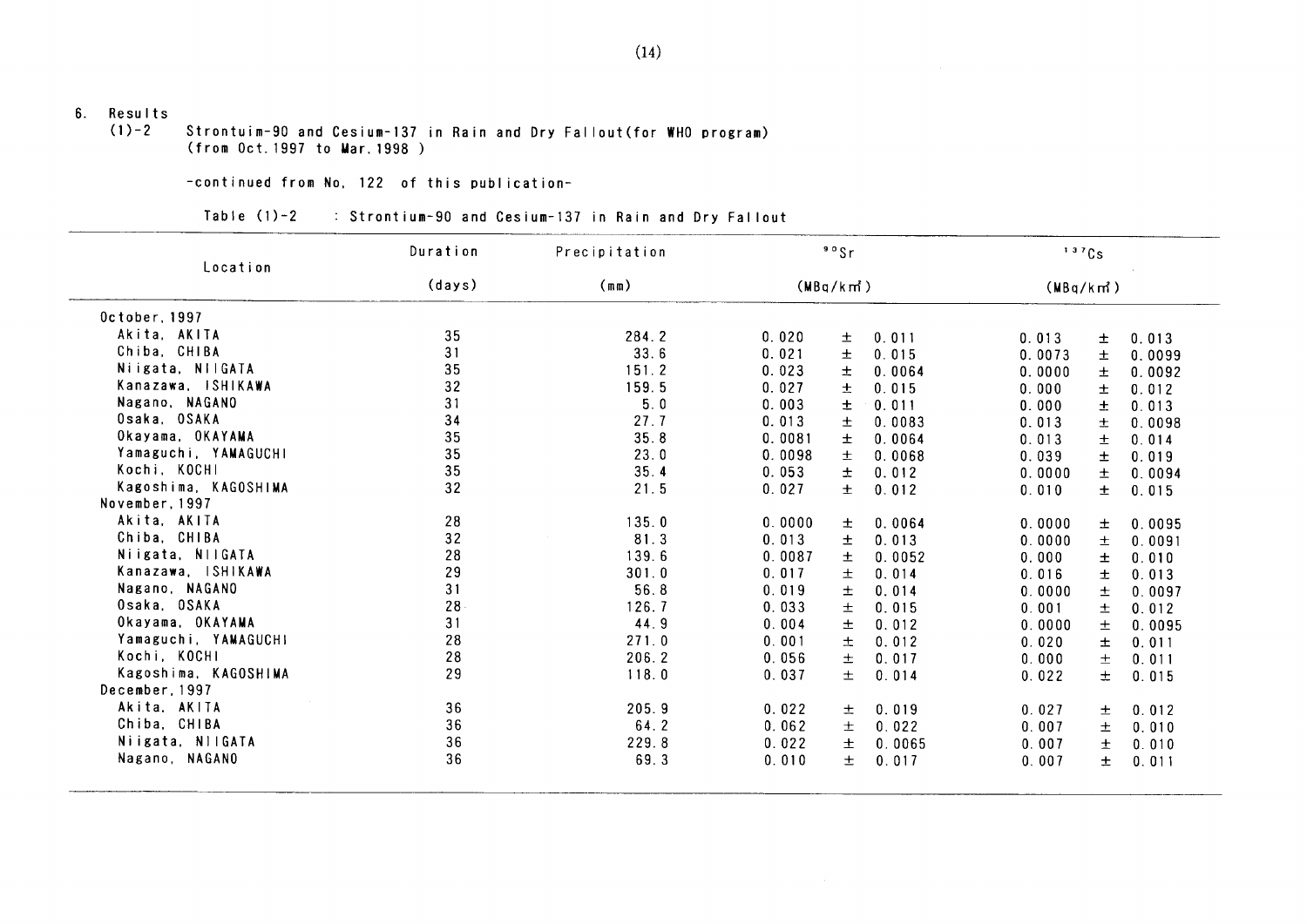| Location<br>(days)<br>(MBq/km)<br>(mn)<br>(MBq/km)<br>Osaka, OSAKA<br>36<br>97.9<br>0.016<br>0.000<br>$\pm$<br>0.002<br>0.012<br>$\pm$<br>36<br>19.3<br>Okayama, OKAYAMA<br>0.002<br>$\pm$<br>0.014<br>0.006<br>士<br>0.011<br>36<br>Yamaguchi, YAMAGUCHI<br>69.0<br>0.000<br>$\pm$<br>0.011<br>0.000<br>土<br>0.011<br>36<br>Kochi, KOCHI<br>57.8<br>0.011<br>0.064<br>土<br>0.001<br>$\pm$<br>0.011<br>30<br>Kagoshima, KAGOSHIMA<br>54.0<br>0.051<br>土<br>0.016<br>0.032<br>土<br>0.016<br>January, 1998<br>29<br>125.5<br>Akita, AKITA<br>0.018<br>0.013<br>0.018<br>0.012<br>土<br>士<br>29<br>128.1<br>Chiba, CHIBA<br>0.021<br>$\pm$<br>0.012<br>0.012<br>土<br>0.0081<br>29<br>197.5<br>0.0099<br>Niigata, NIIGATA<br>0.0013<br>土<br>0.015<br>$\pm$<br>0.012<br>36<br>282.0<br>Kanazawa, ISHIKAWA<br>0.044<br>$\pm$<br>0.014<br>0.013<br>土<br>0.013<br>Nagano, NAGANO<br>30<br>50.0<br>$\pm$<br>0.012<br>0.010<br>0.020<br>土<br>0.0085<br>$28\,$<br>Osaka, OSAKA<br>84.1<br>0.014<br>0.013<br>0.010<br>土<br>土<br>0.011<br>29<br>146.1<br>0.011<br>0.012<br>Okayama, OKAYAMA<br>土<br>0.0000<br>土<br>0.0093<br>29<br>土<br>Yamaguchi, YAMAGUCHI<br>152.0<br>0.003<br>0.011<br>0.029<br>土<br>0.013<br>29<br>142.3<br>Kochi, KOCHI<br>0.059<br>土<br>0.0096<br>0.053<br>土<br>0.016<br>36<br>Kagoshima, KAGOSHIMA<br>174.0<br>0.018<br>0.027<br>0.075<br>土<br>土<br>0.014<br>Febraly, 1998<br>29<br>78.6<br>0.017<br>Akita, AKITA<br>0.035<br>0.040<br>土<br>$\pm$<br>0.013<br>29<br>113.4<br>$\pm$<br>0.014<br>0.018<br>Chiba, CHIBA<br>0.040<br>土<br>0.0099<br>29<br>82.3<br>0.012<br>Niigata, NIIGATA<br>0.020<br>$\pm$<br>0.003<br>土<br>0.012<br>32<br>Kanazawa, ISHIKAWA<br>176.5<br>0.014<br>0.027<br>土<br>0.016<br>$\pm$<br>0.014<br>29<br>54.5<br>$\pm$<br>0.013<br>Nagano, NAGANO<br>0.016<br>0.0000<br>$\pm$<br>0.0085<br>29<br>Osaka, OSAKA<br>96.7<br>0.005<br>$\pm$<br>0.014<br>0.0023<br>$\pm$<br>0.0093<br>29<br>82.8<br>Okayama, OKAYAMA<br>0.013<br>0.014<br>0.015<br>土<br>土<br>0.012<br>29<br>82.0<br>Yamaguchi, YAMAGUCHI<br>0.003<br>$\pm$<br>0.011<br>0.0044<br>$\pm$<br>0.0091<br>29<br>Kochi, KOCHI<br>193.6<br>0.069<br>土<br>0.018<br>0.032<br>$\pm$<br>0.012<br>30<br>Kagoshima, KAGOSHIMA<br>107.5<br>$\pm$<br>0.017<br>0.004<br>$\pm$<br>0.046<br>0.012<br>(15) |  |  |  |  |  |
|------------------------------------------------------------------------------------------------------------------------------------------------------------------------------------------------------------------------------------------------------------------------------------------------------------------------------------------------------------------------------------------------------------------------------------------------------------------------------------------------------------------------------------------------------------------------------------------------------------------------------------------------------------------------------------------------------------------------------------------------------------------------------------------------------------------------------------------------------------------------------------------------------------------------------------------------------------------------------------------------------------------------------------------------------------------------------------------------------------------------------------------------------------------------------------------------------------------------------------------------------------------------------------------------------------------------------------------------------------------------------------------------------------------------------------------------------------------------------------------------------------------------------------------------------------------------------------------------------------------------------------------------------------------------------------------------------------------------------------------------------------------------------------------------------------------------------------------------------------------------------------------------------------------------------------------------------------------------------------------------------------------------------------------------------------------------------------------------------------------------------------------------------------------------------------------------------------------------------------------------------------------------------------|--|--|--|--|--|
|                                                                                                                                                                                                                                                                                                                                                                                                                                                                                                                                                                                                                                                                                                                                                                                                                                                                                                                                                                                                                                                                                                                                                                                                                                                                                                                                                                                                                                                                                                                                                                                                                                                                                                                                                                                                                                                                                                                                                                                                                                                                                                                                                                                                                                                                                    |  |  |  |  |  |
|                                                                                                                                                                                                                                                                                                                                                                                                                                                                                                                                                                                                                                                                                                                                                                                                                                                                                                                                                                                                                                                                                                                                                                                                                                                                                                                                                                                                                                                                                                                                                                                                                                                                                                                                                                                                                                                                                                                                                                                                                                                                                                                                                                                                                                                                                    |  |  |  |  |  |
|                                                                                                                                                                                                                                                                                                                                                                                                                                                                                                                                                                                                                                                                                                                                                                                                                                                                                                                                                                                                                                                                                                                                                                                                                                                                                                                                                                                                                                                                                                                                                                                                                                                                                                                                                                                                                                                                                                                                                                                                                                                                                                                                                                                                                                                                                    |  |  |  |  |  |
|                                                                                                                                                                                                                                                                                                                                                                                                                                                                                                                                                                                                                                                                                                                                                                                                                                                                                                                                                                                                                                                                                                                                                                                                                                                                                                                                                                                                                                                                                                                                                                                                                                                                                                                                                                                                                                                                                                                                                                                                                                                                                                                                                                                                                                                                                    |  |  |  |  |  |
|                                                                                                                                                                                                                                                                                                                                                                                                                                                                                                                                                                                                                                                                                                                                                                                                                                                                                                                                                                                                                                                                                                                                                                                                                                                                                                                                                                                                                                                                                                                                                                                                                                                                                                                                                                                                                                                                                                                                                                                                                                                                                                                                                                                                                                                                                    |  |  |  |  |  |
|                                                                                                                                                                                                                                                                                                                                                                                                                                                                                                                                                                                                                                                                                                                                                                                                                                                                                                                                                                                                                                                                                                                                                                                                                                                                                                                                                                                                                                                                                                                                                                                                                                                                                                                                                                                                                                                                                                                                                                                                                                                                                                                                                                                                                                                                                    |  |  |  |  |  |
|                                                                                                                                                                                                                                                                                                                                                                                                                                                                                                                                                                                                                                                                                                                                                                                                                                                                                                                                                                                                                                                                                                                                                                                                                                                                                                                                                                                                                                                                                                                                                                                                                                                                                                                                                                                                                                                                                                                                                                                                                                                                                                                                                                                                                                                                                    |  |  |  |  |  |
|                                                                                                                                                                                                                                                                                                                                                                                                                                                                                                                                                                                                                                                                                                                                                                                                                                                                                                                                                                                                                                                                                                                                                                                                                                                                                                                                                                                                                                                                                                                                                                                                                                                                                                                                                                                                                                                                                                                                                                                                                                                                                                                                                                                                                                                                                    |  |  |  |  |  |
|                                                                                                                                                                                                                                                                                                                                                                                                                                                                                                                                                                                                                                                                                                                                                                                                                                                                                                                                                                                                                                                                                                                                                                                                                                                                                                                                                                                                                                                                                                                                                                                                                                                                                                                                                                                                                                                                                                                                                                                                                                                                                                                                                                                                                                                                                    |  |  |  |  |  |
|                                                                                                                                                                                                                                                                                                                                                                                                                                                                                                                                                                                                                                                                                                                                                                                                                                                                                                                                                                                                                                                                                                                                                                                                                                                                                                                                                                                                                                                                                                                                                                                                                                                                                                                                                                                                                                                                                                                                                                                                                                                                                                                                                                                                                                                                                    |  |  |  |  |  |
|                                                                                                                                                                                                                                                                                                                                                                                                                                                                                                                                                                                                                                                                                                                                                                                                                                                                                                                                                                                                                                                                                                                                                                                                                                                                                                                                                                                                                                                                                                                                                                                                                                                                                                                                                                                                                                                                                                                                                                                                                                                                                                                                                                                                                                                                                    |  |  |  |  |  |
|                                                                                                                                                                                                                                                                                                                                                                                                                                                                                                                                                                                                                                                                                                                                                                                                                                                                                                                                                                                                                                                                                                                                                                                                                                                                                                                                                                                                                                                                                                                                                                                                                                                                                                                                                                                                                                                                                                                                                                                                                                                                                                                                                                                                                                                                                    |  |  |  |  |  |
|                                                                                                                                                                                                                                                                                                                                                                                                                                                                                                                                                                                                                                                                                                                                                                                                                                                                                                                                                                                                                                                                                                                                                                                                                                                                                                                                                                                                                                                                                                                                                                                                                                                                                                                                                                                                                                                                                                                                                                                                                                                                                                                                                                                                                                                                                    |  |  |  |  |  |
|                                                                                                                                                                                                                                                                                                                                                                                                                                                                                                                                                                                                                                                                                                                                                                                                                                                                                                                                                                                                                                                                                                                                                                                                                                                                                                                                                                                                                                                                                                                                                                                                                                                                                                                                                                                                                                                                                                                                                                                                                                                                                                                                                                                                                                                                                    |  |  |  |  |  |
|                                                                                                                                                                                                                                                                                                                                                                                                                                                                                                                                                                                                                                                                                                                                                                                                                                                                                                                                                                                                                                                                                                                                                                                                                                                                                                                                                                                                                                                                                                                                                                                                                                                                                                                                                                                                                                                                                                                                                                                                                                                                                                                                                                                                                                                                                    |  |  |  |  |  |
|                                                                                                                                                                                                                                                                                                                                                                                                                                                                                                                                                                                                                                                                                                                                                                                                                                                                                                                                                                                                                                                                                                                                                                                                                                                                                                                                                                                                                                                                                                                                                                                                                                                                                                                                                                                                                                                                                                                                                                                                                                                                                                                                                                                                                                                                                    |  |  |  |  |  |
|                                                                                                                                                                                                                                                                                                                                                                                                                                                                                                                                                                                                                                                                                                                                                                                                                                                                                                                                                                                                                                                                                                                                                                                                                                                                                                                                                                                                                                                                                                                                                                                                                                                                                                                                                                                                                                                                                                                                                                                                                                                                                                                                                                                                                                                                                    |  |  |  |  |  |
|                                                                                                                                                                                                                                                                                                                                                                                                                                                                                                                                                                                                                                                                                                                                                                                                                                                                                                                                                                                                                                                                                                                                                                                                                                                                                                                                                                                                                                                                                                                                                                                                                                                                                                                                                                                                                                                                                                                                                                                                                                                                                                                                                                                                                                                                                    |  |  |  |  |  |
|                                                                                                                                                                                                                                                                                                                                                                                                                                                                                                                                                                                                                                                                                                                                                                                                                                                                                                                                                                                                                                                                                                                                                                                                                                                                                                                                                                                                                                                                                                                                                                                                                                                                                                                                                                                                                                                                                                                                                                                                                                                                                                                                                                                                                                                                                    |  |  |  |  |  |
|                                                                                                                                                                                                                                                                                                                                                                                                                                                                                                                                                                                                                                                                                                                                                                                                                                                                                                                                                                                                                                                                                                                                                                                                                                                                                                                                                                                                                                                                                                                                                                                                                                                                                                                                                                                                                                                                                                                                                                                                                                                                                                                                                                                                                                                                                    |  |  |  |  |  |
|                                                                                                                                                                                                                                                                                                                                                                                                                                                                                                                                                                                                                                                                                                                                                                                                                                                                                                                                                                                                                                                                                                                                                                                                                                                                                                                                                                                                                                                                                                                                                                                                                                                                                                                                                                                                                                                                                                                                                                                                                                                                                                                                                                                                                                                                                    |  |  |  |  |  |
|                                                                                                                                                                                                                                                                                                                                                                                                                                                                                                                                                                                                                                                                                                                                                                                                                                                                                                                                                                                                                                                                                                                                                                                                                                                                                                                                                                                                                                                                                                                                                                                                                                                                                                                                                                                                                                                                                                                                                                                                                                                                                                                                                                                                                                                                                    |  |  |  |  |  |
|                                                                                                                                                                                                                                                                                                                                                                                                                                                                                                                                                                                                                                                                                                                                                                                                                                                                                                                                                                                                                                                                                                                                                                                                                                                                                                                                                                                                                                                                                                                                                                                                                                                                                                                                                                                                                                                                                                                                                                                                                                                                                                                                                                                                                                                                                    |  |  |  |  |  |
|                                                                                                                                                                                                                                                                                                                                                                                                                                                                                                                                                                                                                                                                                                                                                                                                                                                                                                                                                                                                                                                                                                                                                                                                                                                                                                                                                                                                                                                                                                                                                                                                                                                                                                                                                                                                                                                                                                                                                                                                                                                                                                                                                                                                                                                                                    |  |  |  |  |  |
|                                                                                                                                                                                                                                                                                                                                                                                                                                                                                                                                                                                                                                                                                                                                                                                                                                                                                                                                                                                                                                                                                                                                                                                                                                                                                                                                                                                                                                                                                                                                                                                                                                                                                                                                                                                                                                                                                                                                                                                                                                                                                                                                                                                                                                                                                    |  |  |  |  |  |
|                                                                                                                                                                                                                                                                                                                                                                                                                                                                                                                                                                                                                                                                                                                                                                                                                                                                                                                                                                                                                                                                                                                                                                                                                                                                                                                                                                                                                                                                                                                                                                                                                                                                                                                                                                                                                                                                                                                                                                                                                                                                                                                                                                                                                                                                                    |  |  |  |  |  |
|                                                                                                                                                                                                                                                                                                                                                                                                                                                                                                                                                                                                                                                                                                                                                                                                                                                                                                                                                                                                                                                                                                                                                                                                                                                                                                                                                                                                                                                                                                                                                                                                                                                                                                                                                                                                                                                                                                                                                                                                                                                                                                                                                                                                                                                                                    |  |  |  |  |  |
|                                                                                                                                                                                                                                                                                                                                                                                                                                                                                                                                                                                                                                                                                                                                                                                                                                                                                                                                                                                                                                                                                                                                                                                                                                                                                                                                                                                                                                                                                                                                                                                                                                                                                                                                                                                                                                                                                                                                                                                                                                                                                                                                                                                                                                                                                    |  |  |  |  |  |
|                                                                                                                                                                                                                                                                                                                                                                                                                                                                                                                                                                                                                                                                                                                                                                                                                                                                                                                                                                                                                                                                                                                                                                                                                                                                                                                                                                                                                                                                                                                                                                                                                                                                                                                                                                                                                                                                                                                                                                                                                                                                                                                                                                                                                                                                                    |  |  |  |  |  |
|                                                                                                                                                                                                                                                                                                                                                                                                                                                                                                                                                                                                                                                                                                                                                                                                                                                                                                                                                                                                                                                                                                                                                                                                                                                                                                                                                                                                                                                                                                                                                                                                                                                                                                                                                                                                                                                                                                                                                                                                                                                                                                                                                                                                                                                                                    |  |  |  |  |  |
|                                                                                                                                                                                                                                                                                                                                                                                                                                                                                                                                                                                                                                                                                                                                                                                                                                                                                                                                                                                                                                                                                                                                                                                                                                                                                                                                                                                                                                                                                                                                                                                                                                                                                                                                                                                                                                                                                                                                                                                                                                                                                                                                                                                                                                                                                    |  |  |  |  |  |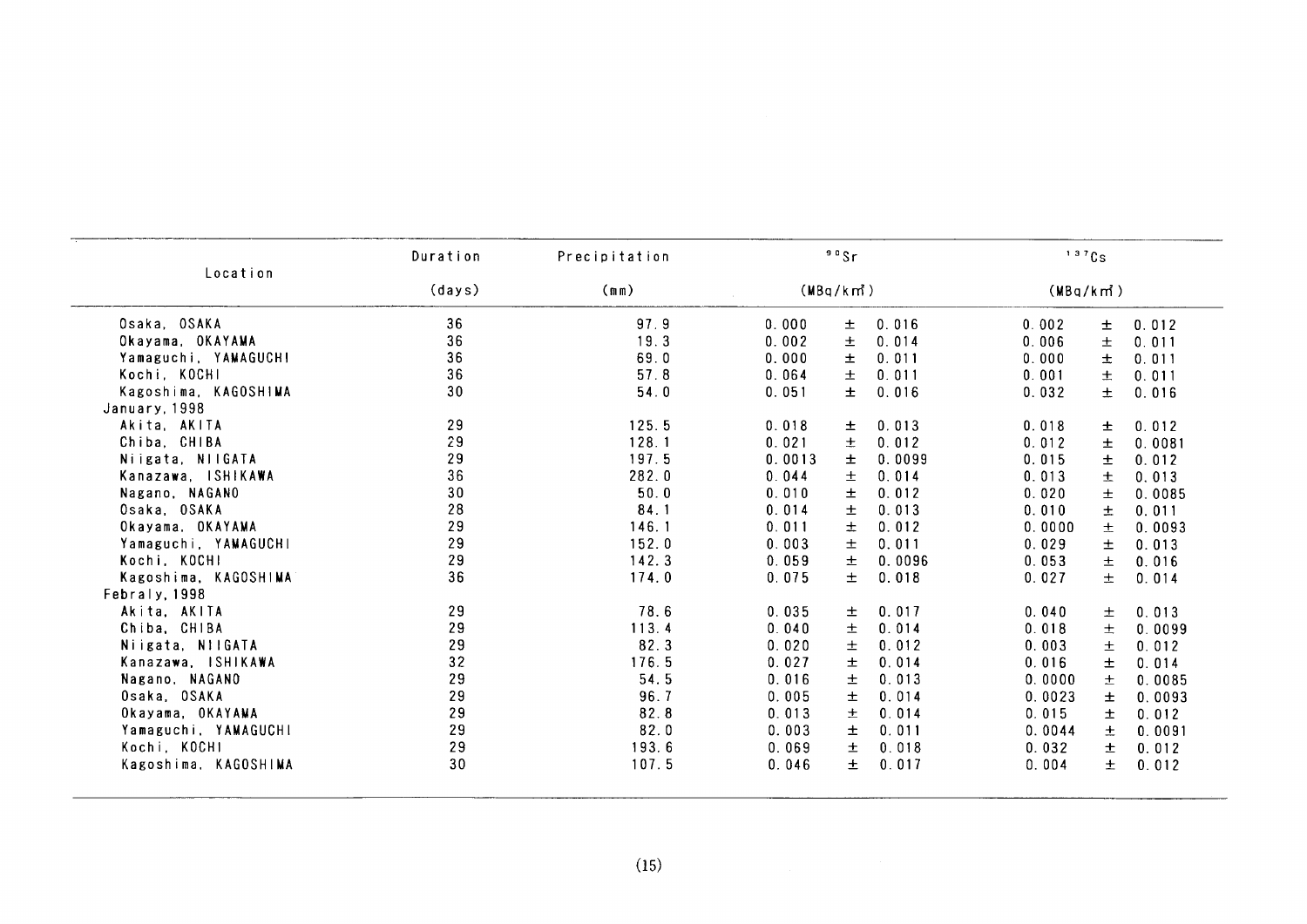|                      | Duration | Precipitation |        | 90Sr     |        |       | 137Cs    |       |
|----------------------|----------|---------------|--------|----------|--------|-------|----------|-------|
| Location             | (days)   | (mm)          |        | (MBq/km) |        |       | (MBq/km) |       |
| March, 1998          |          |               |        |          |        |       |          |       |
| Akita, AKITA         | 31       | 71.8          | 0.018  | 土        | 0.0069 | 0.037 | $+$      | 0.012 |
| Chiba, CHIBA         | 32       | 96.9          | 0.024  | 士        | 0.012  | 0.024 | $\pm$    | 0.011 |
| Niigata, NIIGATA     | 31       | 73.4          | 0.033  | 士        | 0.013  | 0.035 | 士。       | 0.014 |
| Kanazawa, ISHIKAWA   | 31       | 131.0         | 0.032  | 土        | 0.0091 | 0.000 | 士        | 0.011 |
| Nagano, NAGANO       | 31       | 69.7          | 0.024  | 土        | 0.0089 | 0.035 | $\pm$    | 0.015 |
| Osaka, OSAKA         | 31       | 57.9          | 0.0000 | 士        | 0.0097 | 0.005 | $\pm$    | 0.011 |
| Okayama, OKAYAMA     | 31       | 56.0          | 0.026  | $\pm$    | 0.017  | 0.013 | $+$      | 0.012 |
| Yamaguchi, YAMAGUCHI | 31       | 134.0         | 0.017  | 土        | 0.014  | 0.007 | 士        | 0.011 |
| Kochi, KOCHI         | 31       | 177.5         | 0.060  | 土        | 0.017  | 0.000 | $\pm$    | 0.010 |
| Kagoshima, KAGOSHIMA | 32       | 143.5         | 0.021  | 土        | 0.014  | 0.037 | $\pm$    | 0.014 |
|                      |          |               |        |          |        |       |          |       |
|                      |          |               |        |          |        |       |          |       |
|                      |          |               |        |          |        |       |          |       |
|                      |          |               |        |          |        |       |          |       |

 $\mathcal{L}^{\text{max}}_{\text{max}}$  and  $\mathcal{L}^{\text{max}}_{\text{max}}$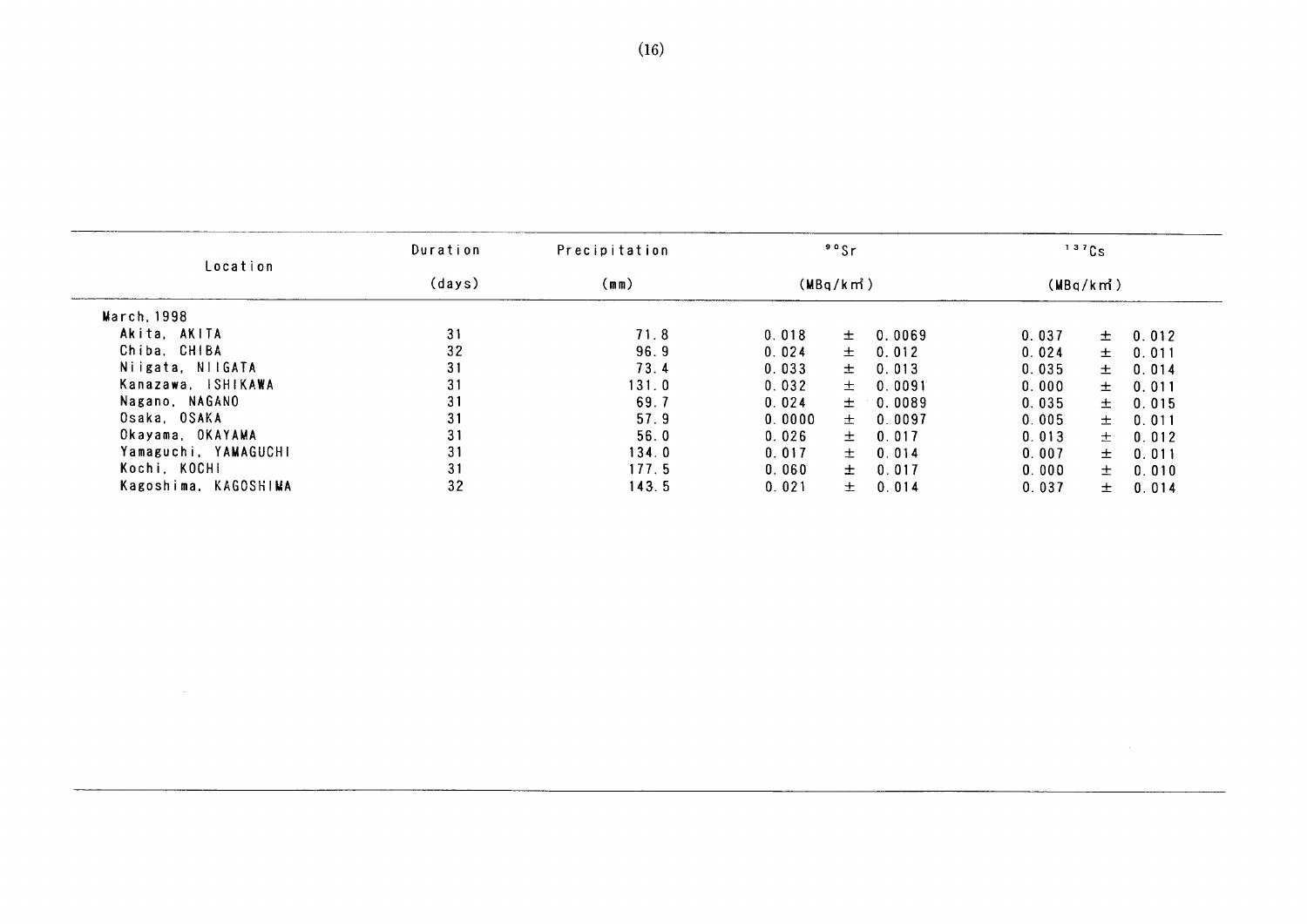## (2) Strontium-90and Cesium-137in Airborne Dust (from Oct. 1997 to Mar. 1998)

#### -COntinued fron No.122 0f this publication-

| :Strontium-90 and Cesium-137 in Airborne Dust | Table (2) |  |  |  |  |  |  |
|-----------------------------------------------|-----------|--|--|--|--|--|--|
|-----------------------------------------------|-----------|--|--|--|--|--|--|

| Location                | Sampling  | Absorption<br>volume |         | 90 <sub>Sr</sub> |         |         | 137Cs       |         |
|-------------------------|-----------|----------------------|---------|------------------|---------|---------|-------------|---------|
|                         | period    | (m <sup>2</sup> )    |         | $(mBq/m^3)$      |         |         | $(mBq/m^3)$ |         |
|                         |           |                      |         |                  |         |         |             |         |
| October December, 1997  |           |                      |         |                  |         |         |             |         |
| Morioka, IWATE          | $10 - 12$ | 6,737.0              | 0.00049 | $\pm$            | 0.00077 | 0.00000 | 土           | 0.00057 |
| Akita, AKITA            | $10 - 12$ | 10.800.0             | 0.00085 | 土                | 0.00055 | 0.00000 | 土           | 0.00026 |
| Yamagata, YAMAGATA      | $10 - 12$ | 12, 960.0            | 0.00000 | 士                | 0.00046 | 0.00012 | 土           | 0.00034 |
| Ookuma-machi, FUKUSHIMA | $10 - 12$ | 11, 736.8            | 0.00000 | 士                | 0.00046 | 0.00000 | 士           | 0.00031 |
| Mito, IBARAKI           | $10 - 12$ | 11,788.8             | 0.00021 | ±                | 0.00060 | 0.00010 | 士           | 0.00029 |
| Kawachi-machi, TOCHIGI  | $10 - 12$ | 15, 174.0            | 0.00063 | 士                | 0.00044 | 0.00003 | 士           | 0.00025 |
| Ichihara, CHIBA         | $10 - 12$ | 10, 188. 1           | 0.00041 | 士                | 0.00028 | 0.00008 | 士           | 0.00030 |
| Yokohama, KANAGAWA      | $10 - 12$ | 10, 241.0            | 0.00061 | 土                | 0.00059 | 0.00000 | 士           | 0.00029 |
| Niigata, NIIGATA        | $10 - 12$ | 10, 813.0            | 0.00000 | 土                | 0.00029 | 0.00000 | 土           | 0.00035 |
| Kosugi-machi, TOYAMA    | $10 - 12$ | 18, 033.0            | 0.00016 | 士                | 0.00026 | 0.00007 | 土           | 0.00021 |
| Fukui, FUKUI            | $10 - 12$ | 13, 381.6            | 0.00000 | 士                | 0.00042 | 0.00000 | 土           | 0.00026 |
| Koufu, YAMANASHI        | $10 - 12$ | 9, 059.0             | 0.00087 | 士                | 0.00067 | 0.00022 | 士           | 0.00043 |
| Nagano, NAGANO          | $10 - 12$ | 11, 787.0            | 0.00048 | 土                | 0.00050 | 0.00045 | 土           | 0.00035 |
| Gifu, GIFU              | $10 - 12$ | 11,581.0             | 0.0010  | ±                | 0.00058 | 0.00000 | 士           | 0.00029 |
| Hamaoka-machi, SHIZUOKA | $10 - 12$ | 10, 153.0            | 0.00008 | 土                | 0.00066 | 0.00000 | 土           | 0.00029 |
| Nagoya, AICHI           | $10 - 12$ | 11, 767.4            | 0.00029 | 士                | 0.00043 | 0.00049 | 士           | 0.00029 |
| Ootsu, SHIGA            | $10 - 12$ | 11, 847.0            | 0.00031 | 士                | 0.00055 | 0.00029 | 士           | 0.00028 |
| Tsu, MIE                | $10 - 12$ | 13,684.0             | 0.0012  | 土                | 0.00059 | 0.00020 | 士           | 0.00024 |
| Kyoto, KYOTO            | $10 - 12$ | 10, 337.0            | 0.00054 | 土                | 0.00037 | 0.00000 | 士           | 0.00027 |
| Osaka, OSAKA            | $10 - 12$ | 17,686.0             | 0.00000 | 土                | 0.00035 | 0.00000 | 土           | 0.00019 |
| Kobe, HYOUGO            | $10 - 12$ | 10, 375.0            | 0.00000 | 土                | 0.00061 | 0.00033 | 土           | 0.00033 |
| Nara, NARA              | $10 - 12$ | 10, 731.5            | 0.0014  | 土                | 0.00069 | 0.00000 | 土           | 0.00036 |
| Wakayama, WAKAYAMA      | $10 - 12$ | 10, 368.0            | 0.00088 | 士                | 0.00064 | 0.00015 | 士           | 0.00036 |
| Tottori, TOTTORI        | $10 - 12$ | 15, 238.0            | 0.00035 | 土                | 0.00045 | 0.00000 | 土           | 0.00021 |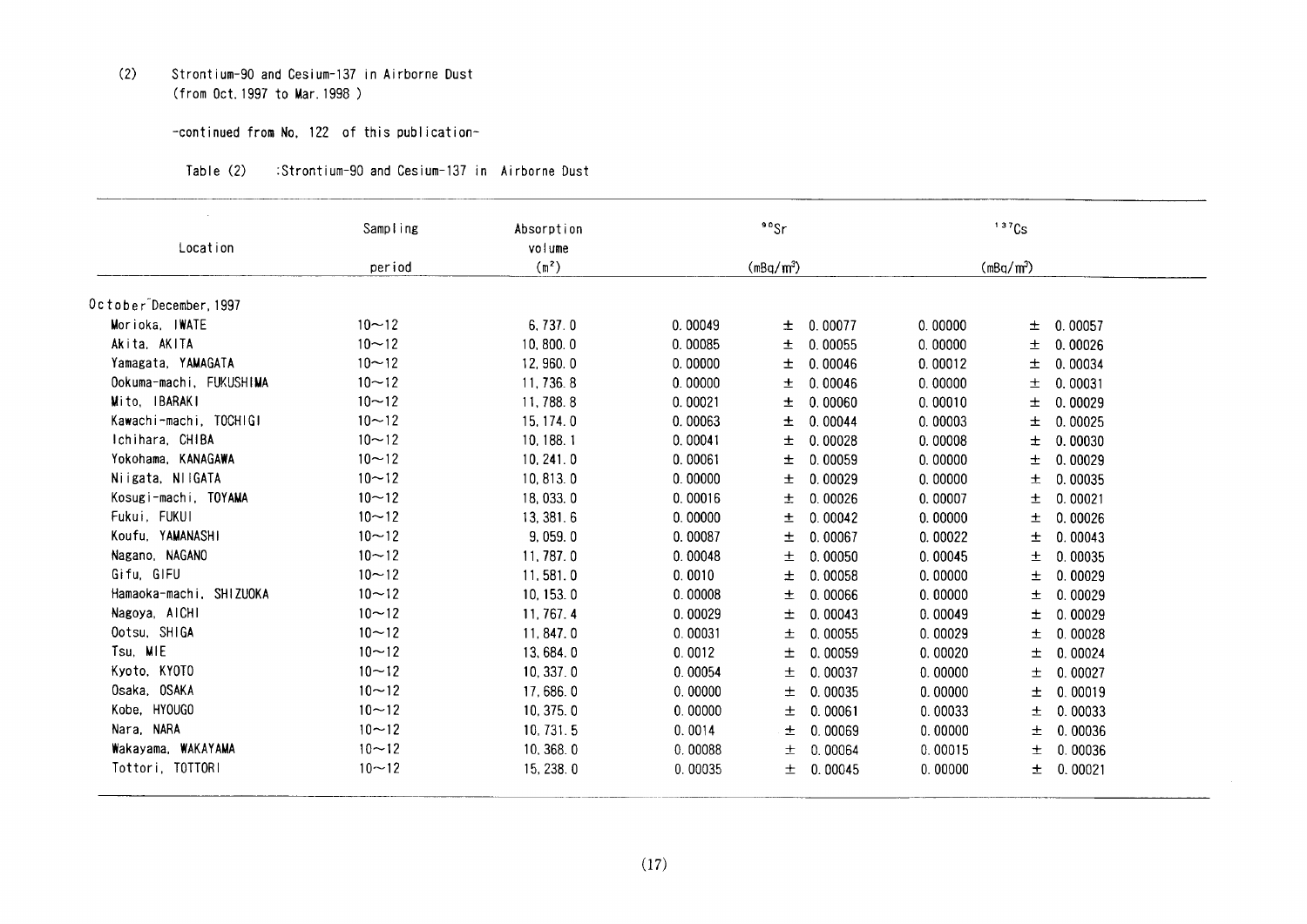| Location                | Sampling  | Absorption<br>volume |         | 90Sr                  |         |         | 137Cs                 |         |
|-------------------------|-----------|----------------------|---------|-----------------------|---------|---------|-----------------------|---------|
|                         | period    | $(\mathbb{m}^2)$     |         | (mBq/m <sup>3</sup> ) |         |         | (mBq/m <sup>3</sup> ) |         |
| Okayama, OKAYAMA        | $10 - 12$ | 12, 470.0            | 0.00051 | 土                     | 0.00046 | 0.00000 | 土                     | 0.00031 |
| Hiroshima, HIROSHIMA    | $10 - 12$ | 11, 208.0            | 0.00043 | 士                     | 0.00047 | 0.00000 | 土                     | 0.00032 |
| Yamaguchi, YAMAGUCHI    | $10 - 12$ | 24, 480.0            | 0.00000 | 士                     | 0.00026 | 0.00002 | 土                     | 0.00013 |
| Tokushima, TOKUSHIMA    | $10 - 12$ | 10,080.0             | 0.00007 | 土                     | 0.00050 | 0.00000 | 土                     | 0.00034 |
| Takamatsu, KAGAWA       | $10 - 12$ | 15, 448.4            | 0.00021 | 士                     | 0.00050 | 0.00000 | 士                     | 0.00018 |
| Saga, SAGA              | $10 - 12$ | 13, 014.3            | 0.00055 | 土                     | 0.00048 | 0.00000 | 土                     | 0.00027 |
| Nagasaki, NAGASAKI      | $10 - 12$ | 10, 368.0            | 0.00029 | 土                     | 0.00067 | 0.00007 | 士                     | 0.00037 |
| Uto, KUMAMOTO           | $10 - 12$ | 10, 758.0            | 0.00000 | 士                     | 0.00044 | 0.00000 | 土                     | 0.00039 |
| Ooita, OOITA            | $10 - 12$ | 10, 448.0            | 0.00005 | 土                     | 0.00032 | 0.00004 | 土                     | 0.00031 |
| Miyazaki, MIYAZAKI      | $10 - 12$ | 13,026.0             | 0.00017 | 士                     | 0.00041 | 0.00012 | 土                     | 0.00029 |
| January December, 1997  |           |                      |         |                       |         |         |                       |         |
| Maebashi, GUNMA         | $11 - 12$ | 12,695.0             | 0.00052 | 土                     | 0.00048 | 0.00000 | Ŧ.                    | 0.00034 |
| January March, 1998     |           |                      |         |                       |         |         |                       |         |
| Morioka, IWATE          | $1 - 3$   | 10,648.0             | 0.00080 | 士                     | 0.00050 | 0.00007 | 土                     | 0.00032 |
| Akita, AKITA            | $1 - 3$   | 10,800.0             | 0.00014 | 士                     | 0.00034 | 0.00053 | 土                     | 0.00036 |
| Yamagata, YAMAGATA      | $1 - 3$   | 12,960.0             | 0.0022  | 土                     | 0.0014  | 0.00033 | 土                     | 0.00063 |
| Ookuma-machi, FUKUSHIMA | $2 - 3$   | 12, 287.5            | 0.00006 | ±.                    | 0.00041 | 0.00000 | 土                     | 0.00031 |
| Mito, IBARAKI           | $1 - 3$   | 9,941.0              | 0.0010  | 土                     | 0.00055 | 0.00080 | 土                     | 0.00039 |
| Kawachi-machi, TOCHIGI  | $1 - 3$   | 13,690.0             | 0.00035 | 土                     | 0.00034 | 0.00006 | 土                     | 0.00021 |
| Ichihara, CHIBA         | $1 - 3$   | 10, 050.4            | 0.00085 | 土                     | 0.00034 | 0.00000 | 士                     | 0.00037 |
| Yokohama, KANAGAWA      | $1 - 3$   | 10, 303.0            | 0.00000 | 土                     | 0.00030 | 0.00069 | 土                     | 0.00038 |
| Niigata, NIIGATA        | $1 - 3$   | 11.205.0             | 0.00070 | 土                     | 0.00098 | 0.00023 | 土                     | 0.00037 |
| Kosugi-machi, TOYAMA    | $1 - 3$   | 18, 471.0            | 0.00047 | 土                     | 0.00019 | 0.00000 | 土                     | 0.00020 |
| Fukui, FUKUI            | $1 - 3$   | 13.527.4             | 0.00000 | 士                     | 0.00035 | 0.00000 | 土                     | 0.00025 |
| Koufu, YAMANASHI        | $1 - 3$   | 11, 439.0            | 0.00006 | 土                     | 0.00035 | 0.00025 | 土                     | 0.00032 |

 $\sim$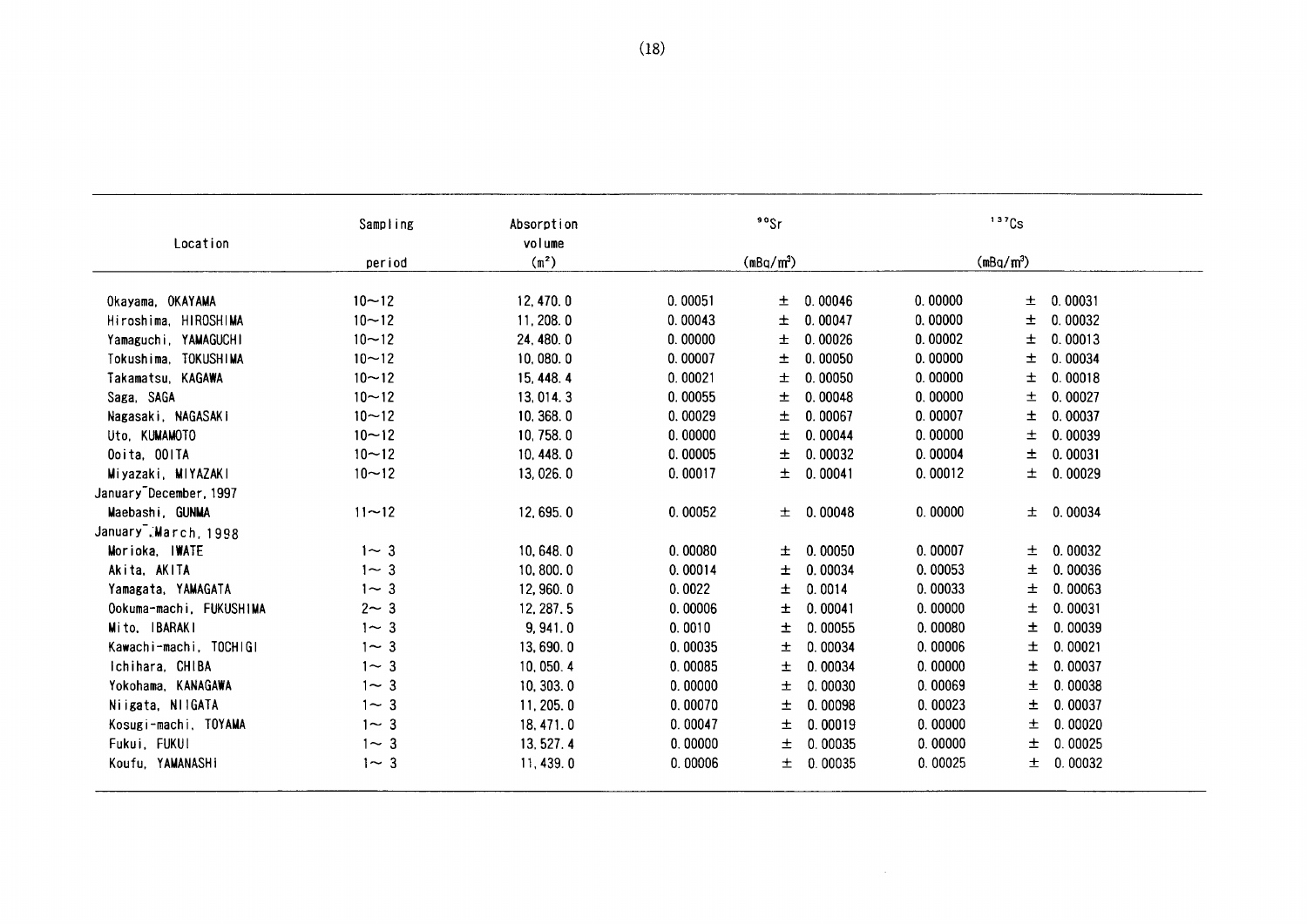|                                   | Sampling | Absorption        |         | $90$ Sr               |         |         | 137Cs                 |           |
|-----------------------------------|----------|-------------------|---------|-----------------------|---------|---------|-----------------------|-----------|
| Location                          |          | volume            |         |                       |         |         |                       |           |
|                                   | period   | (m <sup>2</sup> ) |         | (mBq/m <sup>3</sup> ) |         |         | (mBq/m <sup>3</sup> ) |           |
| Nagano, NAGANO                    | $1 - 3$  | 12, 272.0         | 0.00057 | 土                     | 0.00041 | 0.00076 | 土                     | 0.00032   |
| Gifu, GIFU                        | $1 - 3$  | 11,745.0          | 0.00017 | 土                     | 0.00056 | 0.00026 | $\pm$                 | 0.00030   |
| Hamaoka-machi, SHIZUOKA           | $1 - 3$  | 10, 280.0         | 0.00021 | 土                     | 0.00056 | 0.00023 | $\pm$                 | 0.00039   |
| Nagoya, AICHI                     | $1 - 3$  | 10, 334.0         | 0.00021 | 土                     | 0.00062 | 0.00016 | 土                     | 0.00038   |
| Ootsu, SHIGA                      | $1 - 3$  | 12, 243.0         | 0.00000 | 土                     | 0.00023 | 0.00000 | 土                     | 0.00034   |
| Tsu, MIE                          | $1 - 3$  | 13,830.0          | 0.00024 | 土                     | 0.00041 | 0.00046 | 土                     | 0.00031   |
| Kyoto, KYOTO                      | $1 - 3$  | 10, 324.0         | 0.00083 | 土                     | 0.00039 | 0.00000 | 土                     | 0.00033   |
| Osaka, OSAKA                      | $1 - 3$  | 16, 538.0         | 0.00023 | 土                     | 0.00021 | 0.00019 | 土                     | 0.00022   |
| Kobe, HYOUGO                      | $1 - 3$  | 10, 264.0         | 0.00044 | 土                     | 0.00046 | 0.00060 | 土                     | 0.00037   |
| Nara, NARA                        | $1 - 3$  | 10, 936.0         | 0.00067 | 土                     | 0.00048 | 0.00000 | 士                     | 0.00028   |
| Wakayama, WAKAYAMA                | $1 - 3$  | 10, 368.0         | 0.00036 | 土                     | 0.00059 | 0.00019 | 士                     | 0.00039   |
| Tottori, TOTTORI                  | $1 - 3$  | 15,697.0          | 0.00023 | 土                     | 0.00040 | 0.00000 | 土                     | 0.00023   |
| Okayama, OKAYAMA                  | $1 - 3$  | 12,680.0          | 0.00010 | $\pm$                 | 0.00027 | 0.00003 | 土                     | 0.00026   |
| Hiroshima, HIROSHIMA              | $1 - 3$  | 11,698.0          | 0.00011 | 土                     | 0.00029 | 0.00025 | 土                     | 0.00036   |
| Yamaguchi, YAMAGUCHI              | $1 - 3$  | 24, 885.0         | 0.00040 | 土                     | 0.00026 | 0.00000 | 土                     | 0.00015   |
| Tokushima, TOKUSHIMA              | $1 - 3$  | 10,080.0          | 0.00022 | 土                     | 0.00066 | 0.00016 | 土                     | 0.00036   |
| Takamatsu, KAGAWA                 | $1 - 3$  | 14, 691.7         | 0.00026 | 土                     | 0.00024 | 0.00027 | 土                     | 0.00027   |
| Saga, SAGA                        | $1 - 3$  | 13, 289. 7        | 0.00000 | 土                     | 0.00038 | 0.00000 | 土                     | 0.00027   |
| Nagasaki, NAGASAKI                | $1 - 3$  | 10, 368.0         | 0.00048 | 土                     | 0.00050 | 0.00000 | 土                     | 0.00035   |
| Uto, KUMAMOTO                     | $1 - 3$  | 12, 348.0         | 0.00000 | 土                     | 0.00026 | 0.00000 | 土                     | 0.00035   |
| Ooita, OOITA                      | $1 - 3$  | 10, 458.0         | 0.00041 | 土                     | 0.00034 | 0.00023 | 土                     | 0.00036   |
| Miyazaki, MIYAZAKI                | $1 - 3$  | 13,080.0          | 0.00044 | 土                     | 0.00046 | 0.00000 | 土                     | 0.00026   |
| Febraly <sup>-</sup> , March 1998 |          |                   |         |                       |         |         |                       |           |
| Maebashi, GUNMA                   | $2 - 3$  | 12, 996.0         | 0.00050 | 士                     | 0.00054 | 0.00000 |                       | ± 0.00025 |
|                                   |          |                   |         |                       |         |         |                       |           |
|                                   |          |                   |         |                       |         |         |                       |           |
|                                   |          |                   | (19)    |                       |         |         |                       |           |
|                                   |          |                   |         |                       |         |         |                       |           |
|                                   |          |                   |         |                       |         |         |                       |           |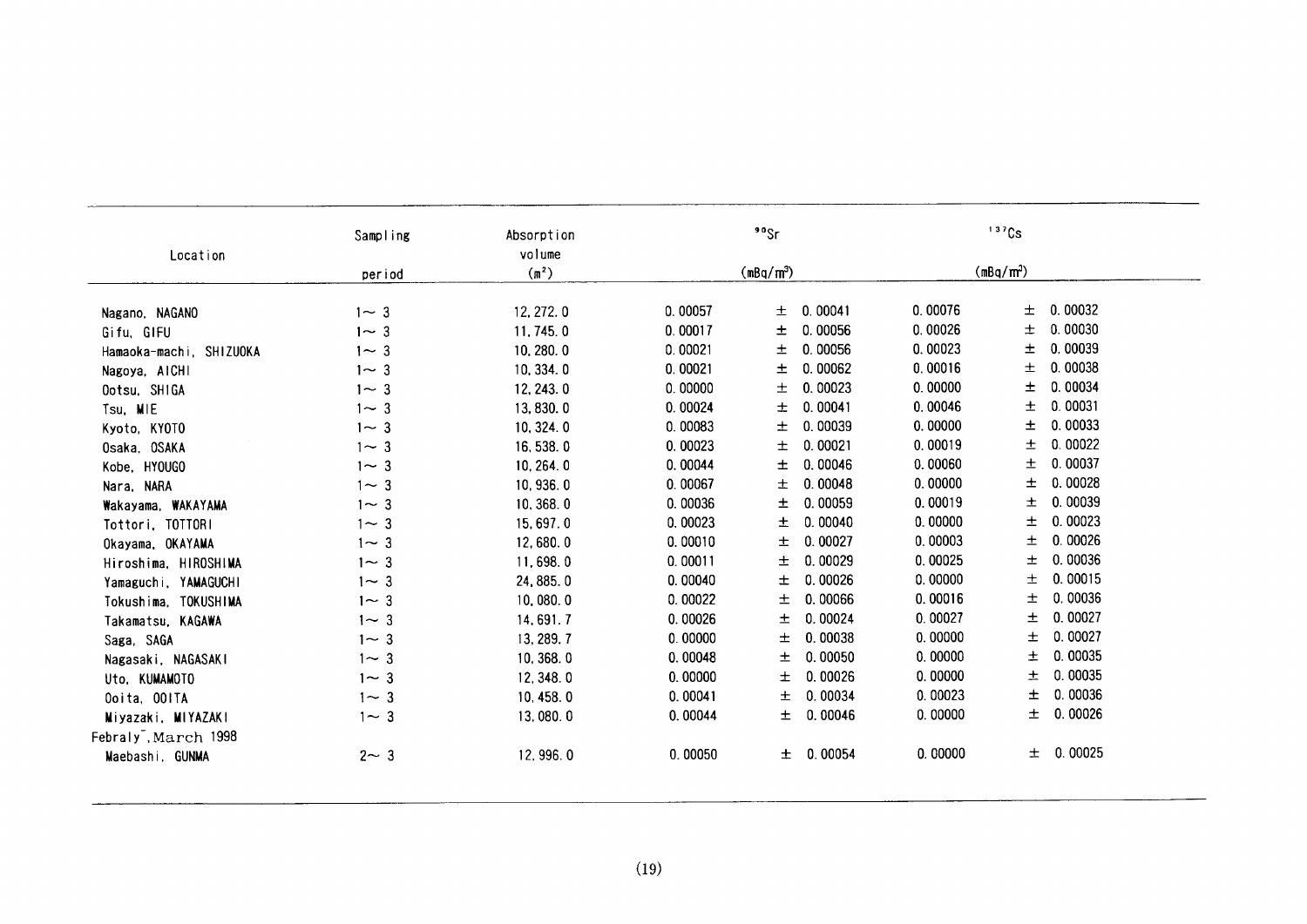## (3) Strontium-90and cesium-137in Service Water (20) (from Oct. 1997 to Mar. 1998)

### -COntinued from No,122 0f this publication-

| Table (3)<br>:Strontium-90 and cesium-137 in Service Water |  |  |  |  |  |
|------------------------------------------------------------|--|--|--|--|--|
|------------------------------------------------------------|--|--|--|--|--|

| Location               |       |      | $90$ Sr        |       | 137Cs          |  |
|------------------------|-------|------|----------------|-------|----------------|--|
|                        | pH    |      | $(mBq/$ $Q)$   |       | $(mBq/$ $Q)$   |  |
| (Source Water)         |       |      |                |       |                |  |
| November, 1997         |       |      |                |       |                |  |
| Kisarazu, CHIBA        | 7.4   | 2.8  | $\pm$ 0.21     | 0.077 | ± 0.058        |  |
| December, 1997         |       |      |                |       |                |  |
| Urawa, SAITAMA         | 7.4   | 0.12 | 0.24<br>士      | 0.024 | ± 0.045        |  |
| Katsushika, TOKYO      | 6.9   | 1.1  | 0.16<br>土      | 0.000 | $\pm$<br>0.049 |  |
| Tsukui-machi, KANAGAWA | 7.0   | 0.48 | 0.090<br>土     | 0.038 | 0.064<br>$\pm$ |  |
| Nagano, NAGANO         | 6.91  | 1.1  | 0.17<br>土      | 0.062 | 0.067<br>土     |  |
| Inuyama, AICHI         | 6.9   | 1.6  | 土<br>0.18      | 0.052 | 土<br>0.062     |  |
| Moriguchi, OSAKA       | 7.2   | 2.5  | $\pm$<br>0.20  | 0.071 | 0.060<br>土     |  |
| Fukuoka, FUKUOKA       | 7.22  | 1.9  | 土<br>0.17      | 0.063 | ± 0.063        |  |
| January, 1998          |       |      |                |       |                |  |
| Kyoto, KYOTO           | 8.32  | 2.6  | $\pm$<br>0.17  | 0.013 | $±$ 0.060      |  |
| (Tap Water)            |       |      |                |       |                |  |
| October, 1997          |       |      |                |       |                |  |
| Sendai, MIYAGI         |       | 1.3  | $\pm$<br>0.17  | 0.080 | ± 0.062        |  |
| November, 1997         |       |      |                |       |                |  |
| Fukushima, FUKUSHIMA   | 7.79  | 2.4  | 0.21<br>土      | 0.000 | ± 0.049        |  |
| Ichihara, CHIBA        | $---$ | 1.4  | 0.16<br>土      | 0.006 | ± 0.047        |  |
| Nagano, NAGANO         | 7.24  | 0.55 | 0.095<br>土     | 0.000 | 0.056<br>土     |  |
| Shinguu, WAKAYAMA      | 7.0   | 1.5  | $\pm$<br>0.19  | 0.13  | ± 0.070        |  |
| Hiroshima, HIROSHIMA   | 6.85  | 1.4  | 土<br>0.16      | 0.039 | 0.058<br>$\pm$ |  |
| Tokushima, TOKUSHIMA   | 7.30  | 1.4. | 0.19<br>土      | 0.025 | $\pm$<br>0.057 |  |
| Kagoshima, KAGOSHIMA   | 7.45  | 0.43 | 0.090<br>$\pm$ | 0.11  | ± 0.065        |  |
| December, 1997         |       |      |                |       |                |  |
| Wakkanai, HOKKAIDOU    | 6.8   | 1.2  | 0.13<br>士      | 0.017 | ± 0.055        |  |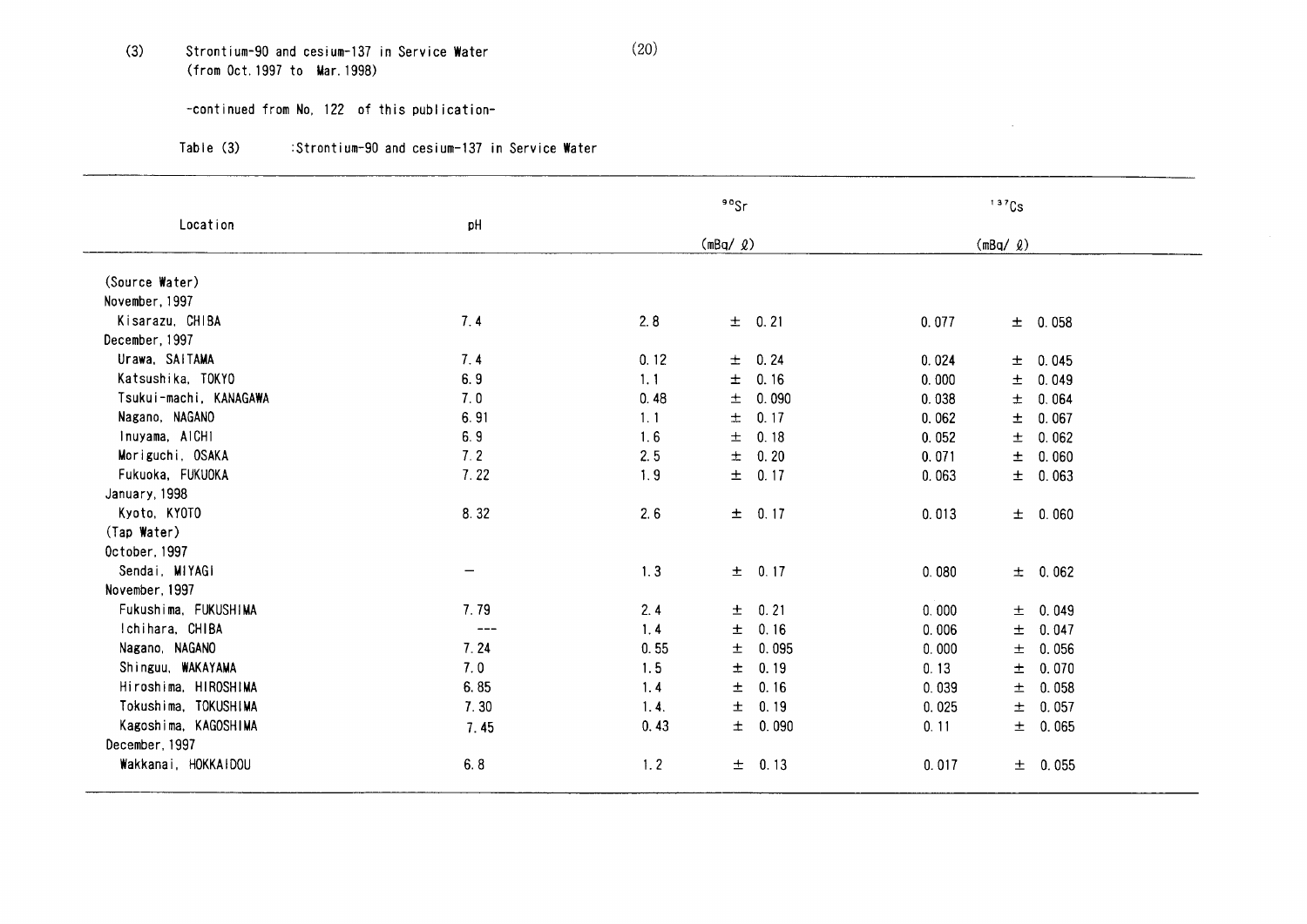| Location               |                   | 90Sr<br>$(mBq/$ $Q)$ |               | $137$ Cs                |  |
|------------------------|-------------------|----------------------|---------------|-------------------------|--|
|                        | pH                |                      |               | (mBq / g)               |  |
| Aomori, AOMORI         | 8.1               | 0.98                 | 0.15<br>$\pm$ | 0.066<br>0.15<br>±      |  |
| Akita, AKITA           | 6.79              | 2.3                  | 0.20<br>土     | 0.057<br>0.11<br>$\pm$  |  |
| Yamagata, YAMAGATA     | 7.1               | 2.0                  | 土<br>0.18     | 0.075<br>0.10<br>土      |  |
| Mito, IBARAKI          | 8.51              | 1.1                  | $\pm$<br>0.13 | $\pm$<br>0.058<br>0.062 |  |
| Kawachi-machi, TOCHIGI | 7.23              | 0.28                 | 土<br>0.079    | $\pm$<br>0.050<br>0.000 |  |
| Urawa, SAITAMA         | 6.8               | 0.63                 | 0.20<br>土     | 0.092<br>0.050<br>$\pm$ |  |
| Katsushika, TOKYO      | 6.7               | 0.78                 | 土<br>0.12     | 0.056<br>0.065<br>±     |  |
| Yokohama, KANAGAWA     | 7.5               | 0.50                 | 0.11<br>土     | 0.052<br>0.000<br>土     |  |
| Niigata, NIIGATA       | 7.18              | 2.4                  | 0.13<br>土     | 0.057<br>0.006<br>土     |  |
| Kosugi-machi, TOYAMA   | 6.80              | 1.6                  | 土<br>0.17     | 0.051<br>0.029<br>土     |  |
| Kanazawa, ISHIKAWA     | 7.27              | 2.5                  | 土<br>0.22     | 0.053<br>0.085<br>$\pm$ |  |
| Fukui, FUKUI           | 6.54              | 0.71                 | 0.11<br>土     | 0.000<br>0.066<br>土     |  |
| Koufu, YAMANASHI       | 7.8               | 0.97                 | 0.084<br>土    | 0.068<br>0.057<br>土     |  |
| Gifu, GIFU             | 7.08              | 1.1                  | 0.014<br>土    | 0.000<br>0.050<br>土     |  |
| Nagoya, AICHI          | 6.9               | 1.5                  | 0.18<br>土     | 0.21<br>0.068<br>土      |  |
| Ootsu, SHIGA           | 6.6               | 3.2                  | 0.25<br>土     | 0.12<br>0.061<br>$\pm$  |  |
| Tsu, MIE               | 6.9               | 2.3                  | 0.20<br>$\pm$ | 0.000<br>0.047<br>土     |  |
| Osaka, OSAKA           | 7.1               | 2.6                  | 0.21<br>土     | 0.000<br>0.048<br>土     |  |
| Kobe, HYOUGO           | 7.10              | 2.0                  | 0.17<br>土     | 0.046<br>0.040<br>土     |  |
| Nara, NARA             | 7.2               | 2.7                  | 0.21<br>土     | 0.017<br>0.059<br>土     |  |
| Matsue, SHIMANE        | $\qquad \qquad -$ | 2.6                  | 土<br>0.21     | 0.028<br>0.046<br>土     |  |
| Okayama, OKAYAMA       | 6.40              | 1.9                  | 0.18<br>士     | 0.050<br>0.086<br>$\pm$ |  |
| Ube, YAMAGUCHI         | 7.0               | 2.6                  | 0.31<br>土     | 0.045<br>0.070<br>土     |  |
| Takamatsu, KAGAWA      | 7.60              | 2.7                  | 0.23<br>土     | 0.045<br>0.000<br>土     |  |
| Matsuyama, EHIME       | 7.5               | 1.1                  | 0.15<br>土     | 0.056<br>0.011<br>土     |  |
| Kochi, KOCHI           | 7.34              | 1.7                  | 0.18<br>士     | 0.049<br>0.000<br>土     |  |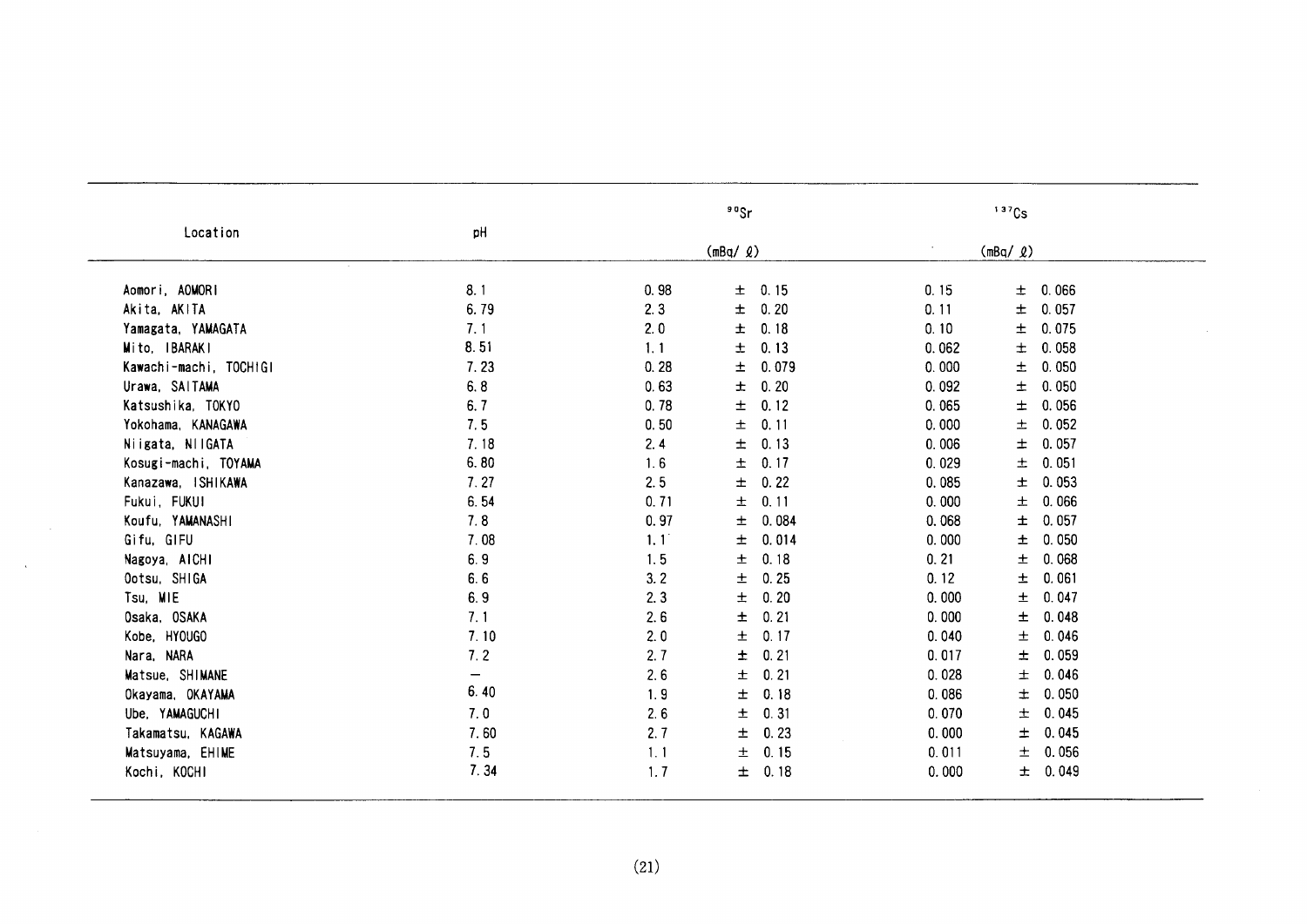| Location           |      | 90 <sub>Sr</sub> |                   | $137$ Cs |                   |  |
|--------------------|------|------------------|-------------------|----------|-------------------|--|
|                    | pH   |                  | $(mBq / \varrho)$ |          | $(mBq / \varrho)$ |  |
| Fukuoka, FUKUOKA   | 6.88 | 2.4              | $\pm$ 0.18        | 0.000    | $\pm$ 0.053       |  |
| Saga, SAGA         | 7.40 | 1.1              | $±$ 0.15          | 0.000    | ± 0.051           |  |
| Nagasaki, NAGASAKI | 6.98 | 1.6              | $\pm$ 0.21        | 0.053    | $\pm$ 0.055       |  |
| Uto, KUMAMOTO      | 7.62 | 0.000            | $\pm$ 0.053       | 0.006    | ± 0.048           |  |
| Ooita, OOITA       | 5.72 | 0.81             | $\pm$ 0.13        | 0.061    | $\pm$ 0.069       |  |
| Miyazaki, MIYAZAKI | 6.85 | 1.2              | $±$ 0.14          | 0.000    | $\pm$ 0.049       |  |
| , 1997             |      |                  |                   |          |                   |  |
| Naha, Okinawa      | 7.42 | 4.6              | $\pm$ 0.37        | 0.023    | $\pm$ 0.051       |  |
| January, 1998      |      |                  |                   |          |                   |  |
| Morioka, IWATE     | 7.0  | 0.86             | ± 0.089           | 0.000    | $\pm$ 0.051       |  |
| Kyoto, KYOTO       | 8.23 | 2.4              | ± 0.14            | 0.038    | $\pm$ 0.050       |  |
| Tottori, TOTTORI   | 6.8  | 2.1              | $\pm$ 0.20        | 0.000    | $±$ 0.052         |  |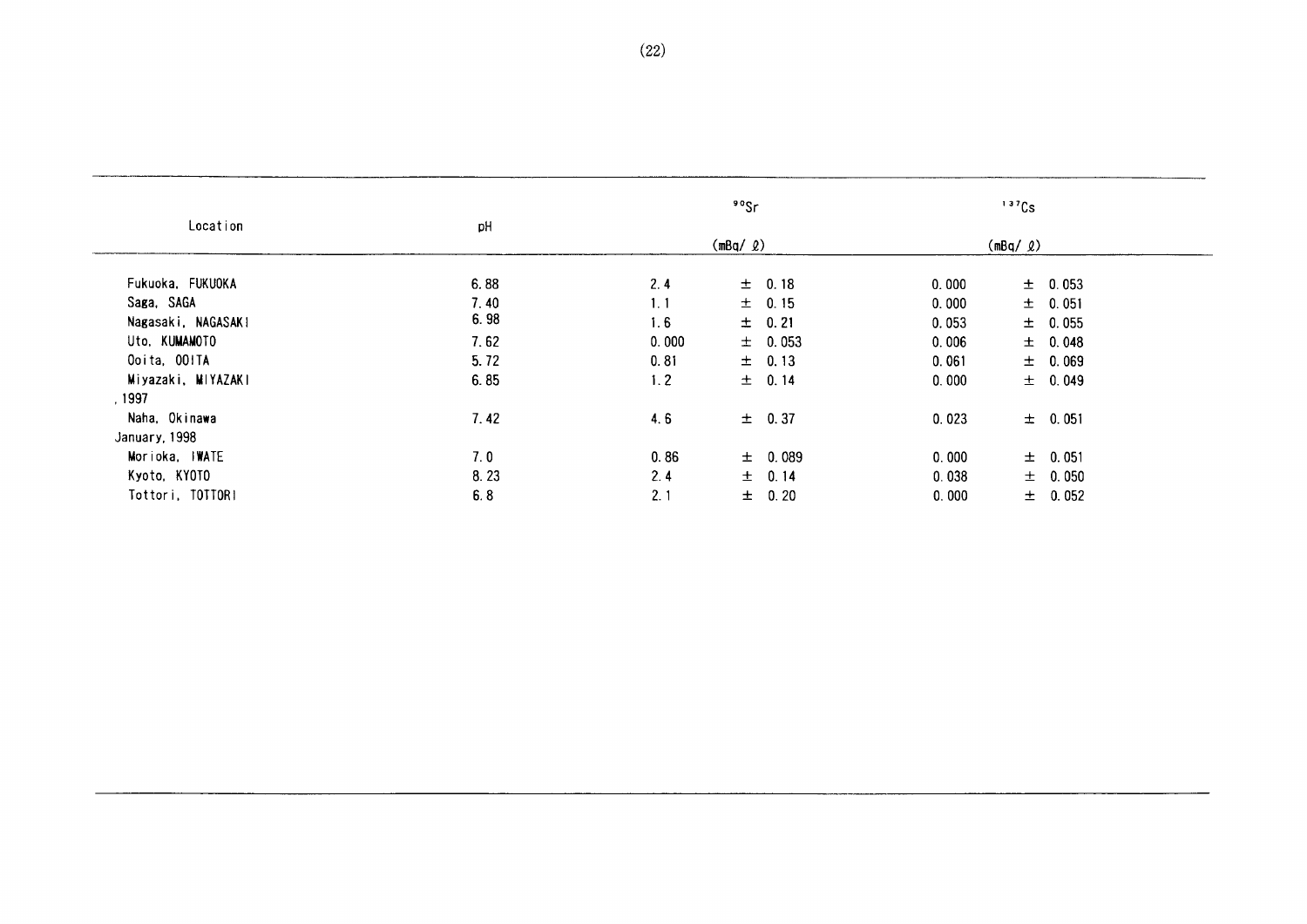## (4) Strontium-90 and cesium-137 in Freshwater (from Oct. 1997 to Mar. 1998)

#### -COntinued from No,122 0f this publication-

| Table (4) | :Strontium-90 and cesium-137 in Freshwater |  |  |
|-----------|--------------------------------------------|--|--|

| <b>Section</b><br>Location |      | $90$ Sr |             | $137$ Cs          |             |
|----------------------------|------|---------|-------------|-------------------|-------------|
|                            | pH   |         | (mBq / q)   | $(mBq / \varrho)$ |             |
| (Source Water)             |      |         |             |                   |             |
| November, 1997             |      |         |             |                   |             |
| Kisarazu, CHIBA            | 7.4  | 2.8     | $\pm$ 0.21  | 0.077             | $\pm$ 0.058 |
| December, 1997             |      |         |             |                   |             |
| Urawa, SAITAMA             | 7.4  | 0.12    | ± 0.24      | 0.024             | $\pm$ 0.045 |
| Katsushika, TOKYO          | 6.9  | 1, 1    | $\pm$ 0.16  | 0.000             | ± 0.049     |
| Tsukui-machi, KANAGAWA     | 7.0  | 0.48    | $\pm$ 0.090 | 0.038             | ± 0.064     |
| Nagano, NAGANO             | 6.91 | 1.1     | 0.17<br>土   | 0.062             | ± 0.067     |
| Inuyama, AICHI             | 6.9  | 1.6     | $±$ 0.18    | 0.052             | ± 0.062     |
| Moriguchi, OSAKA           | 7.2  | 2.5     | $\pm$ 0.20  | 0.071             | $\pm$ 0.060 |
| Fukuoka, FUKUOKA           | 7.22 | 1.9     | ± 0.17      | 0.063             | $\pm$ 0.063 |
| January, 1998              |      |         |             |                   |             |
| Sapporo, HOKKAIDOU         | 7.2  | 1.4     | $\pm$ 0.09  | 0.077             | ± 0.055     |
| Kyoto, KYOTO               | 8.32 | 2.6     | ± 0.17      | 0.013             | ± 0.060     |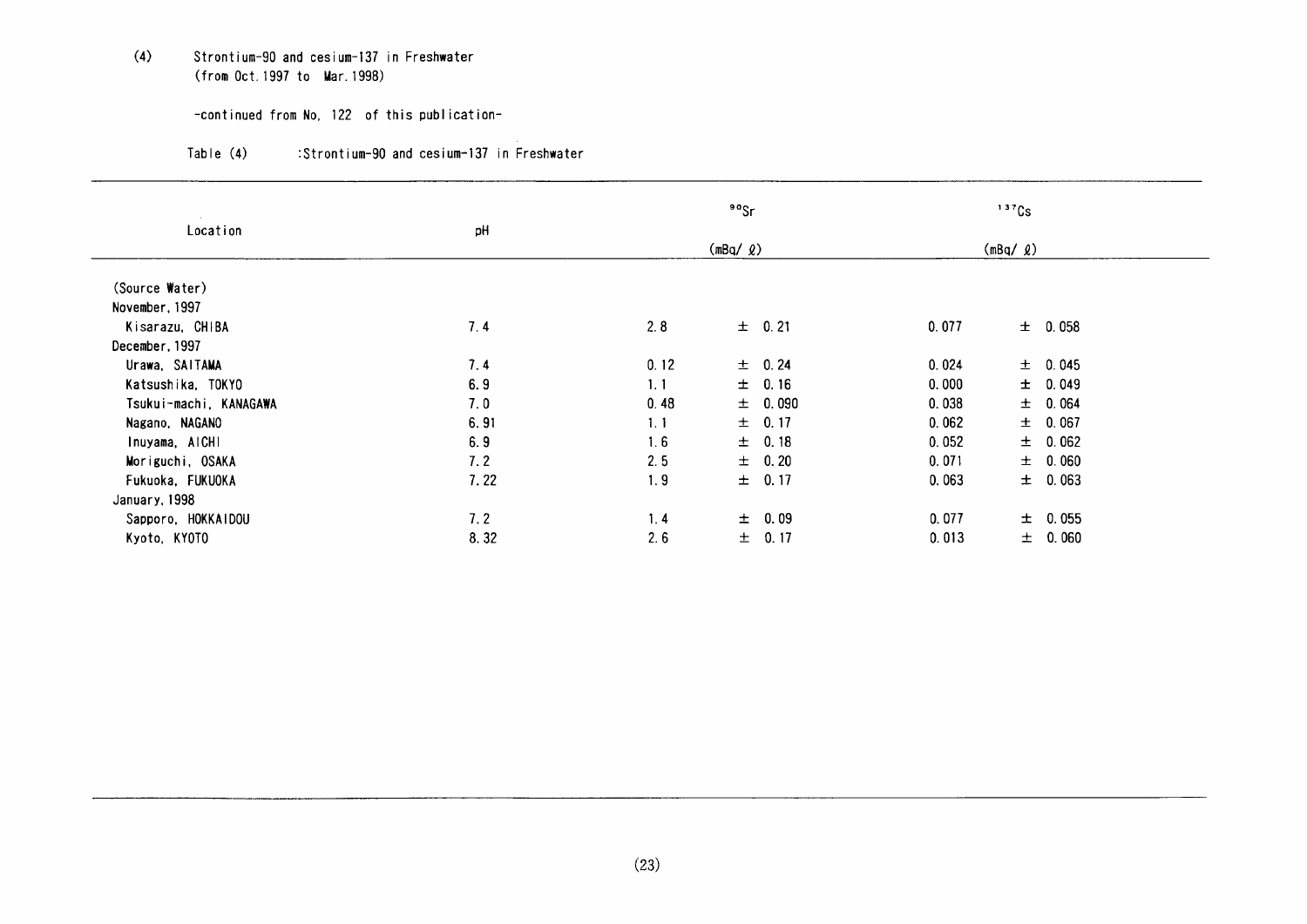(5) Strontium-90 and Cesium-137 in Soil  $(24)$ (from Oct. 1997 to Mar. 1998) -COntinued from No,122 0f this publication- Table (5) Strontium-90 and Cesium-137 in Soil

| Location                 | Sampling         | $90$ Sr                 |                        | 137Cs                   |                     |  |
|--------------------------|------------------|-------------------------|------------------------|-------------------------|---------------------|--|
|                          | Depth<br>$(c_m)$ | (Bq/kg)<br>(dried Soil) | (MBq/km <sup>2</sup> ) | (Bq/kg)<br>(dried Soil) | $(MBq/km^2)$        |  |
| October, 1997            |                  |                         |                        |                         |                     |  |
| Akita, AKITA             | $0 \sim 5$       | 5.5<br>$\pm$ 0.18       | 150<br>± 5             | 36<br>$\pm$ 0.6         | 980<br>18<br>土      |  |
|                          | $5 - 20$         | 5.4<br>$\pm$ 0.18       | 610<br>± 20            | 32<br>± 0.6             | 3600<br>70<br>$\pm$ |  |
| Shinguu, WAKAYAMA        | $0 \sim 5$       | 0, 10<br>$\pm$ 0.065    | 28<br>$\pm$ 1.8        | 2.8<br>$\pm$ 0.19       | 77<br>5.1<br>土      |  |
|                          | $5 - 20$         | 0.006<br>$\pm$ 0.051    | 0.7<br>$\pm$ 5.3       | 0.56<br>$\pm$ 0.093     | 59<br>9.8<br>$\pm$  |  |
| Kamiita-machi, TOKUSHIMA | $0 \sim 5$       | 0.38<br>± 0.089         | 15<br>$\pm$ 3.5        | 1.5<br>$\pm$ 0.16       | 58<br>土<br>6.2      |  |
|                          | $5 - 20$         | 0.39<br>± 0.091         | 40<br>$\pm$ 9.2        | 2.2<br>± 0.18           | 220<br>18<br>$\pm$  |  |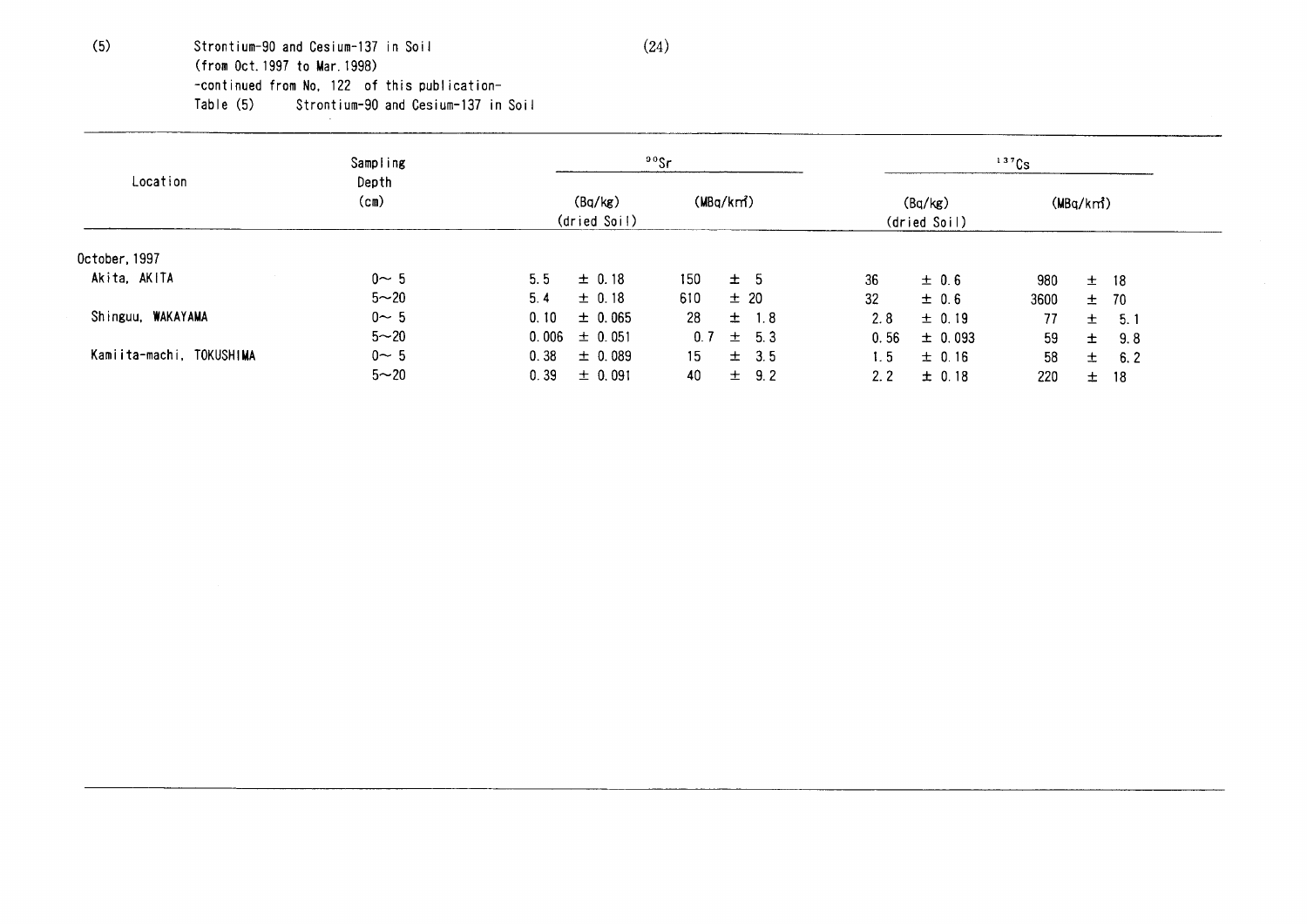# \* \* Rain and Dry Fallout (for domestic program) \* \*

<Strontium-90>

<Cesium-137>



Fig.  $1-1$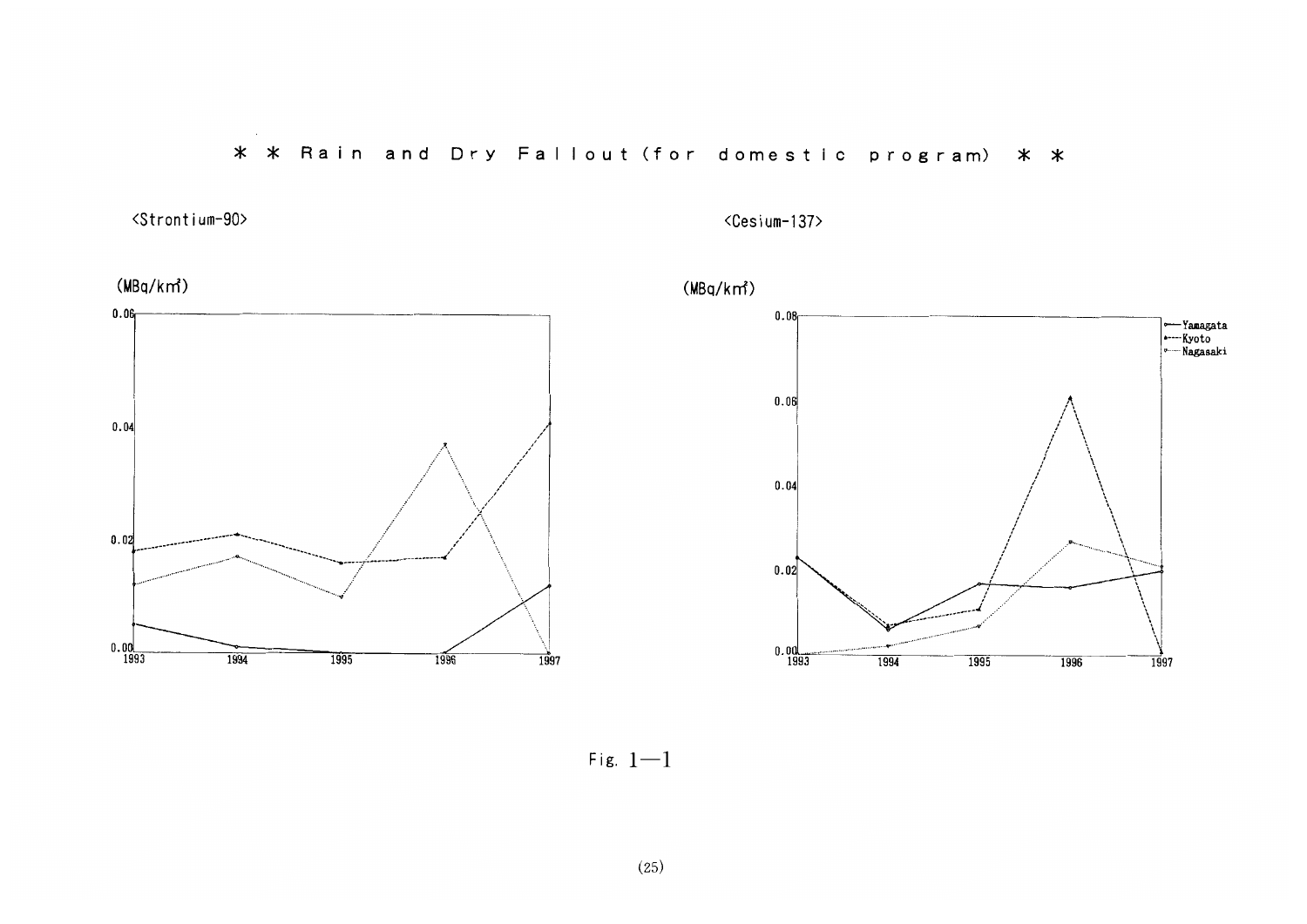<Strontium-90>

<Cesium-137>



Fig.  $1-2$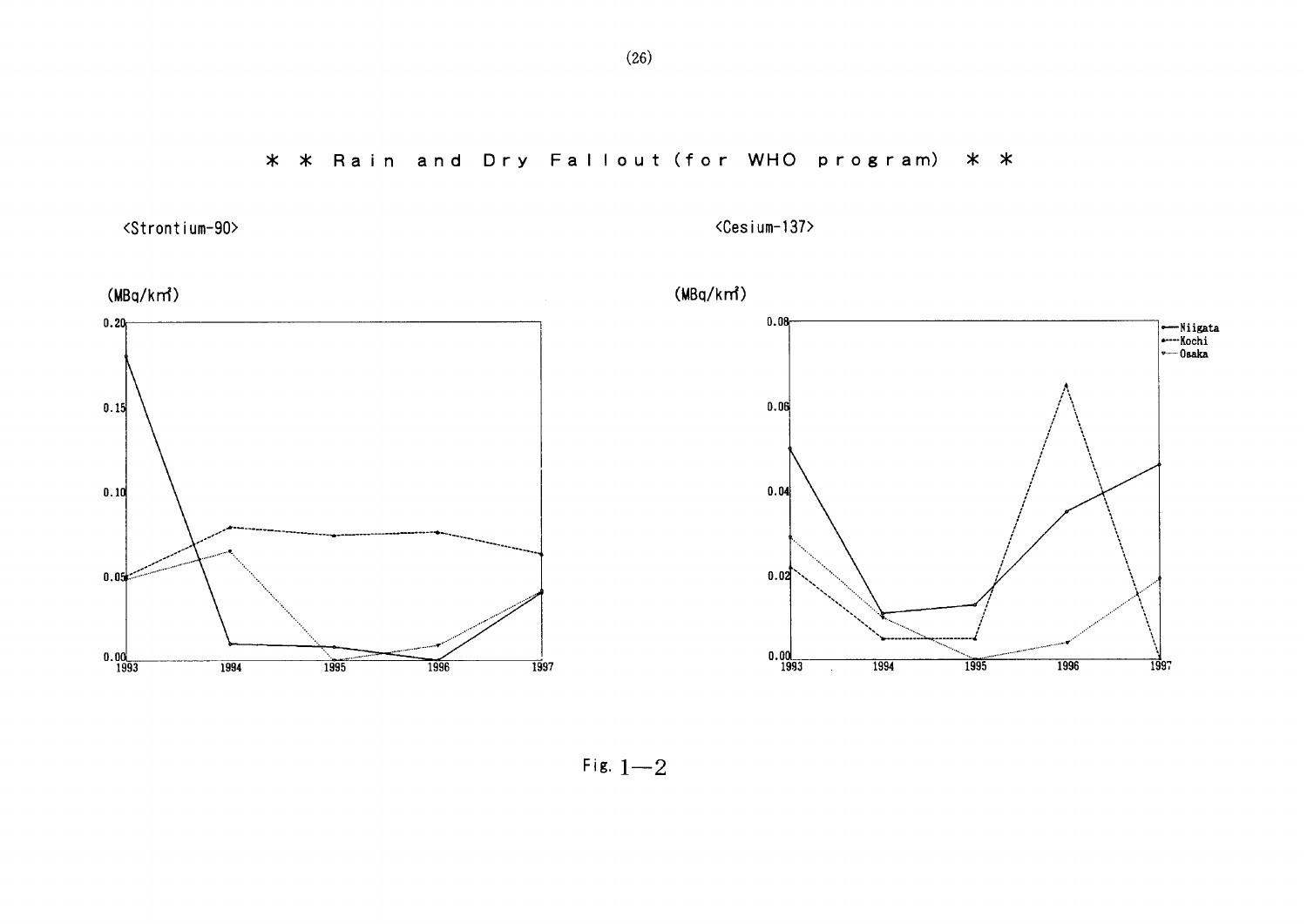## \* \* Airborne Dust \* \*

<Strontium-90>

<Cesium-137>



Fig. 2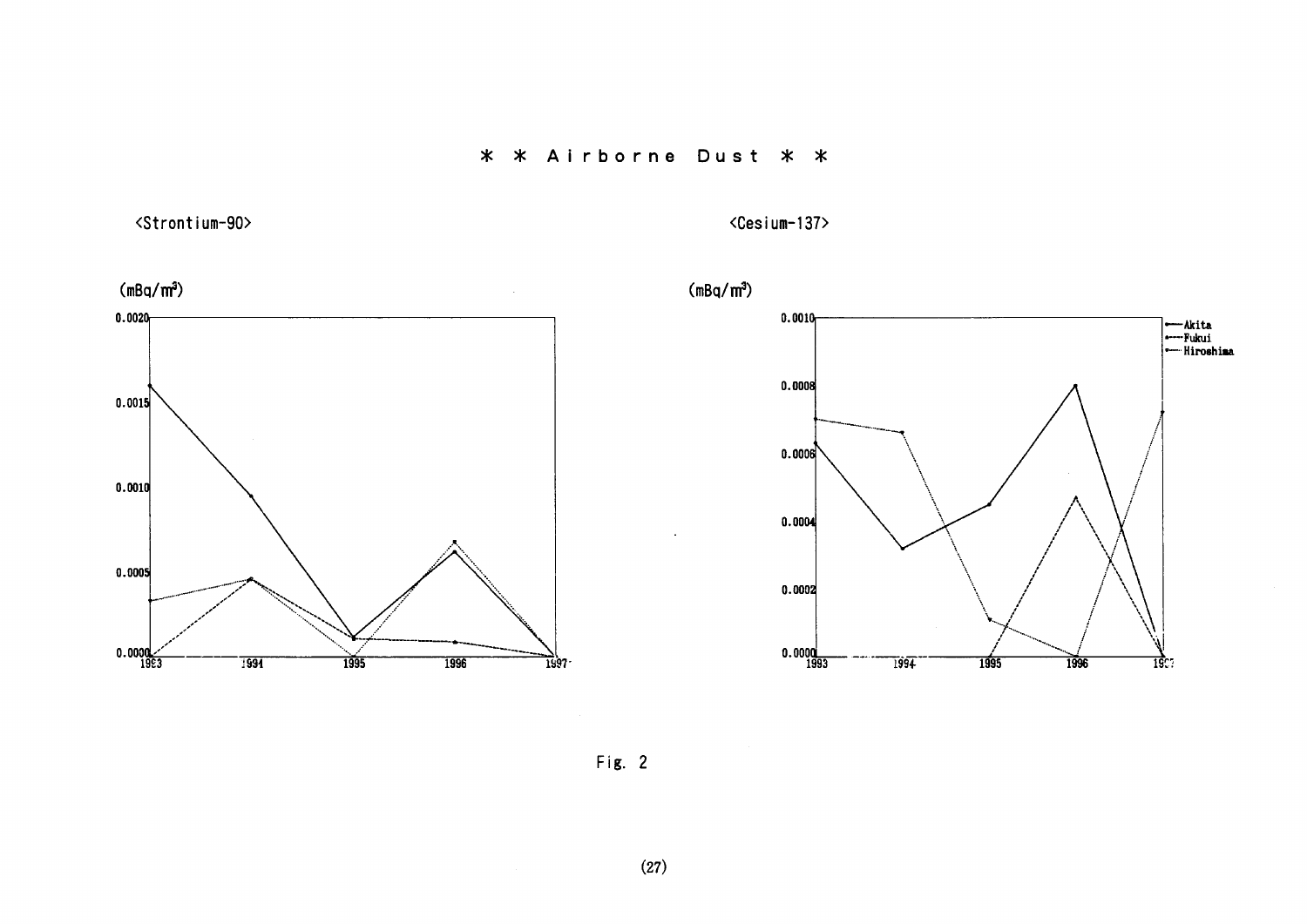<Strontium-90>

<Cesium-137>



Fig.  $3-1$ 

 $(28)$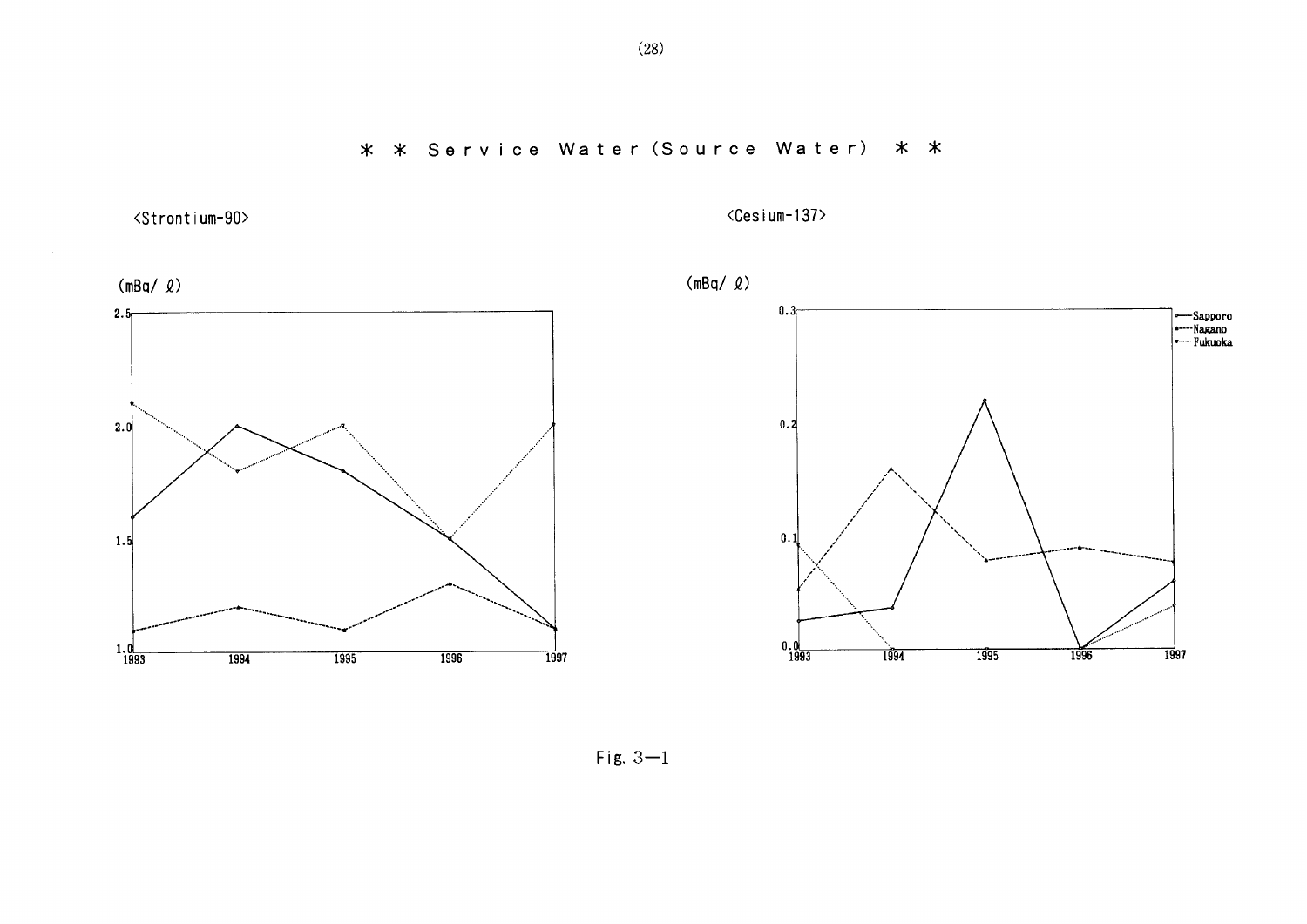# \* \* Service Water (Tap Water) \* \*

<Strontium-90>

<Cesium-137>

 $\mathcal{L}^{\pm}$ 



 $Fix. 3-2$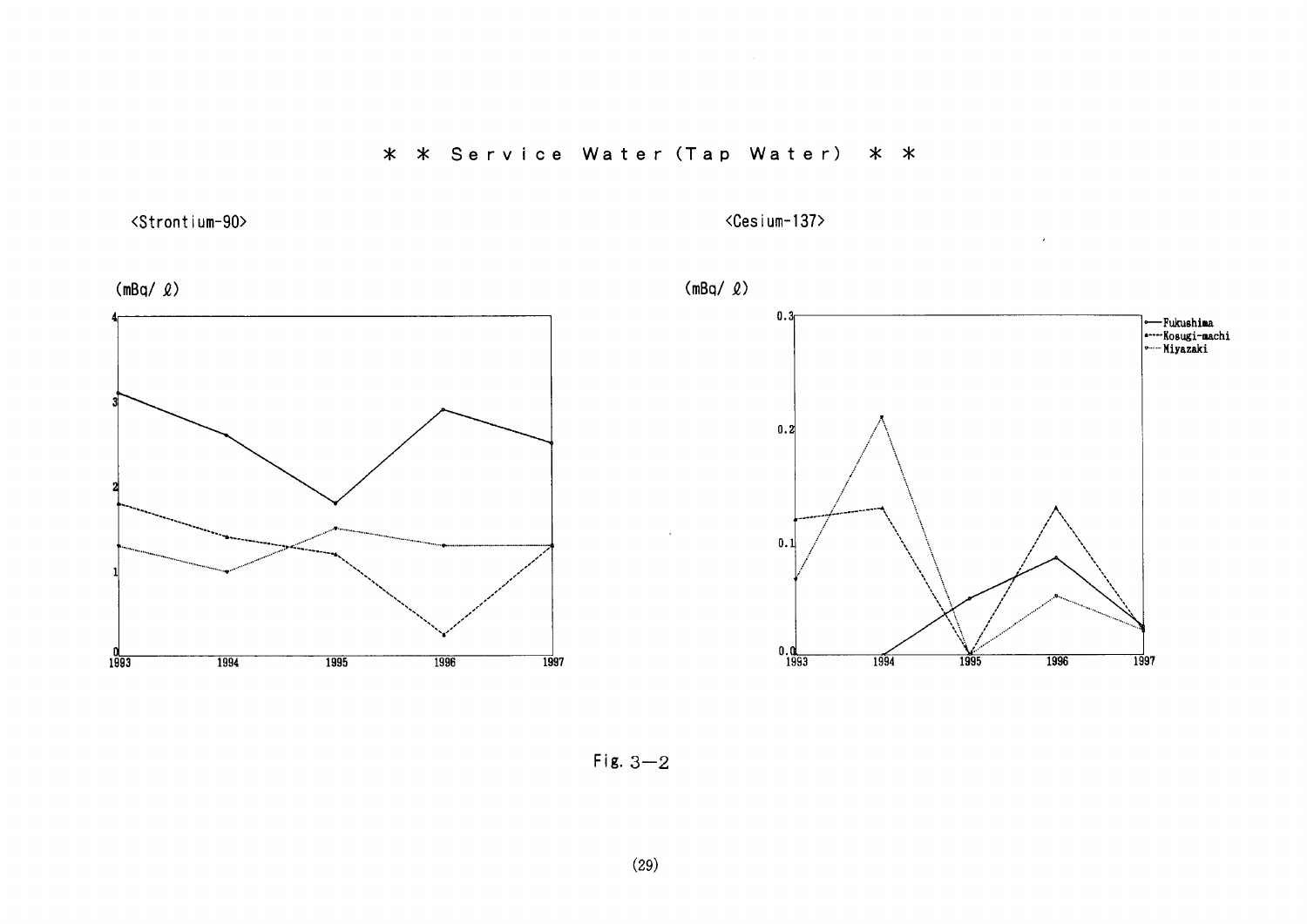<Strontium-90>

<Cesium-137>



Fig. 4

 $(30)$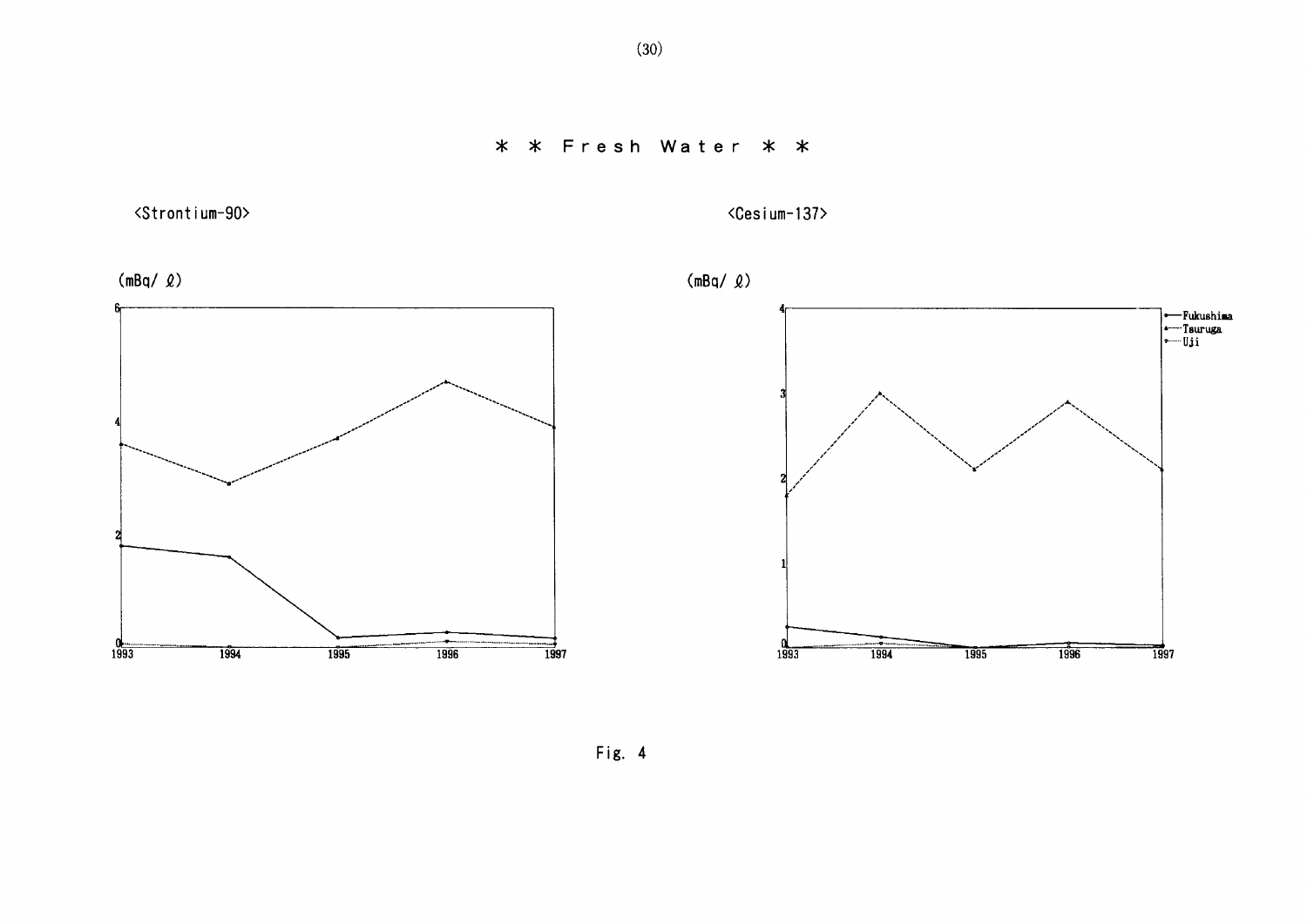

 $\sim$ 

<Strontium-90>

 $\langle$ Cesium-137>







Fig. 5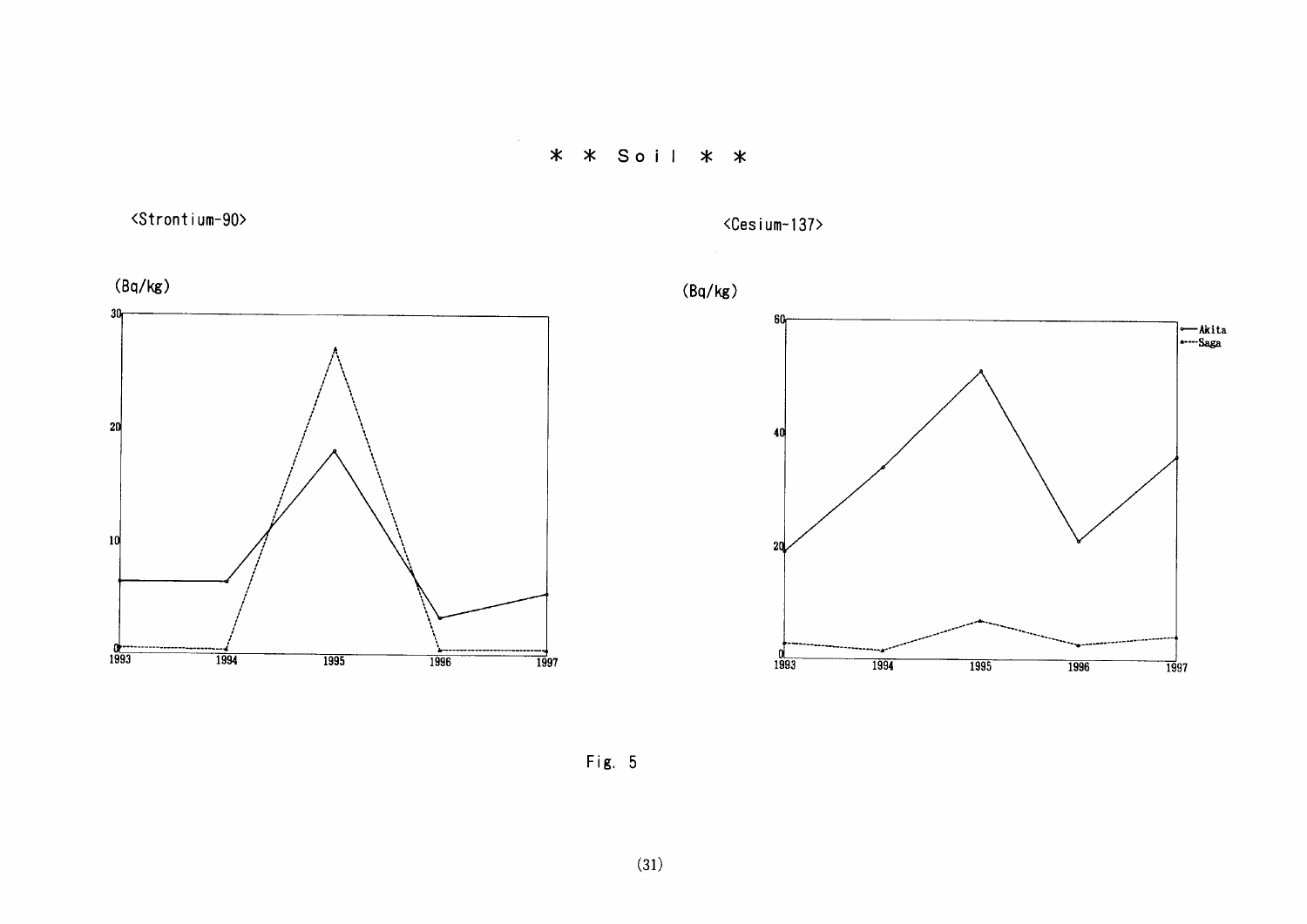\* \* Sea Sediments \* \*

<Strontium-90>

<Cesium-137>





Fig.  $6$ 

 $(32)$